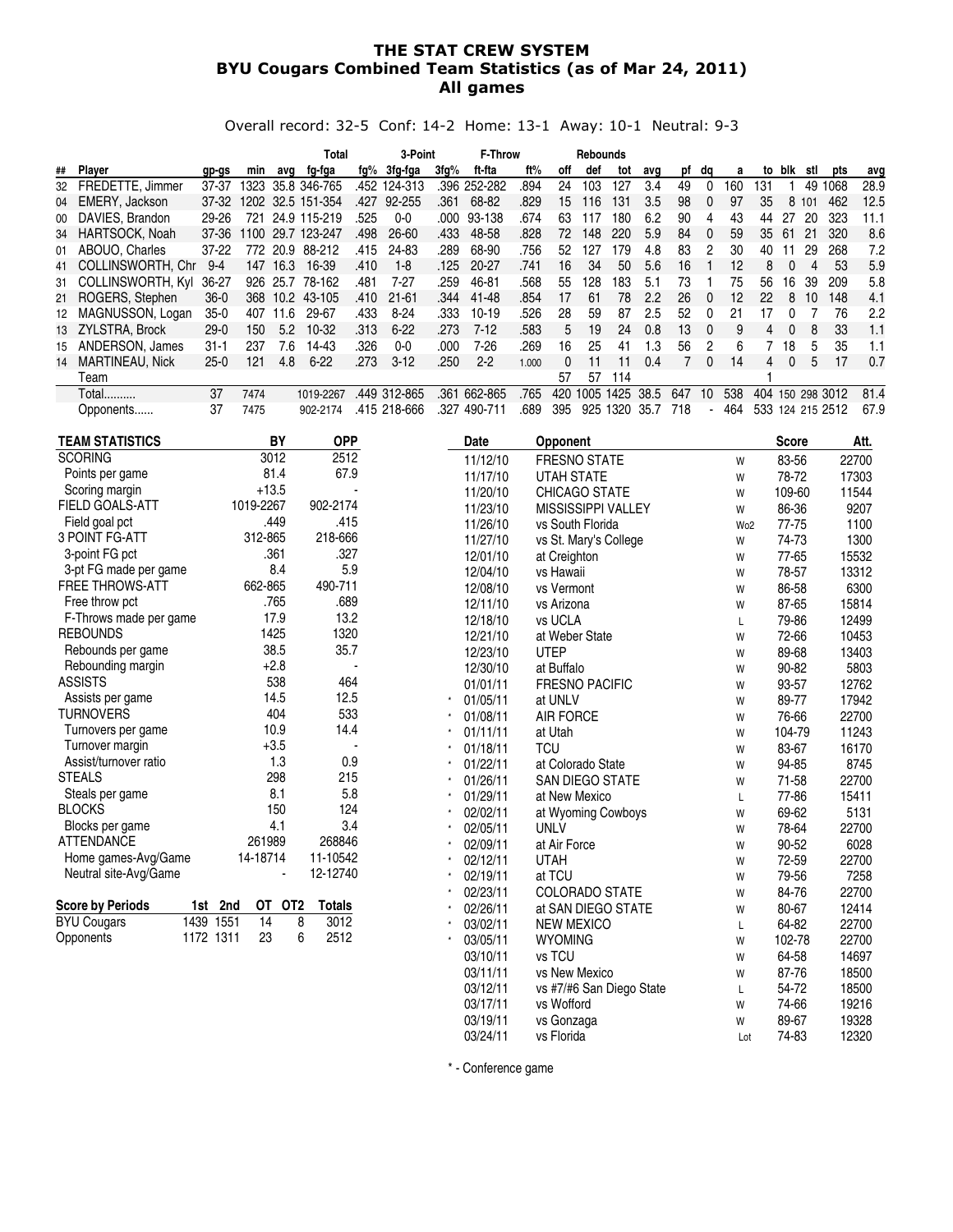### THE STAT CREW SYSTEM BYU Cougars Combined Team Statistics (as of Mar 24, 2011) Conference games

| <b>RECORD:</b>    | OVERALL | <b>HOME</b> | <b>AWAY</b> | <b>NEUTRAL</b> |
|-------------------|---------|-------------|-------------|----------------|
| ALL GAMES         | 14-2    | 7-1         | 7-1         | 0-0            |
| <b>CONFERENCE</b> | 14-2    | 7-1         | 7-1         | $0 - 0$        |
| NON-CONFERENCE    | 0-0     | 0-0         | 0-0         | 0-0            |

| blk<br>stl<br>pts<br>avg<br>502<br>24<br>31.4<br>13.6<br>43<br>218<br>5<br>159<br>11.4<br>13<br>16<br>8.4<br>135<br>15<br>5 |
|-----------------------------------------------------------------------------------------------------------------------------|
|                                                                                                                             |
|                                                                                                                             |
|                                                                                                                             |
|                                                                                                                             |
|                                                                                                                             |
| 7.4<br>118<br>23<br>4                                                                                                       |
| 5.2<br>8<br>78<br>10                                                                                                        |
| 66<br>4.1<br>5                                                                                                              |
| 1.5<br>21<br>$\Omega$<br>4                                                                                                  |
| 0.6<br>ŋ<br>2                                                                                                               |
| 0.6<br>8<br>10                                                                                                              |
| 0.0<br>0<br>$\Omega$<br>0                                                                                                   |
|                                                                                                                             |
| 82.0<br>1312<br>69<br>121                                                                                                   |
| 96<br>69.6<br>1114<br>-51                                                                                                   |
|                                                                                                                             |

| <b>TEAM STATISTICS</b> | BY      | <b>OPP</b> | Date                | Opponent              |   | <b>Score</b> | Att.  |
|------------------------|---------|------------|---------------------|-----------------------|---|--------------|-------|
| <b>SCORING</b>         | 1312    | 1114       | 01/05/11            | at UNLV               | W | 89-77        | 17942 |
| Points per game        | 82.0    | 69.6       | 01/08/11            | <b>AIR FORCE</b>      | W | 76-66        | 22700 |
| Scoring margin         | $+12.4$ |            | 01/11/11            | at Utah               | W | 104-79       | 11243 |
| FIELD GOALS-ATT        | 429-950 | 395-944    | 01/18/11            | TCU                   | W | 83-67        | 16170 |
| Field goal pct         | .452    | .418       | 01/22/11            | at Colorado State     | W | 94-85        | 8745  |
| 3 POINT FG-ATT         | 145-371 | 101-284    | 01/26/11            | SAN DIEGO STATE       | W | 71-58        | 22700 |
| 3-point FG pct         | .391    | .356       | 01/29/11            | at New Mexico         | L | 77-86        | 15411 |
| 3-pt FG made per game  | 9.1     | 6.3        | 02/02/11            | at Wyoming Cowboys    | W | 69-62        | 5131  |
| <b>FREE THROWS-ATT</b> | 309-385 | 223-313    | 02/05/11            | UNLV                  | W | 78-64        | 22700 |
| Free throw pct         | .803    | .712       | 02/09/11            | at Air Force          | W | 90-52        | 6028  |
| F-Throws made per game | 19.3    | 13.9       | 02/12/11            | <b>UTAH</b>           | W | 72-59        | 22700 |
| <b>REBOUNDS</b>        | 597     | 564        | 02/19/11            | at TCU                | W | 79-56        | 7258  |
| Rebounds per game      | 37.3    | 35.2       | 02/23/11            | <b>COLORADO STATE</b> | W | 84-76        | 22700 |
| Rebounding margin      | $+2.1$  |            | 02/26/11            | at SAN DIEGO STATE    | W | 80-67        | 12414 |
| <b>ASSISTS</b>         | 229     | 212        | 03/02/11            | <b>NEW MEXICO</b>     |   | 64-82        | 22700 |
| Assists per game       | 14.3    | 13.3       | 03/05/11            | <b>WYOMING</b>        | W | 102-78       | 22700 |
| TURNOVERS              | 180     | 218        |                     |                       |   |              |       |
| Turnovers per game     | 11.3    | 13.6       | * - Conference game |                       |   |              |       |
| Turnover margin        | $+2.4$  |            |                     |                       |   |              |       |
| Assist/turnover ratio  | 1.3     | 1.0        |                     |                       |   |              |       |
| <b>STEALS</b>          | 121     | 96         |                     |                       |   |              |       |
| Steals per game        | 7.6     | 6.0        |                     |                       |   |              |       |

Steals per game 7.6 6.0<br>BLOCKS 69 51 BLOCKS 69 51<br>Blocks per game 69 52 51 Blocks per game  $4.3$  3.2<br>ATTENDANCE 175070 84172 ATTENDANCE 175070 84172<br>Home games-Avg/Game 8-21884 8-10522 Home games-Avg/Game 8-21884 8-10522<br>Neutral site-Avg/Game 10-0

Neutral site-Avg/Game

**Score by Periods 1st 2nd Totals** BYU Cougars 620 692 1312 Opponents 526 588 1114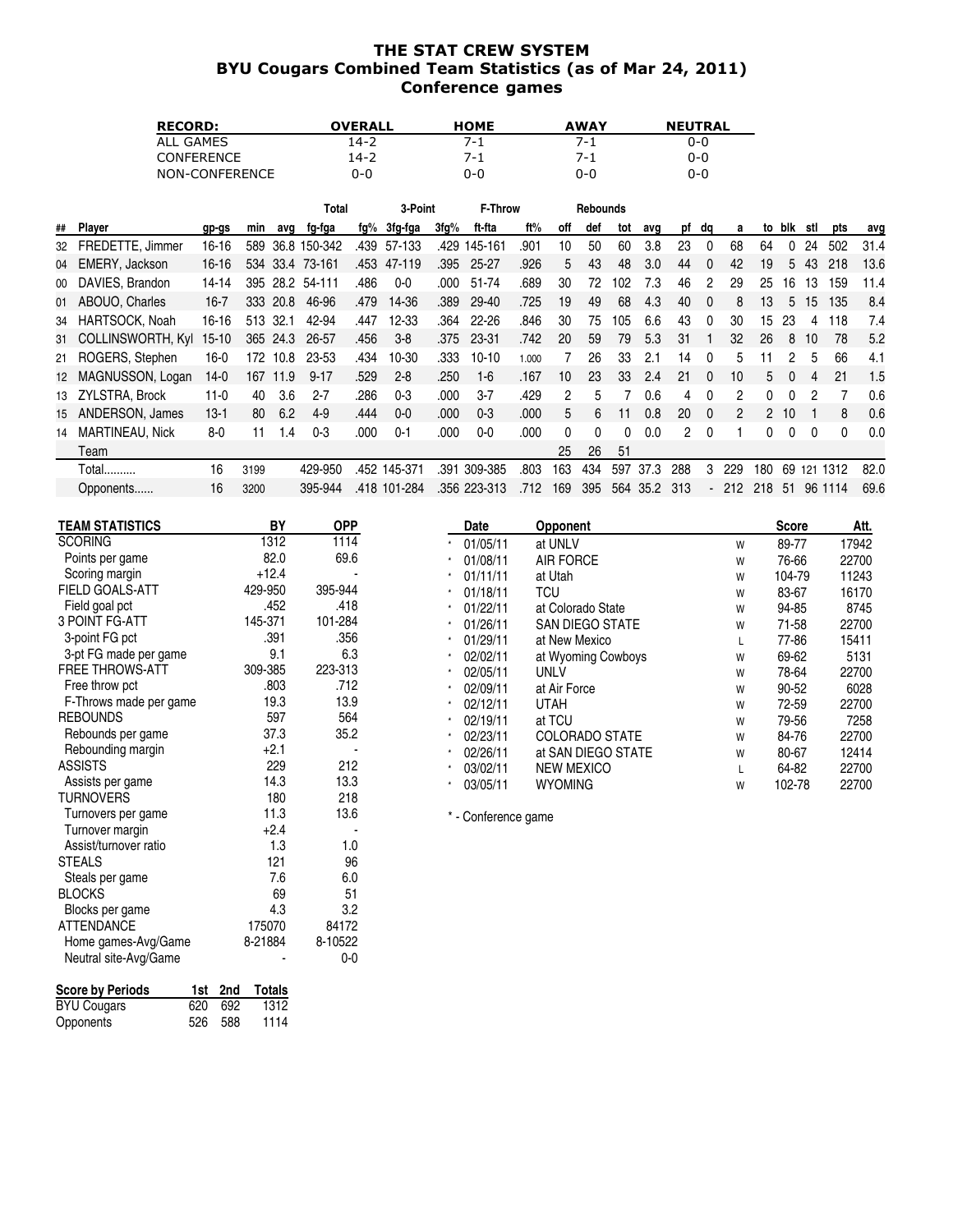## THE STAT CREW SYSTEM BYU Cougars Combined Team Statistics (as of Mar 24, 2011) NCAA Tournament

| <b>RECORD:</b>    | <b>OVERALL</b> | <b>HOME</b> | <b>AWAY</b> | <b>NEUTRAL</b> |
|-------------------|----------------|-------------|-------------|----------------|
| ALL GAMES         | $2 - 1$        | 0-0         | 0-0         | $2 - 1$        |
| <b>CONFERENCE</b> | 0-0            | 0-0         | 0-0         | 0-0            |
| NON-CONFERENCE    | $2 - 1$        | 0-0         | 0-0         | $2 - 1$        |

|    |                      |         |              |         | Total     |      | 3-Point   |      | <b>F-Throw</b> |       |               | Rebounds |     |      |    |              |    |    |     |              |     |      |
|----|----------------------|---------|--------------|---------|-----------|------|-----------|------|----------------|-------|---------------|----------|-----|------|----|--------------|----|----|-----|--------------|-----|------|
| ## | Player               | gp-gs   | min          | avg     | fg-fga    | fg%  | 3fg-fga   | 3fg% | ft-fta         | ft%   | off           | def      | tot | avg  |    | pf dq        | a  | to | blk | stl          | pts | avg  |
| 32 | FREDETTE, Jimmer     | $3 - 3$ | 123          | 41.0    | 32-77     | .416 | $12 - 36$ | .333 | $22 - 24$      | .917  | 0             | 8        | 8   | 2.7  | 5. | 0            | 18 | 13 | 0   | 2            | 98  | 32.7 |
| 04 | EMERY, Jackson       | $3-3$   | 110          | 36.7    | $11-27$   | .407 | $6 - 19$  | .316 | $5-6$          | .833  | 3             | 8        |     | 3.7  |    |              | 8  | 2  |     |              | 33  | 11.0 |
| 34 | HARTSOCK, Noah       | $3-3$   |              | 93 31.0 | $12 - 20$ | .600 | $6 - 10$  | .600 | $2 - 2$        | 1.000 | 5             |          | 16  | 5.3  | 8  | 0            | 4  |    | 3   | 6            | 32  | 10.7 |
|    | 01 ABOUO, Charles    | $3-3$   | 69           | 23.0    | $8 - 24$  | .333 | $0 - 8$   | .000 | $8 - 8$        | 1.000 | $\mathcal{P}$ | 9        |     | 3.7  |    |              | 3  | 4  |     | 3            | 24  | 8.0  |
|    | 21 ROGERS, Stephen   | $3-0$   | 31           | 10.3    | $5-12$    | .417 | $3-8$     | .375 | 4-5            | .800  |               |          | 8   | 2.7  | 4  | 0            | 0  |    |     |              | 17  | 5.7  |
| 12 | MAGNUSSON, Logan     | $3-0$   | 59           | 19.7    | $5 - 11$  | .455 | $3-5$     | .600 | $3-3$          | 1.000 | 4             |          |     | 3.7  | 11 | $\mathbf{0}$ | 3  | 3  |     |              | 16  | 5.3  |
|    | 31 COLLINSWORTH, Kyl | $3-3$   | 107          | 35.7    | $5 - 14$  | .357 | $0 - 1$   | .000 | $3 - 7$        | .429  |               | 26       | 33  | 11.0 |    |              | 6  | 6  |     | 8            | 13  | 4.3  |
|    | 15 ANDERSON, James   | $3-0$   | 30           | 10.0    | $2 - 5$   | .400 | $0 - 0$   | .000 | $0-0$          | .000  |               |          | 2   | 0.7  |    |              |    |    |     |              | 4   | 1.3  |
| 14 | MARTINEAU, Nick      | $1 - 0$ |              | 0.ا     | $0 - 1$   | .000 | $0-0$     | .000 | $0-0$          | .000  | 0             |          | 0   | 0.0  | 0  |              | 0  |    |     |              |     | 0.0  |
| 13 | ZYLSTRA, Brock       | $2 - 0$ | $\mathbf{2}$ | 1.0     | $0 - 0$   | .000 | $0-0$     | .000 | $0-0$          | .000  | $\Omega$      | 0        | 0   | 0.0  | 0  | 0            |    | 0  | 0   | $\mathbf{0}$ | 0   | 0.0  |
|    | Team                 |         |              |         |           |      |           |      |                |       | 3             | 5        | 8   |      |    |              |    |    |     |              |     |      |
|    | Total                | 3       | 625          |         | 80-191    | .419 | 30-87     | .345 | 47-55          | .855  | 26            | 82       | 108 | 36.0 | 60 |              | 44 | 30 | 8   | 30           | 237 | 79.0 |
|    | Opponents            | 3       | 625          |         | 77-178    | .433 | 17-62     | .274 | 45-67          | .672  | 29            | 88       | 117 | 39.0 | 51 |              | 53 | 43 | 14  | 16           | 216 | 72.0 |

| <b>TEAM STATISTICS</b> | BY           | <b>OPP</b> | Date                | Opponent   |     | <b>Score</b> | Att.  |
|------------------------|--------------|------------|---------------------|------------|-----|--------------|-------|
| <b>SCORING</b>         | 237          | 216        | 03/17/11            | vs Wofford | W   | 74-66        | 19216 |
| Points per game        | 79.0         | 72.0       | 03/19/11            | vs Gonzaga | W   | 89-67        | 19328 |
| Scoring margin         | $+7.0$       |            | 03/24/11            | vs Florida | Lot | 74-83        | 12320 |
| FIELD GOALS-ATT        | 80-191       | 77-178     |                     |            |     |              |       |
| Field goal pct         | .419         | .433       | * - Conference game |            |     |              |       |
| 3 POINT FG-ATT         | 30-87        | 17-62      |                     |            |     |              |       |
| 3-point FG pct         | .345         | .274       |                     |            |     |              |       |
| 3-pt FG made per game  | 10.0         | 5.7        |                     |            |     |              |       |
| <b>FREE THROWS-ATT</b> | 47-55        | 45-67      |                     |            |     |              |       |
| Free throw pct         | .855         | .672       |                     |            |     |              |       |
| F-Throws made per game | 15.7         | 15.0       |                     |            |     |              |       |
| <b>REBOUNDS</b>        | 108          | 117        |                     |            |     |              |       |
| Rebounds per game      | 36.0         | 39.0       |                     |            |     |              |       |
| Rebounding margin      | $-3.0$       |            |                     |            |     |              |       |
| <b>ASSISTS</b>         | 44           | 53         |                     |            |     |              |       |
| Assists per game       | 14.7         | 17.7       |                     |            |     |              |       |
| <b>TURNOVERS</b>       | 30           | 43         |                     |            |     |              |       |
| Turnovers per game     | 10.0         | 14.3       |                     |            |     |              |       |
| Turnover margin        | $+4.3$       |            |                     |            |     |              |       |
| Assist/turnover ratio  | 1.5          | 1.2        |                     |            |     |              |       |
| <b>STEALS</b>          | 30           | 16         |                     |            |     |              |       |
| Steals per game        | 10.0         | 5.3        |                     |            |     |              |       |
| <b>BLOCKS</b>          | 8            | 14         |                     |            |     |              |       |
| Blocks per game        | 2.7          | 4.7        |                     |            |     |              |       |
| <b>ATTENDANCE</b>      | $\mathbf{0}$ | 50864      |                     |            |     |              |       |
| Home games-Avg/Game    | $0-0$        | $0-0$      |                     |            |     |              |       |
| Neutral site-Avg/Game  |              | 3-16955    |                     |            |     |              |       |

| <b>Score by Periods</b> |     |         |    | 1st 2nd OT Totals |
|-------------------------|-----|---------|----|-------------------|
| <b>BYU Cougars</b>      |     | 114 117 | 6  | 237               |
| Opponents               | 103 | -98     | 15 | 216               |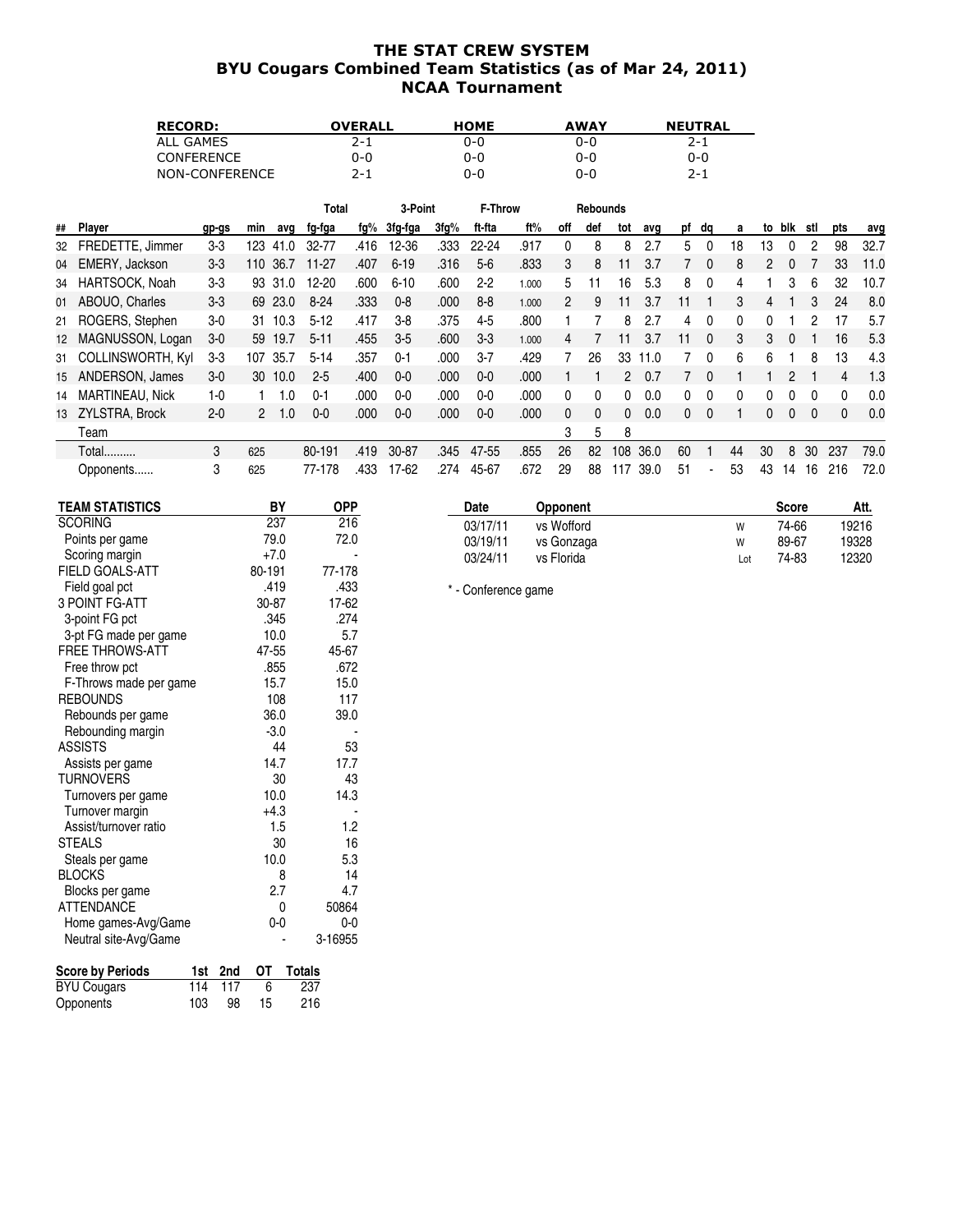### THE STAT CREW SYSTEM BYU Cougars Combined Team Statistics (as of Mar 24, 2011) MWC Tournament

| <b>RECORD:</b>    | <b>OVERALL</b> | <b>HOME</b> | <b>AWAY</b> | <b>NEUTRAL</b> |
|-------------------|----------------|-------------|-------------|----------------|
| ALL GAMES         | $2 - 1$        | 0-0         | 0-0         | $2 - 1$        |
| <b>CONFERENCE</b> | 0-0            | 0-0         | 0-0         | 0-0            |
| NON-CONFERENCE    | $2 - 1$        | 0-0         | 0-0         | $2 - 1$        |

|    |                      |         |          |         | Total     |      | 3-Point        |      | <b>F-Throw</b> |       |     | <b>Rebounds</b> |     |      |    |          |              |    |              |              |          |      |
|----|----------------------|---------|----------|---------|-----------|------|----------------|------|----------------|-------|-----|-----------------|-----|------|----|----------|--------------|----|--------------|--------------|----------|------|
| ## | Player               | gp-gs   | min      | avq     | fg-fga    | fg%  | <u>3fg-fga</u> | 3fg% | ft-fta         | ft%   | off | def             | tot | avg  |    | pf dg    | a            | to | blk          | stl          | pts      | avg  |
| 32 | FREDETTE, Jimmer     | $3 - 3$ | 120      | 40.0    | 39-83     | .470 | 13-32          | .406 | $15 - 18$      | .833  | 2   | 9               |     | 3.7  | 3  | $\Omega$ | 8            | 11 | 0            | 2            | 106      | 35.3 |
| 04 | EMERY, Jackson       | $3-3$   | 115      | 38.3    | $10 - 35$ | .286 | $5 - 23$       | .217 | $9 - 10$       | .900  | 0   | 13              | 13  | 4.3  | 6  | $\Omega$ | 8            | 2  |              |              | 34       | 11.3 |
| 34 | HARTSOCK, Noah       | $3-3$   | 105      | 35.0    | $8-22$    | .364 | $0-6$          | .000 | $5 - 7$        | .714  | 9   | 10              | 19  | 6.3  | 6  | $\Omega$ | 8            | 4  | 8            | 0            | 21       | 7.0  |
|    | 01 ABOUO, Charles    | $3 - 3$ |          | 97 32.3 | $9 - 18$  | .500 | $2 - 8$        | .250 | $1-2$          | .500  | 8   | 12              | 20  | 6.7  | 10 |          | 2            | 4  |              | 4            | 21       | 7.0  |
|    | 31 COLLINSWORTH, Kyl | $3-3$   |          | 94 31.3 | $7 - 11$  | .636 | $0-0$          | .000 | $4-9$          | .444  | 13  | 11              | 24  | 8.0  | 6  | $\Omega$ | 5            | 3  | 0            | 5            | 18       | 6.0  |
| 12 | MAGNUSSON, Logan     | $3-0$   | 27       | 9.0     | $1-2$     | .500 | $0 - 1$        | .000 | $1-2$          | .500  |     | 5               | 6   | 2.0  | 3  | $\Omega$ | 0            | 2  | <sup>0</sup> | $\Omega$     | 3        | 1.0  |
|    | 21 ROGERS, Stephen   | $3-0$   | 17       | 5.7     | $0 - 3$   | .000 | $0 - 2$        | .000 | $2 - 2$        | 1.000 |     |                 |     | 0.3  | 0  | $\Omega$ | 0            |    |              | 0            | 2        | 0.7  |
| 15 | ANDERSON, James      | $2 - 0$ | 16       | 8.0     | $0 - 3$   | .000 | $0-0$          | .000 | $0-0$          | .000  |     |                 | 2   | .0   | 4  | $\Omega$ | 0            | 0  | 2            | $\Omega$     | $\Omega$ | 0.0  |
|    | 13 ZYLSTRA, Brock    | $2 - 0$ | 9        | 4.5     | 0-0       | .000 | $0-0$          | .000 | $0-0$          | .000  | 0   |                 | 0   | 0.0  |    |          | 0            |    |              |              |          | 0.0  |
| 14 | MARTINEAU, Nick      | $1 - 0$ | $\Omega$ | 0.0     | $0-0$     | .000 | $0-0$          | .000 | $0-0$          | .000  | 0   | $\Omega$        | 0   | 0.0  | 0  | $\Omega$ | $\mathbf{0}$ | 0  | $\Omega$     | $\mathbf{0}$ | 0        | 0.0  |
|    | Team                 |         |          |         |           |      |                |      |                |       | 4   | 2               | 6   |      |    |          |              |    |              |              |          |      |
|    | Total                | 3       | 600      |         | 74-177    | .418 | 20-72          | .278 | 37-50          | .740  | 39  | 63              | 102 | 34.0 | 38 |          | 31           | 27 | 11           | 18           | 205      | 68.3 |
|    | Opponents            | 3       | 600      |         | 78-169    | .462 | 23-59          | .390 | $27 - 40$      | .675  | 33  | 69              | 102 | 34.0 | 52 |          | 42           | 34 | 4            | 15           | 206      | 68.7 |

| <b>TEAM STATISTICS</b>         |     | BY            | <b>OPP</b> |  |
|--------------------------------|-----|---------------|------------|--|
| <b>SCORING</b>                 |     | 205           | 206        |  |
| Points per game                |     | 68.3          | 68.7       |  |
| Scoring margin                 |     | -0.3          |            |  |
| <b>FIELD GOALS-ATT</b>         |     | 74-177        | 78-169     |  |
| Field goal pct                 |     | .418          | .462       |  |
| <b>3 POINT FG-ATT</b>          |     | 20-72         | 23-59      |  |
| 3-point FG pct                 |     | .278          | .390       |  |
| 3-pt FG made per game          |     | 6.7           | 7.7        |  |
| FREE THROWS-ATT                |     | 37-50         | 27-40      |  |
| Free throw pct                 |     | .740          | .675       |  |
| F-Throws made per game         |     | 12.3          | 9.0        |  |
| <b>REBOUNDS</b>                |     | 102           | 102        |  |
| Rebounds per game              |     | 34.0          | 34.0       |  |
| Rebounding margin              |     | $+0.0$        |            |  |
| <b>ASSISTS</b>                 |     | 31            | 42         |  |
| Assists per game               |     | 10.3          | 14.0       |  |
| <b>TURNOVERS</b>               |     | 27            | 34         |  |
| Turnovers per game             |     | 9.0           | 11.3       |  |
| Turnover margin                |     | $+2.3$        |            |  |
| Assist/turnover ratio          |     | 1.1           | 1.2        |  |
| <b>STEALS</b>                  |     | 18            | 15         |  |
| Steals per game                |     | 6.0           | 5.0        |  |
| <b>BLOCKS</b>                  |     | 11            | 4          |  |
| Blocks per game                |     | 3.7           | 1.3        |  |
| <b>ATTENDANCE</b>              |     | 0             | 51697      |  |
| Home games-Avg/Game            |     | 0-0           | $0-0$      |  |
| Neutral site-Avg/Game          |     |               | 3-17232    |  |
| <b>Score by Periods</b><br>1st | 2nd | <b>Totals</b> |            |  |

BYU Cougars 111 94 205 Opponents 119 87 206

| Date     | Opponent                 |   | <b>Score</b> | Att.  |
|----------|--------------------------|---|--------------|-------|
| 03/10/11 | vs TCU                   | W | 64-58        | 14697 |
| 03/11/11 | vs New Mexico            | W | 87-76        | 18500 |
| 03/12/11 | vs #7/#6 San Diego State |   | 54-72        | 18500 |
|          |                          |   |              |       |

\* - Conference game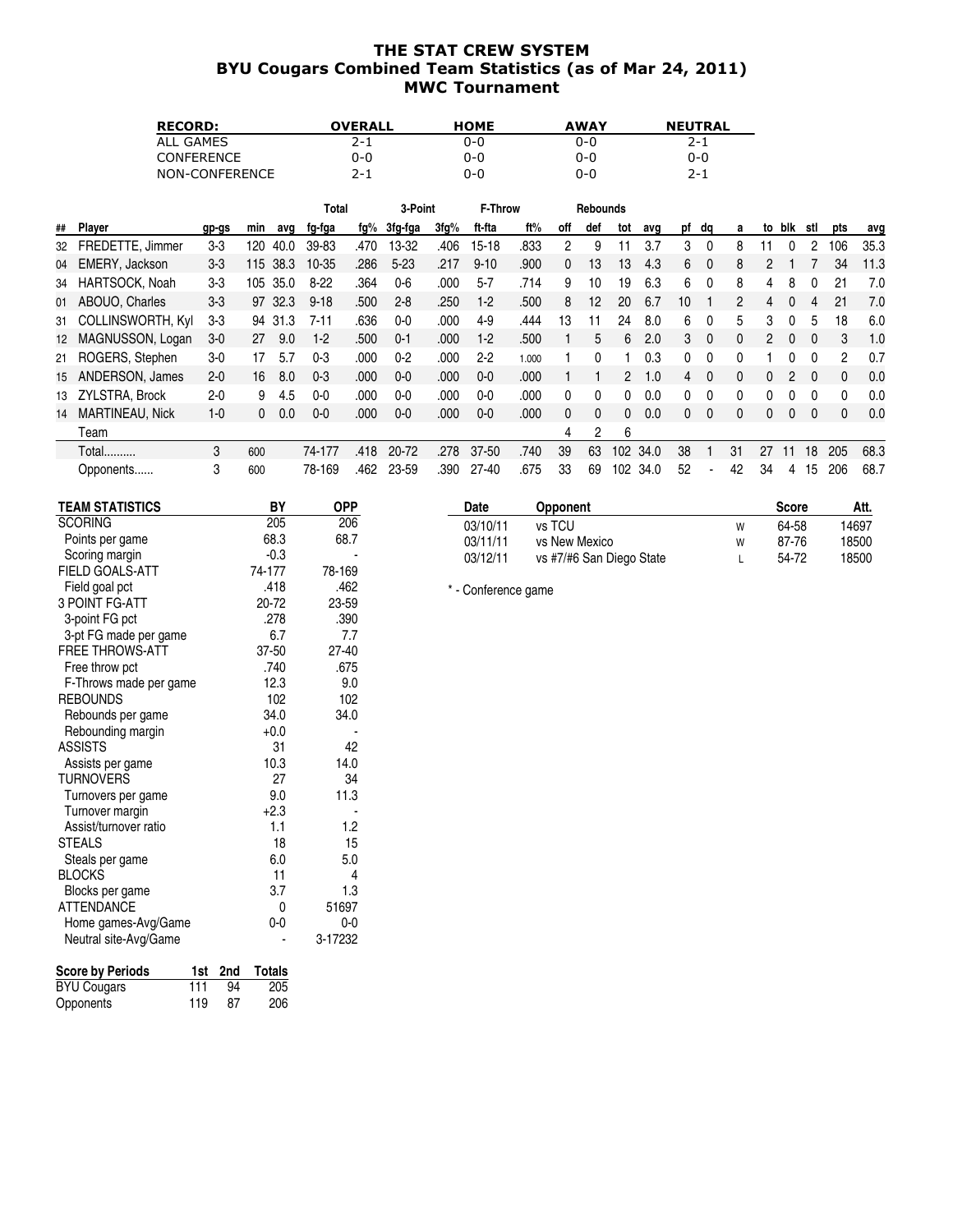### THE STAT CREW SYSTEM BYU Cougars Combined Team Statistics (as of Mar 24, 2011) Home games

| <b>RECORD:</b>    | <b>OVERALL</b> | <b>HOME</b> | <b>AWAY</b> | <b>NEUTRAL</b> |
|-------------------|----------------|-------------|-------------|----------------|
| GAMES<br>ALL      | 13-1           | 13-1        | 0-0         | 0-0            |
| <b>CONFERENCE</b> | 7-1            | 7-1         | 0-0         | 0-0            |
| NON-CONFERENCE    | 6-0            | 6-0         | 0-0         | 0-0            |

|    |                      |           |      |         | Total        |      | 3-Point     |      | F-Throw   |       |     | <b>Rebounds</b> |     |      |     |              |     |                 |          |     |      |      |
|----|----------------------|-----------|------|---------|--------------|------|-------------|------|-----------|-------|-----|-----------------|-----|------|-----|--------------|-----|-----------------|----------|-----|------|------|
| ## | Player               | gp-gs     | min  | avq     | fg-fga       | fg%  | 3fg-fga     | 3fg% | ft-fta    | ft%   | off | def             | tot | avq  | pf  | dq           | a   | to              | blk      | stl | pts  | avg  |
| 32 | FREDETTE, Jimmer     | $14 - 14$ | 470  |         | 33.6 115-252 | .456 | 40-101      | .396 | 104-114   | .912  | 11  | 35              | 46  | 3.3  | 15  | $\Omega$     | 64  | 45              |          | 16  | 374  | 26.7 |
| 04 | EMERY, Jackson       | $14-12$   | 430  |         | 30.7 57-135  |      | .422 37-100 | .370 | 27-33     | .818  | 8   | 45              | 53  | 3.8  | 38  | $\Omega$     | 37  | 13              | 4        | 44  | 178  | 12.7 |
| 34 | HARTSOCK, Noah       | 14-13     | 412  | 29.4    | 50-100       | .500 | $6 - 17$    | .353 | 24-29     | .828  | 28  | 54              | 82  | 5.9  | 30  | $\Omega$     | 20  | 17              | 16       | 4   | 130  | 9.3  |
|    | 01 ABOUO, Charles    | $14 - 10$ | 266  | 19.0    | 42-94        | .447 | $9 - 35$    | .257 | 34-40     | .850  | 21  | 47              | 68  | 4.9  | 28  | $\Omega$     | 8   | 15              | 5        | 9   | 127  | 9.1  |
| 00 | DAVIES, Brandon      | $12-9$    | 260  | 21.7    | $31 - 63$    | .492 | $0-0$       | .000 | 44-59     | .746  | 19  | 60              | 79  | 6.6  | 31  |              | 17  | 18              | 11       | 8   | 106  | 8.8  |
| 41 | COLLINSWORTH, Chr.   | $6 - 4$   |      | 97 16.2 | $12 - 27$    | .444 | $1-5$       | .200 | $13 - 19$ | .684  | 11  | 25              | 36  | 6.0  | 10  |              |     | 4               |          | 2   | 38   | 6.3  |
|    | 31 COLLINSWORTH, Kyl | 14-7      | 310  | 22.1    | 27-57        | .474 | $4 - 13$    | .308 | 19-30     | .633  | 16  | 41              | 57  | 4.1  | 24  | $\Omega$     | 33  | 22              | 6        | 17  | 77   | 5.5  |
|    | 21 ROGERS, Stephen   | $14-0$    | 170  | 12.1    | 16-53        | .302 | $4 - 28$    | .143 | $24 - 27$ | .889  | 12  | 33              | 45  | 3.2  | 14  | $\Omega$     | 9   | 12 <sup>°</sup> | 2        | 3   | 60   | 4.3  |
| 15 | ANDERSON, James      | $13-1$    | 96   | 7.4     | 11-27        | .407 | 0-0         | .000 | $5 - 13$  | .385  | 9   | 12              | 21  | 1.6  | 21  |              | 4   | 2               | 10       | 3   | 27   | 2.1  |
|    | 13 ZYLSTRA, Brock    | $12 - 0$  | 85   | 7.1     | $7 - 20$     | .350 | $5 - 14$    | .357 | $3-6$     | .500  | 2   | 15              | 17  | 1.4  | 8   | $\mathbf{0}$ | 5   | 3               | $\Omega$ | 5   | 22   | 1.8  |
| 12 | MAGNUSSON, Logan     | 13-0      | 139  | 10.7    | $8 - 23$     | .348 | $1-9$       | .111 | $4-6$     | .667  | 13  | 20              | 33  | 2.5  | 18  | $\mathbf{0}$ | 9   | 8               | 0        | 2   | 21   | 1.6  |
| 14 | MARTINEAU, Nick      | $11-0$    | 65   | 5.9     | $3 - 10$     | .300 | $2 - 8$     | .250 | $0-0$     | .000. | 0   | 6               | 6   | 0.5  | 2   | $\Omega$     | 11  | 2               | $\Omega$ | 3   | 8    | 0.7  |
|    | Team                 |           |      |         |              |      |             |      |           |       | 21  | 23              | 44  |      |     |              |     |                 |          |     |      |      |
|    | <b>Total</b>         | 14        | 2800 |         | 379-861      | .440 | 109-330     | .330 | 301-376   | .801  | 171 | 416             | 587 | 41.9 | 239 | 3            | 224 | 161             | 54       | 116 | 1168 | 83.4 |
|    | Opponents            | 14        | 2800 |         | 329-826      | .398 | 76-246      | .309 | 165-258   | .640  | 139 | 348             | 487 | 34.8 | 288 |              | 153 | 208             | 45       | 88  | 899  | 64.2 |

| <b>TEAM STATISTICS</b> | BY      | <b>OPP</b> | Date                | <b>Opponent</b>           |   | <b>Score</b> | Att.  |
|------------------------|---------|------------|---------------------|---------------------------|---|--------------|-------|
| <b>SCORING</b>         | 1168    | 899        | 11/12/10            | <b>FRESNO STATE</b>       | W | 83-56        | 22700 |
| Points per game        | 83.4    | 64.2       | 11/17/10            | <b>UTAH STATE</b>         | W | 78-72        | 17303 |
| Scoring margin         | $+19.2$ |            | 11/20/10            | <b>CHICAGO STATE</b>      | W | 109-60       | 11544 |
| <b>FIELD GOALS-ATT</b> | 379-861 | 329-826    | 11/23/10            | <b>MISSISSIPPI VALLEY</b> | W | 86-36        | 9207  |
| Field goal pct         | .440    | .398       | 12/23/10            | <b>UTEP</b>               | W | 89-68        | 13403 |
| 3 POINT FG-ATT         | 109-330 | 76-246     | 01/01/11            | <b>FRESNO PACIFIC</b>     | W | 93-57        | 12762 |
| 3-point FG pct         | .330    | .309       | 01/08/11            | <b>AIR FORCE</b>          | W | 76-66        | 22700 |
| 3-pt FG made per game  | 7.8     | 5.4        | 01/18/11            | TCU                       | W | 83-67        | 16170 |
| <b>FREE THROWS-ATT</b> | 301-376 | 165-258    | 01/26/11            | <b>SAN DIEGO STATE</b>    | W | 71-58        | 22700 |
| Free throw pct         | .801    | .640       | 02/05/11            | <b>UNLV</b>               | W | 78-64        | 22700 |
| F-Throws made per game | 21.5    | 11.8       | 02/12/11            | <b>UTAH</b>               | W | 72-59        | 22700 |
| <b>REBOUNDS</b>        | 587     | 487        | 02/23/11            | <b>COLORADO STATE</b>     | W | 84-76        | 22700 |
| Rebounds per game      | 41.9    | 34.8       | 03/02/11            | <b>NEW MEXICO</b>         |   | 64-82        | 22700 |
| Rebounding margin      | $+7.1$  |            | 03/05/11            | <b>WYOMING</b>            | W | 102-78       | 22700 |
| <b>ASSISTS</b>         | 224     | 153        |                     |                           |   |              |       |
| Assists per game       | 16.0    | 10.9       | * - Conference game |                           |   |              |       |
| <b>TURNOVERS</b>       | 161     | 208        |                     |                           |   |              |       |
| Turnovers per game     | 11.5    | 14.9       |                     |                           |   |              |       |

| Score by Periods   |     | 1st 2nd | Totals |
|--------------------|-----|---------|--------|
| <b>BYU Cougars</b> |     | 549 619 | 1168   |
| Opponents          | 409 | 490     | 899    |

Neutral site-Avg/Game

Turnover margin Turnover margin the set of the set of the set of the set of the set of the set of the set of the set of the set of the set of the set of the set of the set of the set of the set of the set of the set of the Assist/turnover ratio 1.4 0.7<br>3 116 116 88 STEALS 116 88<br>Steals per game 16.3 6.3 6.3 Steals per game 8.3 6.3 BLOCKS 54 45 Blocks per game  $\begin{array}{ccc} 3.9 & 3.2 \\ 3.7 & 3.3 \end{array}$ ATTENDANCE<br>
ATTENDANCE 261989 0<br>
Home games-Avg/Game 14-18714 0-0 Home games-Avg/Game 14-18714 0-0<br>Neutral site-Avg/Game 14-18714 0-0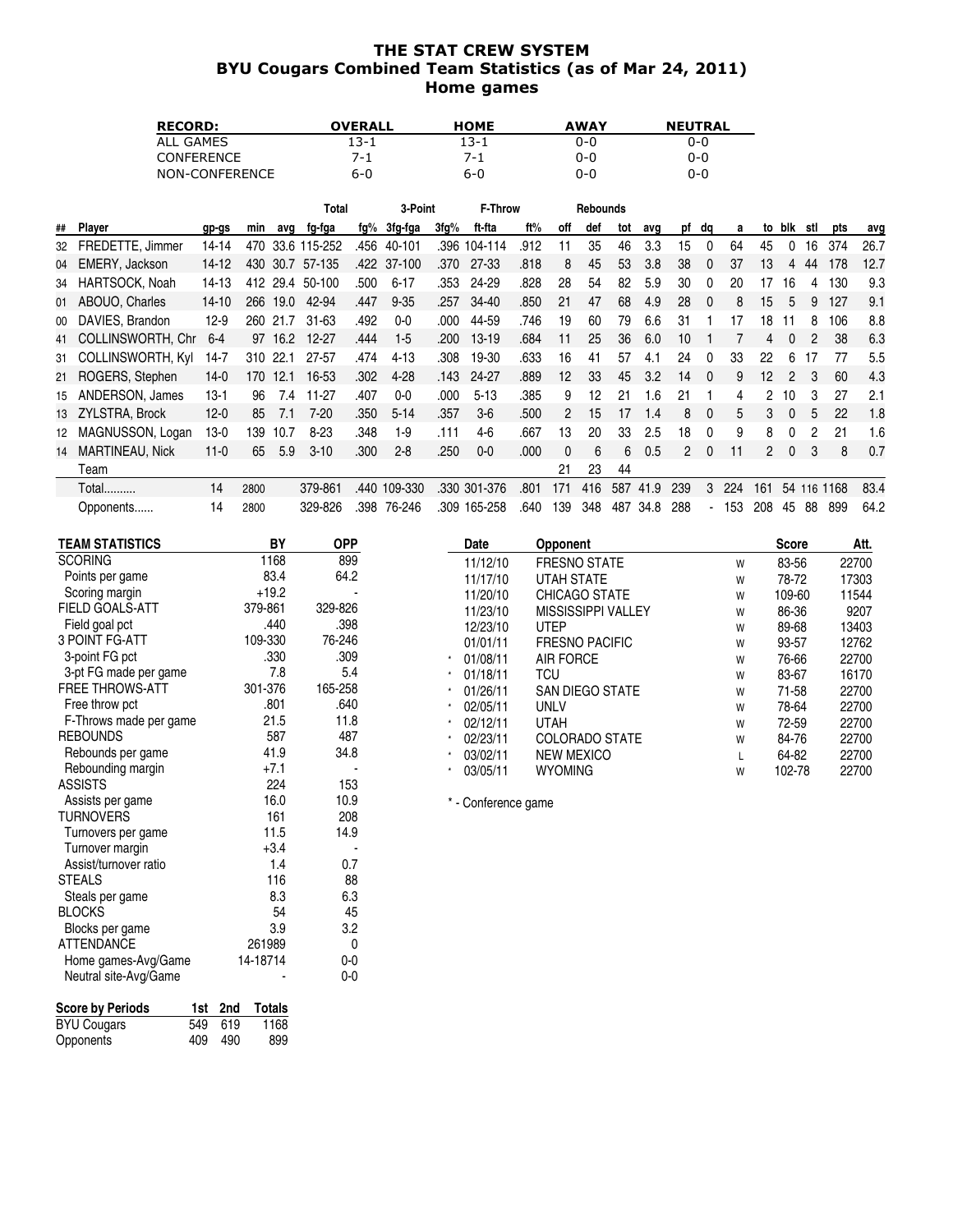#### THE STAT CREW SYSTEM BYU Cougars Combined Team Statistics (as of Mar 24, 2011) Away games

| <b>RECORD:</b>    | OVERALL | <b>HOME</b> | <b>AWAY</b> | <b>NEUTRAL</b> |
|-------------------|---------|-------------|-------------|----------------|
| ALL GAMES         | 10-1    | 0-0         | 10-1        | 0-0            |
| <b>CONFERENCE</b> | 7-1     | 0-0         | 7-1         | 0-0            |
| NON-CONFERENCE    | 3-0     | 0-0         | 3-0         | 0-0            |

|    |                          |           |      |          | Total    |      | 3-Point   |      | <b>F-Throw</b> |      |     | <b>Rebounds</b> |     |      |                |          |     |               |              |     |              |      |
|----|--------------------------|-----------|------|----------|----------|------|-----------|------|----------------|------|-----|-----------------|-----|------|----------------|----------|-----|---------------|--------------|-----|--------------|------|
| ## | Player                   | gp-gs     | min  | avq      | fg-fga   | fg%  | 3fg-fga   | 3fg% | ft-fta         | ft%  | off | def             | tot | avq  | pf             | da       | a   | to            | blk          | stl | pts          | avg  |
| 32 | FREDETTE, Jimmer         | 11-11     | 402  | 36.5     | 106-241  | .440 | 47-106    | .443 | 75-87          | .862 | 6   | 35              | 41  | 3.7  | 16             | $\Omega$ | 52  | 43            |              | 19  | 334          | 30.4 |
| 00 | DAVIES, Brandon          | $11 - 11$ | 319  | 29.0     | 60-113   | .531 | $0-0$     | .000 | 34-53          | .642 | 30  | 47              | 77  | 7.0  | 35             |          | 20  | 18            | $12 \,$      | 9   | 154          | 14.0 |
|    | 04 EMERY, Jackson        | $11 - 8$  |      | 352 32.0 | 48-103   | .466 | 32-77     | .416 | 15-18          | .833 | 2   | 31              | 33  | 3.0  | 29             | $\Omega$ | 28  | 11            | 2            | 25  | 143          | 13.0 |
| 34 | HARTSOCK, Noah           | $11 - 11$ | 339  | 30.8     | 36-75    | .480 | $13 - 25$ | .520 | $12 - 15$      | .800 | 19  | 49              | 68  | 6.2  | 26             | $\Omega$ | 19  | 8             | 25           | 6   | 97           | 8.8  |
| 31 | <b>COLLINSWORTH, Kyl</b> | 10-8      | 251  | 25.1     | 22-48    | .458 | $3 - 10$  | .300 | $11 - 19$      | .579 | 16  | 40              | 56  | 5.6  | 26             |          | 19  | 13            |              |     | 58           | 5.8  |
|    | 01 ABOUO, Charles        | $11-6$    |      | 234 21.3 | 20-50    | .400 | $9 - 21$  | .429 | 13-20          | .650 | 15  | 40              | 55  | 5.0  | 27             | $\Omega$ | 13  | 9             | 3            | 11  | 62           | 5.6  |
| 41 | COLLINSWORTH, Chr.       | $2 - 0$   | 30   | 15.0     | $2 - 6$  | .333 | $0 - 1$   | .000 | 7-8            | .875 | 2   | 5               |     | 3.5  | 3              | 0        | 4   | 2             |              |     | 11           | 5.5  |
|    | 21 ROGERS, Stephen       | $10-0$    | 86   | 8.6      | 14-22    | .636 | $8 - 14$  | .571 | $8 - 10$       | .800 | 2   | 12              | 14  | 1.4  | 4              | $\Omega$ | 0   | 5             |              | 3   | 44           | 4.4  |
| 12 | MAGNUSSON, Logan         | $10-0$    | 104  | 10.4     | $6 - 13$ | .462 | $2 - 7$   | .286 | $0 - 4$        | .000 | 4   | 17              | 21  | 2.1  | 9              | $\Omega$ | 6   | 2             | <sup>0</sup> | 4   | 14           | 1.4  |
|    | 13 ZYLSTRA, Brock        | 7-0       | 19   | 2.7      | $1-6$    | .167 | $0 - 3$   | .000 | $2 - 3$        | .667 | 2   |                 | 4   | 0.6  | $\overline{2}$ | $\Omega$ | 2   | 0             |              |     | 4            | 0.6  |
| 14 | MARTINEAU, Nick          | $6-0$     | 17   | 2.8      | $0-5$    | .000 | $0 - 2$   | .000 | $0-0$          | .000 | 0   |                 |     | 0.2  | 3              | $\Omega$ | 0   | 0             |              | 0   | 0            | 0.0  |
| 15 | ANDERSON, James          | 7-0       | 46   | 6.6      | $0 - 2$  | .000 | $0-0$     | .000 | $0 - 2$        | .000 | 3   | 4               |     | 1.0  | 11             | $\Omega$ |     | $\mathcal{P}$ | 2            | 0   | $\mathbf{0}$ | 0.0  |
|    | Team                     |           |      |          |          |      |           |      |                |      | 20  | 12              | 32  |      |                |          |     |               |              |     |              |      |
|    | Total                    | 11        | 2199 |          | 315-684  | .461 | 114-266   | .429 | 177-239        | 741  | 121 | 295             | 416 | 37.8 | 191            | 2        | 164 | 14            | 53           | 86  | 921          | 83.7 |
|    | Opponents                | 11        | 2200 |          | 280-656  | .427 | 72-199    |      | .362 145-198   | .732 | 114 | 279             | 393 | 35.7 | 200            |          | 154 | 153           | 44           | 64  | 777          | 70.6 |

| TEAM STATISTICS        | BY      | <b>OPP</b> | Date                | <b>Opponent</b>    |   | <b>Score</b> | Att.  |
|------------------------|---------|------------|---------------------|--------------------|---|--------------|-------|
| <b>SCORING</b>         | 921     | 777        | 12/01/10            | at Creighton       | W | 77-65        | 15532 |
| Points per game        | 83.7    | 70.6       | 12/21/10            | at Weber State     | W | 72-66        | 10453 |
| Scoring margin         | $+13.1$ |            | 12/30/10            | at Buffalo         | W | 90-82        | 5803  |
| <b>FIELD GOALS-ATT</b> | 315-684 | 280-656    | 01/05/11            | at UNLV            | W | 89-77        | 17942 |
| Field goal pct         | .461    | .427       | 01/11/11            | at Utah            | W | 104-79       | 11243 |
| 3 POINT FG-ATT         | 114-266 | 72-199     | 01/22/11            | at Colorado State  | W | 94-85        | 8745  |
| 3-point FG pct         | .429    | .362       | 01/29/11            | at New Mexico      | L | 77-86        | 15411 |
| 3-pt FG made per game  | 10.4    | 6.5        | 02/02/11            | at Wyoming Cowboys | W | 69-62        | 5131  |
| <b>FREE THROWS-ATT</b> | 177-239 | 145-198    | 02/09/11            | at Air Force       | W | 90-52        | 6028  |
| Free throw pct         | .741    | .732       | 02/19/11            | at TCU             | W | 79-56        | 7258  |
| F-Throws made per game | 16.1    | 13.2       | 02/26/11            | at SAN DIEGO STATE | W | 80-67        | 12414 |
| <b>REBOUNDS</b>        | 416     | 393        |                     |                    |   |              |       |
| Rebounds per game      | 37.8    | 35.7       | * - Conference game |                    |   |              |       |
| Rebounding margin      | $+2.1$  |            |                     |                    |   |              |       |
| <b>ASSISTS</b>         | 164     | 154        |                     |                    |   |              |       |
| Assists per game       | 14.9    | 14.0       |                     |                    |   |              |       |

| <b>Score by Periods</b> |     |         | 1st 2nd Totals |
|-------------------------|-----|---------|----------------|
| <b>BYU Cougars</b>      | 437 | - 484   | 921            |
| Opponents               |     | 353 424 | 777            |

Neutral site-Avg/Game

Turnovers per game<br>
Turnover margin
10.4<br>
+3.5

Assists per game 14.9 14.0<br>TURNOVERS 114 153 TURNOVERS<br>
Turnovers per game<br>
10.4 13.9

Turnover margin  $+3.5$ <br>Assist/turnover ratio 1.4 1.0 Assist/turnover ratio 1.4 1.0<br>3TEALS 86 64 STEALS 64<br>Steals per game 64<br>7.8 5.8 Steals per game 7.8 5.8 BLOCKS 53 44 Blocks per game<br>ATTENDANCE 15960 ATTENDANCE 0 115960<br>
Home games-Avg/Game 0-0 11-10542 Home games-Avg/Game 0-0 11-10542<br>Neutral site-Avg/Game compared by 0-0 0-0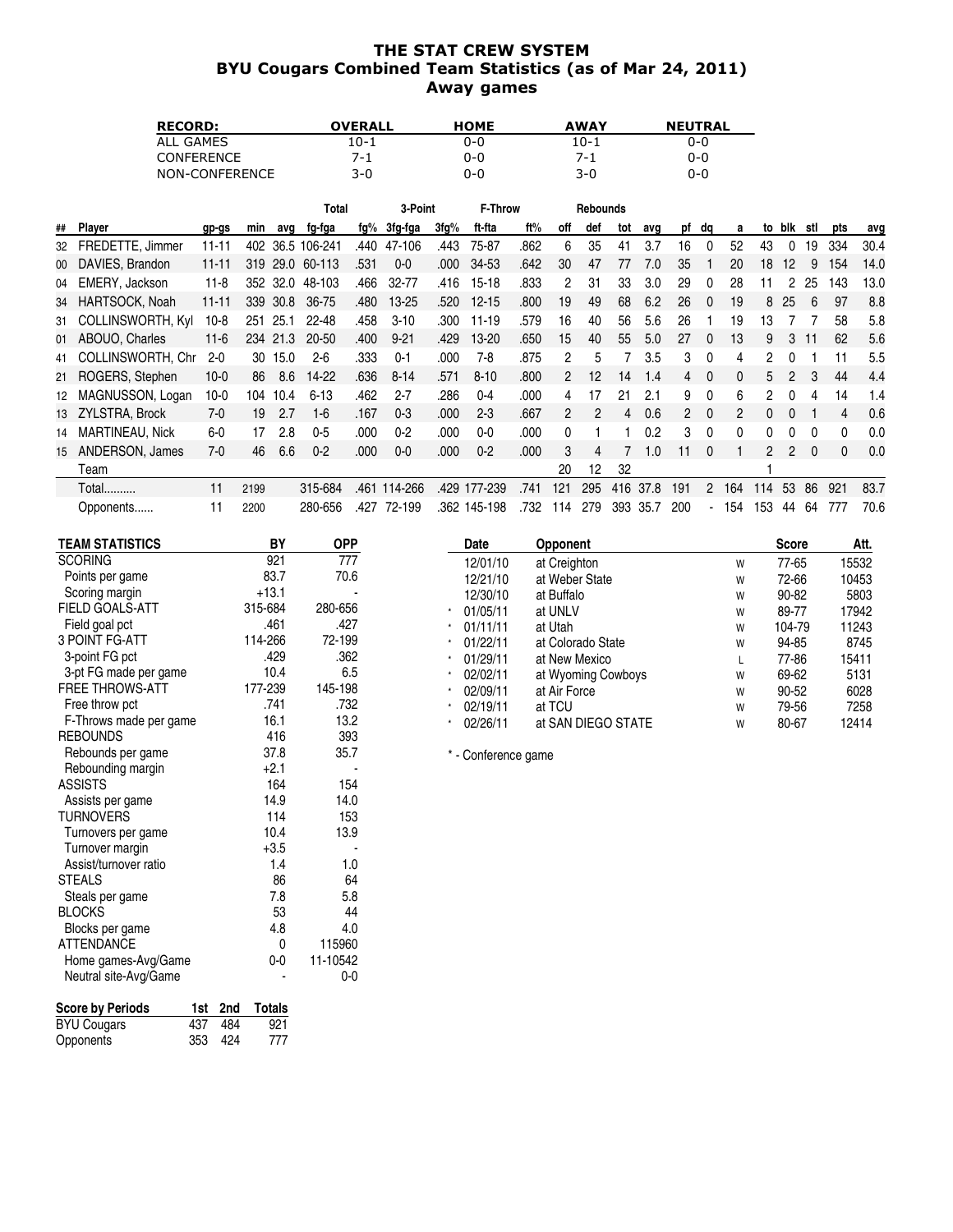### THE STAT CREW SYSTEM BYU Cougars Combined Team Statistics (as of Mar 24, 2011) Neutral site games

| <b>RECORD:</b>    | OVERALL | <b>HOME</b> | <b>AWAY</b> | <b>NEUTRAL</b> |
|-------------------|---------|-------------|-------------|----------------|
| ALL GAMES         | $9 - 3$ | 0-0         | 0-0         | $9 - 3$        |
| <b>CONFERENCE</b> | 0-0     | 0-0         | 0-0         | 0-0            |
| NON-CONFERENCE    | $9 - 3$ | 0-0         | 0-0         | $9 - 3$        |

|    |                          |           |      |          | Total     |      | 3-Point  |      | F-Throw   |       |          | <b>Rebounds</b> |     |      |     |                          |     |     |          |     |     |      |
|----|--------------------------|-----------|------|----------|-----------|------|----------|------|-----------|-------|----------|-----------------|-----|------|-----|--------------------------|-----|-----|----------|-----|-----|------|
| ## | Player                   | gp-gs     | min  | avq      | fg-fga    | fg%  | 3fg-fga  | 3fg% | ft-fta    | ft%   | off      | def             | tot | avq  | рf  | dq                       | a   | to  | blk      | stl | pts | avg  |
| 32 | FREDETTE, Jimmer         | $12 - 12$ | 451  | 37.6     | 125-272   | .460 | 37-106   | .349 | 73-81     | .901  |          | 33              | 40  | 3.3  | 18  | $\Omega$                 | 44  | 43  |          | 14  | 360 | 30.0 |
| 04 | EMERY, Jackson           | $12 - 12$ | 420  | 35.0     | 46-116    | .397 | 23-78    | .295 | 26-31     | .839  | 5        | 40              | 45  | 3.8  | 31  | $\Omega$                 | 32  | 11  |          | 32  | 141 | 11.8 |
| 00 | DAVIES, Brandon          | 6-6       |      | 142 23.7 | 24-43     | .558 | 0-0      | .000 | 15-26     | .577  | 14       | 10              | 24  | 4.0  | 24  |                          | 6   | 8   | 4        | 3   | 63  | 10.5 |
| 34 | HARTSOCK, Noah           | $12 - 12$ | 349  | 29.1     | $37 - 72$ | .514 | 7-18     | .389 | $12 - 14$ | .857  | 25       | 45              | 70  | 5.8  | 28  | $\Omega$                 | 20  | 10  | 20       | 11  | 93  | 7.8  |
| 01 | ABOUO, Charles           | $12-6$    | 272  | 22.7     | 26-68     | .382 | $6 - 27$ | .222 | 21-30     | .700  | 16       | 40              | 56  | 4.7  | 28  |                          | 9   | 16  | 3        | 9   | 79  | 6.6  |
| 31 | <b>COLLINSWORTH, Kyl</b> | $12 - 12$ |      | 365 30.4 | 29-57     | .509 | $0 - 4$  | .000 | 16-32     | .500  | 23       | 47              | 70  | 5.8  | 23  |                          | 23  | 21  | 3        | 15  | 74  | 6.2  |
| 41 | COLLINSWORTH, Chr        | 1-0       | 20   | 20.0     | $2 - 6$   | .333 | $0 - 2$  | .000 | 0-0       | .000  | 3        | 4               |     | 7.0  | 3   |                          |     | 2   |          |     | 4   | 4.0  |
|    | 21 ROGERS, Stephen       | $12 - 0$  | 112  | 9.3      | 13-30     | .433 | $9 - 19$ | .474 | $9 - 11$  | .818  | 3        | 16              | 19  | 1.6  | 8   | $\Omega$                 | 3   | 5   |          | 4   | 44  | 3.7  |
| 12 | MAGNUSSON, Logan         | $12 - 0$  | 164  | 13.7     | $15 - 31$ | .484 | $5 - 8$  | .625 | 6-9       | .667  | 11       | 22              | 33  | 2.8  | 25  | $\Omega$                 | 6   |     | 0        |     | 41  | 3.4  |
| 14 | <b>MARTINEAU, Nick</b>   | $8-0$     | 39   | 4.9      | $3 - 7$   | .429 | $1-2$    | .500 | $2 - 2$   | 1.000 | $\Omega$ | 4               | 4   | 0.5  | 2   | $\Omega$                 | 3   | 2   | $\Omega$ | 2   | 9   | 1.1  |
| 15 | ANDERSON, James          | $11-0$    | 95   | 8.6      | $3 - 14$  | .214 | $0-0$    | .000 | $2 - 11$  | .182  | 4        | 9               | 13  | 1.2  | 24  |                          |     | 3   | 6        | 2   | 8   | 0.7  |
|    | 13 ZYLSTRA, Brock        | $10-0$    | 46   | 4.6      | $2 - 6$   | .333 | $1-5$    | .200 | $2 - 3$   | .667  |          | $\mathcal{P}$   | 3   | 0.3  | 3   | $\Omega$                 | 2   |     | $\Omega$ | 2   |     | 0.7  |
|    | Team                     |           |      |          |           |      |          |      |           |       | 16       | 22              | 38  |      |     |                          |     |     |          |     |     |      |
|    | Total                    | 12        | 2475 |          | 325-722   | .450 | 89-269   | .331 | 184-250   | .736  | 128      | 294             | 422 | 35.2 | 217 | 5                        | 150 | 129 | 43       | 96  | 923 | 76.9 |
|    | Opponents                | 12        | 2475 |          | 293-692   | .423 | 70-221   | .317 | 180-255   | .706  | 142      | 298             | 440 | 36.7 | 230 | $\overline{\phantom{a}}$ | 157 | 172 | 35       | 63  | 836 | 69.7 |

| <b>TEAM STATISTICS</b>  |     |     |         | BY              | <b>OPP</b>    | Da              |
|-------------------------|-----|-----|---------|-----------------|---------------|-----------------|
| <b>SCORING</b>          |     |     | 923     |                 | 836           | 11/             |
| Points per game         |     |     | 76.9    |                 | 69.7          | 11/             |
| Scoring margin          |     |     | $+7.3$  |                 |               | 12/             |
| FIELD GOALS-ATT         |     |     | 325-722 |                 | 293-692       | 12 <sub>l</sub> |
| Field goal pct          |     |     | .450    |                 | .423          | 12 <sub>l</sub> |
| <b>3 POINT FG-ATT</b>   |     |     | 89-269  |                 | 70-221        | 12 <sub>l</sub> |
| 3-point FG pct          |     |     | .331    |                 | .317          | 03/             |
| 3-pt FG made per game   |     |     |         | 7.4             | 5.8           | 03/             |
| <b>FREE THROWS-ATT</b>  |     |     | 184-250 |                 | 180-255       | 03/             |
| Free throw pct          |     |     | .736    |                 | .706          | 03/             |
| F-Throws made per game  |     |     | 15.3    |                 | 15.0          | 03/             |
| <b>REBOUNDS</b>         |     |     | 422     |                 | 440           | 03/             |
| Rebounds per game       |     |     | 35.2    |                 | 36.7          |                 |
| Rebounding margin       |     |     | $-1.5$  |                 |               | $*$ - Cor       |
| <b>ASSISTS</b>          |     |     | 150     |                 | 157           |                 |
| Assists per game        |     |     | 12.5    |                 | 13.1          |                 |
| <b>TURNOVERS</b>        |     |     | 129     |                 | 172           |                 |
| Turnovers per game      |     |     | 10.8    |                 | 14.3          |                 |
| Turnover margin         |     |     | $+3.6$  |                 |               |                 |
| Assist/turnover ratio   |     |     |         | 1.2             | 0.9           |                 |
| <b>STEALS</b>           |     |     |         | 96              | 63            |                 |
| Steals per game         |     |     |         | 8.0             | 5.3           |                 |
| <b>BLOCKS</b>           |     |     |         | 43              | 35            |                 |
| Blocks per game         |     |     |         | 3.6             | 2.9           |                 |
| <b>ATTENDANCE</b>       |     |     |         | 0               | 152886        |                 |
| Home games-Avg/Game     |     |     |         | $0-0$           | $0-0$         |                 |
| Neutral site-Avg/Game   |     |     |         |                 | 12-12740      |                 |
| <b>Score by Periods</b> | 1st | 2nd | OT      | OT <sub>2</sub> | <b>Totals</b> |                 |
| <b>BYU Cougars</b>      | 453 | 448 | 14      | 8               | 923           |                 |
| Opponents               | 410 | 397 | 23      | 6               | 836           |                 |
|                         |     |     |         |                 |               |                 |

| Date     | <b>Opponent</b>          |                 | <b>Score</b> | Att.  |
|----------|--------------------------|-----------------|--------------|-------|
| 11/26/10 | vs South Florida         | Wo <sub>2</sub> | 77-75        | 1100  |
| 11/27/10 | vs St. Mary's College    | W               | 74-73        | 1300  |
| 12/04/10 | vs Hawaii                | W               | 78-57        | 13312 |
| 12/08/10 | vs Vermont               | W               | 86-58        | 6300  |
| 12/11/10 | vs Arizona               | W               | 87-65        | 15814 |
| 12/18/10 | vs UCLA                  | L               | 79-86        | 12499 |
| 03/10/11 | vs TCU                   | W               | 64-58        | 14697 |
| 03/11/11 | vs New Mexico            | W               | 87-76        | 18500 |
| 03/12/11 | vs #7/#6 San Diego State | L               | 54-72        | 18500 |
| 03/17/11 | vs Wofford               | W               | 74-66        | 19216 |
| 03/19/11 | vs Gonzaga               | W               | 89-67        | 19328 |
| 03/24/11 | vs Florida               | Lot             | 74-83        | 12320 |

nference game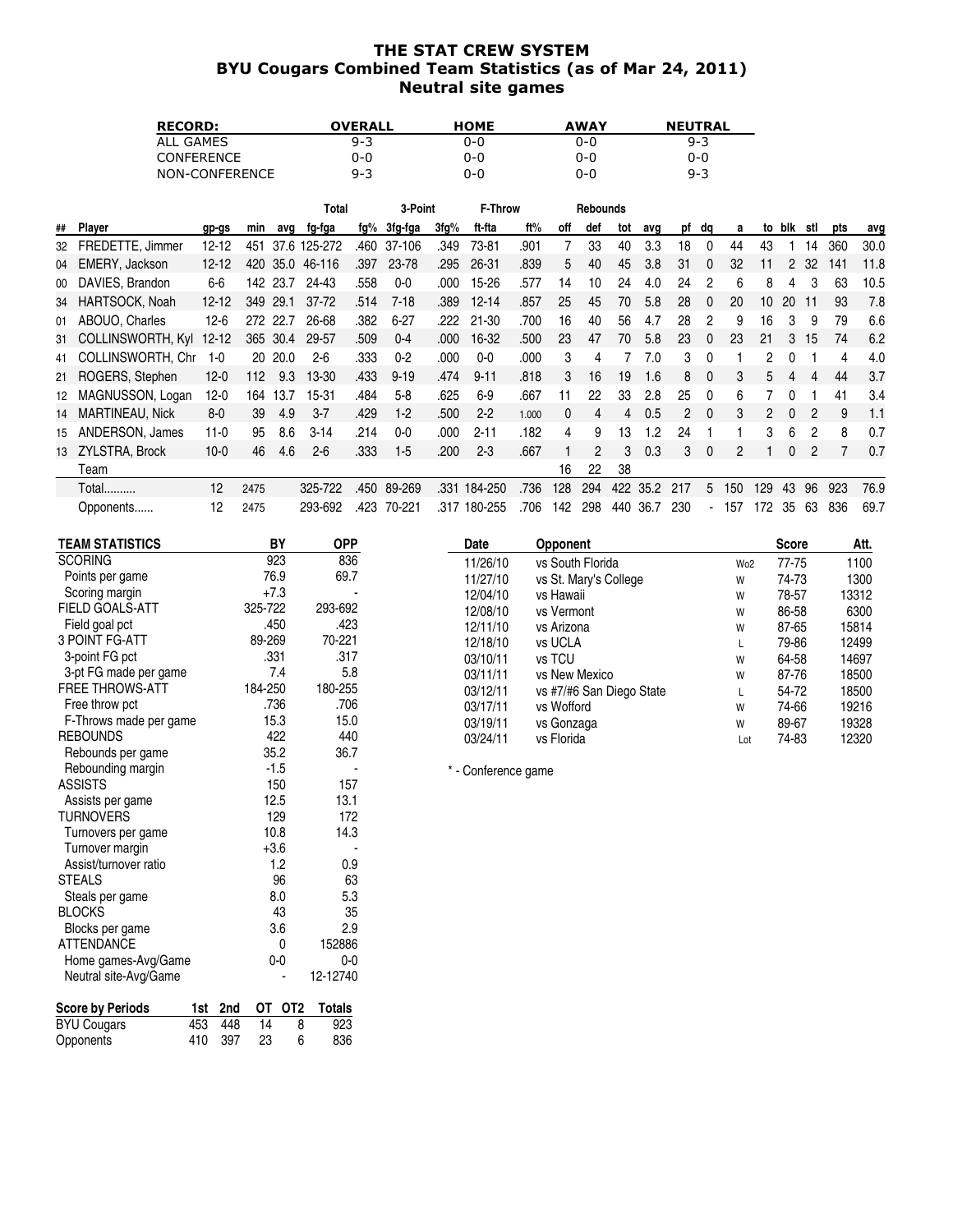## THE STAT CREW SYSTEM BYU Cougars Combined Team Statistics (as of Mar 24, 2011) Games won

| <b>RECORD:</b>    | <b>OVERALL</b> | <b>HOME</b> | <b>AWAY</b> | <b>NEUTRAL</b> |
|-------------------|----------------|-------------|-------------|----------------|
| ALL GAMES         | $32-0$         | 13-0        | 10-0        | $9 - 0$        |
| <b>CONFERENCE</b> | 14-0           | 7-0         | 7-በ         | 0-0            |
| NON-CONFERENCE    | 18-0           | 6-0         | 3-0         | 9-0            |

|    |                       |           |      |          | Total             |      | 3-Point      |      | F-Throw      |       |     | <b>Rebounds</b> |          |      |     |                          |     |                  |              |     |          |      |
|----|-----------------------|-----------|------|----------|-------------------|------|--------------|------|--------------|-------|-----|-----------------|----------|------|-----|--------------------------|-----|------------------|--------------|-----|----------|------|
| ## | Player                | gp-gs     | min  | avq      | fg-fga            | fg%  | 3fg-fga      | 3fg% | ft-fta       | ft%   | off | def             | tot      | avq  | рf  | da                       | a   | to               | blk          | stl | pts      | avg  |
| 32 | FREDETTE, Jimmer      | 32-32     | 135  |          | 35.5 295-644      |      | .458 110-265 |      | .415 216-239 | .904  | 21  | 86              | 107      | 3.3  | 38  |                          | 39  | 107              |              | 41  | 916      | 28.6 |
| 04 | EMERY, Jackson        | $32 - 27$ |      |          | 1045 32.7 134-307 | .436 | 80-219       | .365 | 62-75        | .827  | 13  | 99              | 112      | 3.5  | 81  | $\Omega$                 | 90  | 29               | 8            | 90  | 410      | 12.8 |
| 00 | DAVIES, Brandon       | 27-24     |      |          | 653 24.2 102-196  | .520 | $0 - 0$      | .000 | 86-129       | .667  | 54  | 112             | 166      | 6.1  | 83  | 3                        | 41  | 41               | 26           | 19  | 290      | 10.7 |
| 34 | HARTSOCK, Noah        | $32 - 31$ | 947  |          | 29.6 115-216      | .532 | 25-47        | .532 | 40-48        | .833  | 62  | 128             | 190      | 5.9  | 76  | $\Omega$                 | 53  | 30               | -54          | 17  | 295      | 9.2  |
| 01 | ABOUO, Charles        | $32 - 19$ | 657  |          | 20.5 79-182       | .434 | 23-72        | .319 | 59-79        | .747  | 48  | 118             | 166      | 5.2  | 73  | 2                        | 28  | 35               | 10           | 27  | 240      | 7.5  |
| 31 | COLLINSWORTH, Kyl     | $31 - 23$ | 781  |          | 25.2 71-142       | .500 | $7 - 26$     | .269 | 42-73        | .575  | 44  | 108             | 152      | 4.9  | 61  |                          | 66  | 48               | 15           | 36  | 191      | 6.2  |
|    | 41 COLLINSWORTH, Chr. | 8-4       | 127  | 15.9     | 14-33             | .424 | 1-6          | .167 | 20-27        | .741  | 13  | 30              | 43       | 5.4  | 13  |                          |     | 6                | 0            | 3   | 49       | 6.1  |
|    | 21 ROGERS, Stephen    | $31 - 0$  |      | 310 10.0 | 39-92             | .424 | 17-50        | .340 | $37 - 42$    | .881  | 16  | 50              | 66       | 2.1  | 22  | $\Omega$                 | 12  | 20               |              |     | 132      | 4.3  |
| 12 | MAGNUSSON, Logan      | $30-0$    | 357  | 11.9     | $25 - 61$         | .410 | $7-22$       | .318 | $9 - 18$     | .500  | 25  | 56              | 81       | 2.7  | 41  | $\Omega$                 | 19  | 14               | <sup>0</sup> | 6   | 66       | 2.2  |
| 15 | ANDERSON, James       | $26-0$    | 198  | 7.6      | $12 - 35$         | .343 | $0 - 0$      | .000 | $7-22$       | .318  | 13  | 22              | 35       | 1.3  | 47  | 2                        | 6   | 5                | 13           | 4   | 31       | 1.2  |
|    | 13 ZYLSTRA, Brock     | $24-0$    | 125  | 5.2      | 8-30              | .267 | $6 - 22$     | .273 | $5-9$        | .556  | 4   | 19              | 23       | 1.0  | 11  | $\Omega$                 | 8   | 3                |              |     | 27       | 1.1  |
| 14 | MARTINEAU, Nick       | $23-0$    | 114  | 5.0      | $6 - 22$          | .273 | $3 - 12$     | .250 | $2 - 2$      | 1.000 | 0   | 11              | 11       | 0.5  |     | $\Omega$                 | 14  | 4                | 0            | 5   | 17       | 0.7  |
|    | Team                  |           |      |          |                   |      |              |      |              |       | 47  | 48              | 95       |      |     |                          |     |                  |              |     |          |      |
|    | <b>Total</b>          | 32        | 6449 |          | 900-1960          | .459 | 279-741      | .377 | 585-763      | .767  | 360 | 887             | 1247     | 39.0 | 553 | 9                        | 487 | 343              | 134          |     | 262 2664 | 83.2 |
|    | Opponents             | 32        | 6450 |          | 756-1867          |      | .405 179-561 |      | .319 412-597 | .690  | 333 |                 | 786 1119 | 35.0 | 634 | $\overline{\phantom{a}}$ | 379 | 473 110 183 2103 |              |     |          | 65.7 |

| <b>TEAM STATISTICS</b>  |            |          | BY      |                 | <b>OPP</b>    | Date     | <b>Opponent</b>           |                 | <b>Score</b> | Att.  |
|-------------------------|------------|----------|---------|-----------------|---------------|----------|---------------------------|-----------------|--------------|-------|
| <b>SCORING</b>          |            |          | 2664    |                 | 2103          | 11/12/10 | <b>FRESNO STATE</b>       | W               | 83-56        | 22700 |
| Points per game         |            |          | 83.2    |                 | 65.7          | 11/17/10 | <b>UTAH STATE</b>         | W               | 78-72        | 17303 |
| Scoring margin          |            |          | $+17.5$ |                 |               | 11/20/10 | <b>CHICAGO STATE</b>      | W               | 109-60       | 11544 |
| <b>FIELD GOALS-ATT</b>  |            | 900-1960 |         |                 | 756-1867      | 11/23/10 | <b>MISSISSIPPI VALLEY</b> | W               | 86-36        | 9207  |
| Field goal pct          |            |          | .459    |                 | .405          | 11/26/10 | vs South Florida          | Wo <sub>2</sub> | 77-75        | 1100  |
| <b>3 POINT FG-ATT</b>   |            | 279-741  |         |                 | 179-561       | 11/27/10 | vs St. Mary's College     | W               | 74-73        | 1300  |
| 3-point FG pct          |            |          | .377    |                 | .319          | 12/01/10 | at Creighton              | W               | 77-65        | 15532 |
| 3-pt FG made per game   |            |          | 8.7     |                 | 5.6           | 12/04/10 | vs Hawaii                 | W               | 78-57        | 13312 |
| <b>FREE THROWS-ATT</b>  |            | 585-763  |         |                 | 412-597       | 12/08/10 | vs Vermont                | W               | 86-58        | 6300  |
| Free throw pct          |            |          | .767    |                 | .690          | 12/11/10 | vs Arizona                | W               | 87-65        | 15814 |
| F-Throws made per game  |            |          | 18.3    |                 | 12.9          | 12/21/10 | at Weber State            | W               | 72-66        | 10453 |
| <b>REBOUNDS</b>         |            |          | 1247    |                 | 1119          | 12/23/10 | <b>UTEP</b>               | W               | 89-68        | 13403 |
| Rebounds per game       |            |          | 39.0    |                 | 35.0          | 12/30/10 | at Buffalo                | W               | 90-82        | 5803  |
| Rebounding margin       |            |          | $+4.0$  |                 |               | 01/01/11 | <b>FRESNO PACIFIC</b>     | W               | 93-57        | 12762 |
| <b>ASSISTS</b>          |            |          | 487     |                 | 379           | 01/05/11 | at UNLV                   | W               | 89-77        | 17942 |
| Assists per game        |            |          | 15.2    |                 | 11.8          | 01/08/11 | <b>AIR FORCE</b>          | W               | 76-66        | 22700 |
| <b>TURNOVERS</b>        |            |          | 343     |                 | 473           | 01/11/11 | at Utah                   | W               | 104-79       | 11243 |
| Turnovers per game      |            |          | 10.7    |                 | 14.8          | 01/18/11 | <b>TCU</b>                | W               | 83-67        | 16170 |
| Turnover margin         |            |          | $+4.1$  |                 |               | 01/22/11 | at Colorado State         | W               | 94-85        | 8745  |
| Assist/turnover ratio   |            |          | 1.4     |                 | 0.8           | 01/26/11 | <b>SAN DIEGO STATE</b>    | W               | 71-58        | 22700 |
| <b>STEALS</b>           |            |          | 262     |                 | 183           | 02/02/11 | at Wyoming Cowboys        | W               | 69-62        | 5131  |
| Steals per game         |            |          | 8.2     |                 | 5.7           | 02/05/11 | <b>UNLV</b>               | W               | 78-64        | 22700 |
| <b>BLOCKS</b>           |            |          | 134     |                 | 110           | 02/09/11 | at Air Force              | W               | 90-52        | 6028  |
| Blocks per game         |            |          | 4.2     |                 | 3.4           | 02/12/11 | <b>UTAH</b>               | W               | 72-59        | 22700 |
| <b>ATTENDANCE</b>       |            | 239289   |         |                 | 210116        | 02/19/11 | at TCU                    | W               | 79-56        | 7258  |
| Home games-Avg/Game     |            | 13-18407 |         |                 | 10-10055      | 02/23/11 | <b>COLORADO STATE</b>     | W               | 84-76        | 22700 |
| Neutral site-Avg/Game   |            |          |         |                 | 9-12174       | 02/26/11 | at SAN DIEGO STATE        | W               | 80-67        | 12414 |
|                         |            |          |         |                 |               | 03/05/11 | <b>WYOMING</b>            | W               | 102-78       | 22700 |
| <b>Score by Periods</b> | 2nd<br>1st |          | OT      | OT <sub>2</sub> | <b>Totals</b> | 03/10/11 | vs TCU                    | W               | 64-58        | 14697 |
| <b>BYU Cougars</b>      | 1273 1375  |          | 8       | 8               | 2664          | 03/11/11 | vs New Mexico             | W               | 87-76        | 18500 |
| Opponents               | 976 1113   |          | 8       | 6               | 2103          | 03/17/11 | vs Wofford                | W               | 74-66        | 19216 |
|                         |            |          |         |                 |               | 03/19/11 | vs Gonzaga                | W               | 89-67        | 19328 |

\* - Conference game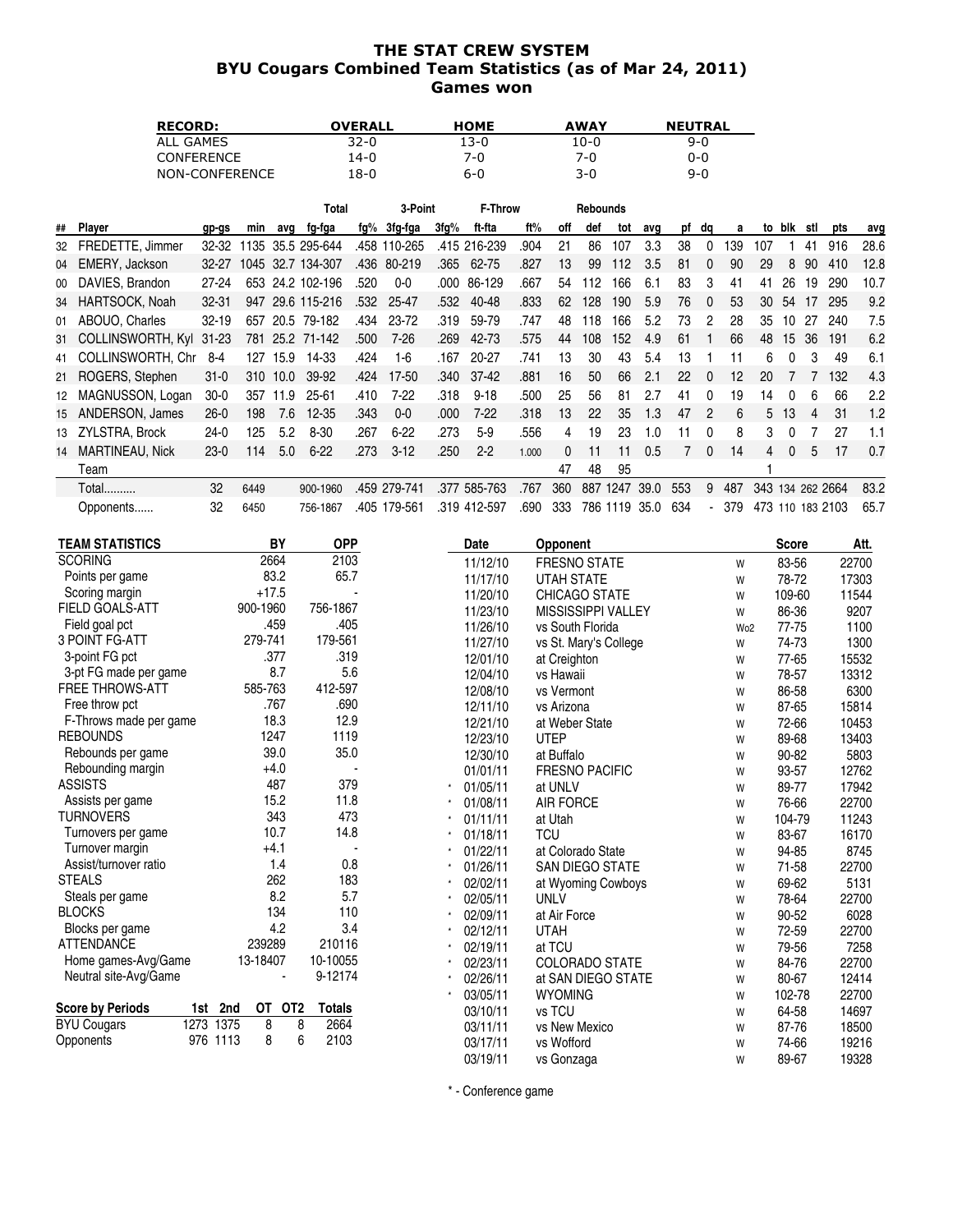## THE STAT CREW SYSTEM BYU Cougars Combined Team Statistics (as of Mar 24, 2011) Games lost

| <b>RECORD:</b>    | <b>OVERALL</b> | <b>HOME</b> | <b>AWAY</b> | <b>NEUTRAL</b> |
|-------------------|----------------|-------------|-------------|----------------|
| ALL GAMES         | 0-5            | 0-1         | ი-1         | 0-3            |
| <b>CONFERENCE</b> | $0 - 2$        | 0-1         | 0-1         | 0-0            |
| NON-CONFERENCE    | 0-3            | 0-0         | 0-0         | $0 - 3$        |

|    |                          |         |      |         | Total    |       | 3-Point  |      | F-Throw  |       |              | <b>Rebounds</b> |     |      |    |              |    |    |     |     |     |      |
|----|--------------------------|---------|------|---------|----------|-------|----------|------|----------|-------|--------------|-----------------|-----|------|----|--------------|----|----|-----|-----|-----|------|
| ## | Player                   | gp-gs   | min  | avq     | fg-fga   | fg%   | 3fg-fga  | 3fg% | ft-fta   | ft%   | off          | def             | tot | avg  | pf | da           | a  | to | blk | stl | pts | avg  |
| 32 | FREDETTE, Jimmer         | $5 - 5$ | 188  | 37.6    | 51-121   | .421  | 14-48    | .292 | 36-43    | .837  | 3            |                 | 20  | 4.0  |    |              | 21 | 24 |     | 8   | 152 | 30.4 |
| 00 | DAVIES, Brandon          | $2 - 2$ | 68   | 34.0    | 13-23    | .565  | $0-0$    | .000 | $7-9$    | .778  | 9            | 5               | 14  | 7.0  |    |              | 2  | 3  |     |     | 33  | 16.5 |
| 04 | EMERY, Jackson           | $5 - 5$ | 157  | 31.4    | 17-47    | .362  | 12-36    | .333 | $6 - 7$  | .857  | 2            | 17              | 19  | 3.8  | 17 |              |    | 6  |     |     | 52  | 10.4 |
|    | 01 ABOUO, Charles        | $5 - 3$ | 115  | 23.0    | $9 - 30$ | .300  | $1 - 11$ | .091 | $9 - 11$ | .818  | 4            | 9               | 13  | 2.6  | 10 | 0            | 2  | 5  |     |     | 28  | 5.6  |
| 34 | HARTSOCK, Noah           | $5-5$   | 153  | 30.6    | $8 - 31$ | .258  | $1-13$   | .077 | $8 - 10$ | .800  | 10           | 20              | 30  | 6.0  | 8  | $\Omega$     | 6  | 5. |     | 4   | 25  | 5.0  |
| 41 | <b>COLLINSWORTH, Chr</b> | $1 - 0$ |      | 20 20.0 | $2 - 6$  | .333  | $0 - 2$  | .000 | $0 - 0$  | .000  | 3            |                 |     | 7.0  | 3  | $\Omega$     |    | 2  |     |     | 4   | 4.0  |
| 31 | <b>COLLINSWORTH, Kyl</b> | $5 - 4$ | 145  | 29.0    | $7 - 20$ | .350  | $0 - 1$  | .000 | $4 - 8$  | .500  | 11           | 20              | 31  | 6.2  | 12 | 0            | 9  | 8  |     | 3   | 18  | 3.6  |
|    | 21 ROGERS, Stephen       | $5-0$   | 58   | 11.6    | $4 - 13$ | .308  | $4 - 11$ | .364 | $4-6$    | .667  |              | 11              | 12  | 2.4  | 4  | $\mathbf{0}$ | 0  | 2  |     | 3   | 16  | 3.2  |
| 12 | MAGNUSSON, Logan         | $5-0$   | 50   | 10.0    | 4-6      | .667  | $1-2$    | .500 | $1 - 1$  | 1.000 | 3            | 3               | 6   | 1.2  | ۱1 | 0            | 2  | 3  |     |     | 10  | 2.0  |
|    | 13 ZYLSTRA, Brock        | $5-0$   | 25   | 5.0     | $2 - 2$  | 1.000 | $0-0$    | .000 | $2 - 3$  | .667  |              | 0               |     | 0.2  | 2  | $\Omega$     |    |    | 0   |     | 6   | 1.2  |
| 15 | ANDERSON, James          | $5 - 1$ | 39   | 7.8     | $2 - 8$  | .250  | $0-0$    | .000 | $0 - 4$  | .000  | 3            | 3               | 6   | 1.2  | 9  | 0            | 0  | 2  | 5   |     | 4   | 0.8  |
| 14 | <b>MARTINEAU, Nick</b>   | $2 - 0$ |      | 3.5     | $0 - 0$  | .000  | 0-0      | .000 | $0 - 0$  | .000  | $\mathbf{0}$ |                 | 0   | 0.0  | 0  | 0            | 0  | 0  |     | 0   | 0   | 0.0  |
|    | Team                     |         |      |         |          |       |          |      |          |       | 10           | 9               | 19  |      |    |              |    |    |     |     |     |      |
|    | Total                    | 5       | 1025 |         | 119-307  | .388  | 33-124   | .266 | 77-102   | .755  | 60           | 118             | 178 | 35.6 | 94 |              | 51 | 61 | 16  | 36  | 348 | 69.6 |
|    | Opponents                | 5       | 1025 |         | 146-307  | .476  | 39-105   | .371 | 78-114   | .684  | 62           | 139             | 201 | 40.2 | 84 | ٠            | 85 | 60 | 14  | 32  | 409 | 81.8 |

| <b>TEAM STATISTICS</b> | BY      | <b>OPP</b> |         | <b>Date</b>         | <b>Opponent</b>          |     | <b>Score</b> | Att.  |
|------------------------|---------|------------|---------|---------------------|--------------------------|-----|--------------|-------|
| <b>SCORING</b>         | 348     | 409        |         | 12/18/10            | vs UCLA                  | L   | 79-86        | 12499 |
| Points per game        | 69.6    | 81.8       | $\star$ | 01/29/11            | at New Mexico            |     | 77-86        | 15411 |
| Scoring margin         | $-12.2$ |            |         | 03/02/11            | <b>NEW MEXICO</b>        |     | 64-82        | 22700 |
| <b>FIELD GOALS-ATT</b> | 119-307 | 146-307    |         | 03/12/11            | vs #7/#6 San Diego State |     | 54-72        | 18500 |
| Field goal pct         | .388    | .476       |         | 03/24/11            | vs Florida               | Lot | 74-83        | 12320 |
| 3 POINT FG-ATT         | 33-124  | 39-105     |         |                     |                          |     |              |       |
| 3-point FG pct         | .266    | .371       |         | * - Conference game |                          |     |              |       |
| 3-pt FG made per game  | 6.6     | 7.8        |         |                     |                          |     |              |       |
| FREE THROWS-ATT        | 77-102  | 78-114     |         |                     |                          |     |              |       |
| Free throw pct         | .755    | .684       |         |                     |                          |     |              |       |
| F-Throws made per game | 15.4    | 15.6       |         |                     |                          |     |              |       |
| <b>REBOUNDS</b>        | 178     | 201        |         |                     |                          |     |              |       |
| Rebounds per game      | 35.6    | 40.2       |         |                     |                          |     |              |       |
| Rebounding margin      | $-4.6$  |            |         |                     |                          |     |              |       |
| <b>ASSISTS</b>         | 51      | 85         |         |                     |                          |     |              |       |
| Assists per game       | 10.2    | 17.0       |         |                     |                          |     |              |       |
| <b>TURNOVERS</b>       | 61      | 60         |         |                     |                          |     |              |       |
| Turnovers per game     | 12.2    | 12.0       |         |                     |                          |     |              |       |
| Turnover margin        | $-0.2$  |            |         |                     |                          |     |              |       |
| Assist/turnover ratio  | 0.8     | 1.4        |         |                     |                          |     |              |       |
| <b>STEALS</b>          | 36      | 32         |         |                     |                          |     |              |       |
| Steals per game        | 7.2     | 6.4        |         |                     |                          |     |              |       |
| <b>BLOCKS</b>          | 16      | 14         |         |                     |                          |     |              |       |
| Blocks per game        | 3.2     | 2.8        |         |                     |                          |     |              |       |
| <b>ATTENDANCE</b>      | 22700   | 58730      |         |                     |                          |     |              |       |
| Home games-Avg/Game    | 1-22700 | 1-15411    |         |                     |                          |     |              |       |
| Neutral site-Avg/Game  |         | 3-14440    |         |                     |                          |     |              |       |

| <b>Score by Periods</b> |         |    | 1st 2nd OT Totals |
|-------------------------|---------|----|-------------------|
| <b>BYU Cougars</b>      | 166 176 |    | 348               |
| Opponents               | 196 198 | 15 | 409               |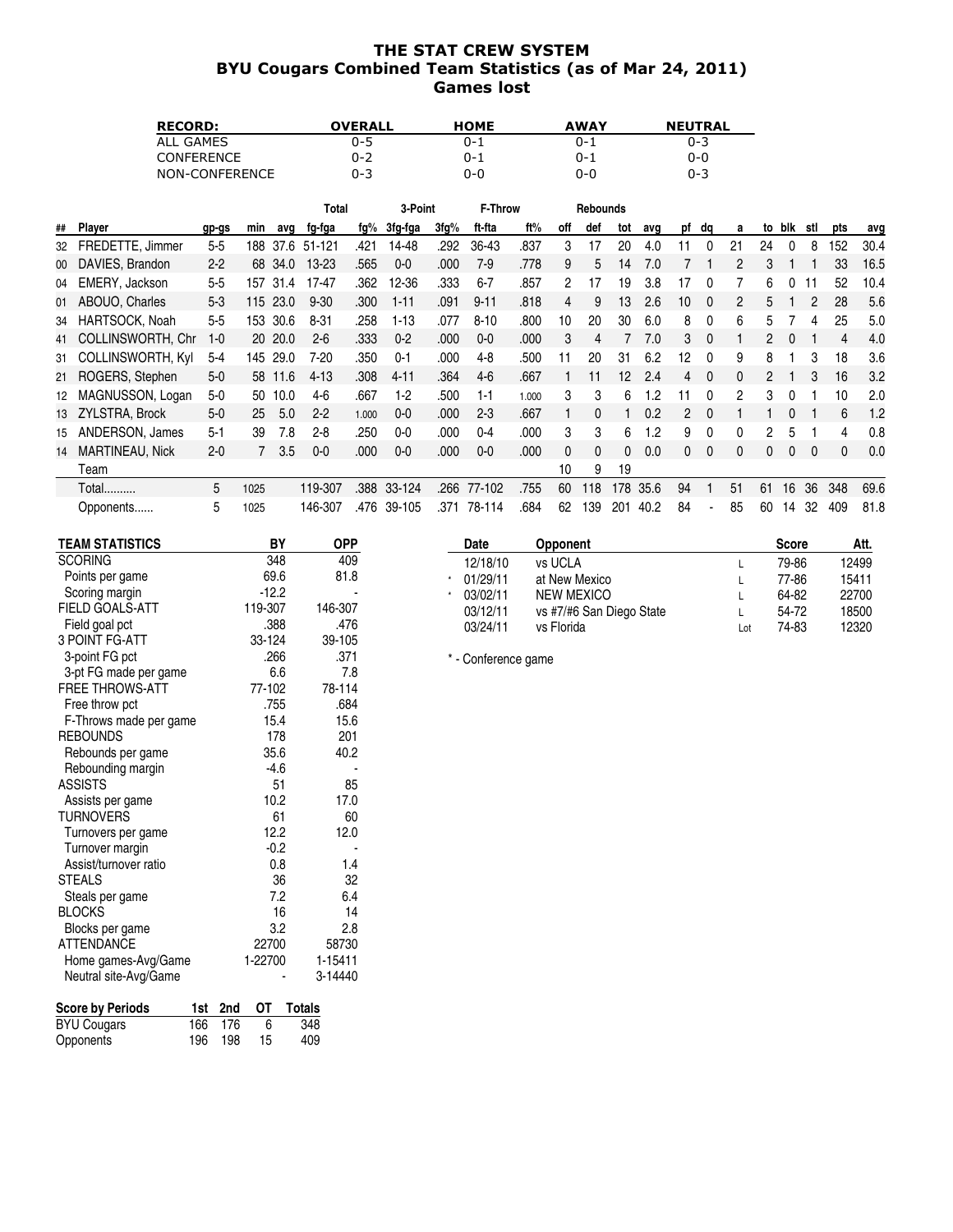#### **THE STAT CREW SYSTEM BYU Cougars Category Leaders (as of Mar 24, 2011) All games**

| <b>Points</b>                          | G        | Pts      | Pts/G        |
|----------------------------------------|----------|----------|--------------|
| FREDETTE, Jimmer                       | 37       | 1068     | 28.9         |
| EMERY, Jackson                         | 37       | 462      | 12.5         |
| DAVIES, Brandon                        | 29       | 323      | 11.1         |
| HARTSOCK, Noah                         | 37       | 320      | 8.6          |
| ABOUO, Charles                         | 37       | 268      | 7.2          |
| COLLINSWORTH, Kyle                     | 36       | 209      | 5.8          |
| ROGERS, Stephen                        | 36       | 148      | 4.1          |
| MAGNUSSON, Logan                       | 35       | 76       | 2.2          |
| COLLINSWORTH, Chris                    | 9        | 53       | 5.9          |
| ANDERSON, James                        | 31       | 35       | 1.1          |
| ZYLSTRA, Brock                         | 29       | 33       | 1.1          |
| MARTINEAU, Nick                        | 25       | 17       | 0.7          |
| <b>FG Percentage</b>                   | FG       | Att      | Pct          |
| DAVIES, Brandon                        | 115      | 219      | .525         |
| HARTSOCK, Noah                         | 123      | 247      | .498         |
| COLLINSWORTH, Kyle                     | 78       | 162      | .481         |
| FREDETTE, Jimmer                       | 346      | 765      | .452         |
| MAGNUSSON, Logan                       | 29       | 67       | .433         |
| EMERY, Jackson                         | 151      | 354      | .427         |
| ABOUO, Charles                         | 88       | 212      | .415         |
| COLLINSWORTH, Chris                    | 16       | 39       | .410         |
| ROGERS, Stephen                        | 43       | 105      | .410         |
| ANDERSON, James                        | 14       | 43       | .326         |
|                                        |          |          |              |
| ZYLSTRA, Brock<br>MARTINEAU, Nick      | 10<br>6  | 32<br>22 | .313<br>.273 |
|                                        |          |          |              |
|                                        |          |          |              |
| <b>3-Point Percentage</b>              | 3FG      | Att      | Pct          |
| HARTSOCK, Noah                         | 26       | 60       | .433         |
| FREDETTE, Jimmer                       | 124      | 313      | .396         |
| EMERY, Jackson                         | 92       | 255      | .361         |
| ROGERS, Stephen                        | 21       | 61       | .344         |
| MAGNUSSON, Logan                       | 8        | 24       | .333         |
| ABOUO, Charles                         | 24       | 83       | .289         |
| ZYLSTRA, Brock                         | 6        | 22       | .273         |
| COLLINSWORTH, Kyle                     | 7        | 27       | .259         |
| MARTINEAU, Nick                        | 3        | 12       | .250         |
| COLLINSWORTH, Chris                    | 1        | 8        | .125         |
|                                        |          |          |              |
| <b>Free Throw Percent</b>              | FG       | Att      | Pct          |
| MARTINEAU, Nick                        | 2        | 2        | 1.000        |
| FREDETTE, Jimmer                       | 252      | 282      | .894         |
|                                        | 41       | 48       | .854         |
| ROGERS, Stephen                        | 68       | 82       | .829         |
| EMERY, Jackson                         |          |          |              |
| HARTSOCK, Noah                         | 48       | 58       | .828         |
| ABOUO, Charles                         | 68<br>20 | 90<br>27 | .756         |
| COLLINSWORTH, Chris                    | 93       |          | .741         |
| DAVIES, Brandon                        | 7        | 138      | .674         |
| ZYLSTRA, Brock                         |          | 12       | .583         |
| COLLINSWORTH, Kyle<br>MAGNUSSON, Logan | 46<br>10 | 81<br>19 | .568<br>.526 |

| <b>Scoring Average</b>               | G        | Pts      | Avg/G      |
|--------------------------------------|----------|----------|------------|
| FREDETTE, Jimmer                     | 37       | 1068     | 28.9       |
| EMERY, Jackson                       | 37       | 462      | 12.5       |
| DAVIES, Brandon                      | 29       | 323      | 11.1       |
| HARTSOCK, Noah                       | 37       | 320      | 8.6        |
| ABOUO, Charles                       | 37       | 268      | 7.2        |
| COLLINSWORTH, Chris                  | 9        | 53       | 5.9        |
| COLLINSWORTH, Kyle                   | 36       | 209      | 5.8        |
| ROGERS, Stephen                      | 36       | 148      | 4.1        |
| MAGNUSSON, Logan                     | 35       | 76       | 2.2        |
| ZYLSTRA, Brock                       | 29       | 33       | 1.1        |
| ANDERSON, James                      | 31       | 35       | 1.1        |
| MARTINEAU, Nick                      | 25       | 17       | 0.7        |
| <b>Field Goal Attempts</b>           | G        | Att      | Att/G      |
| FREDETTE, Jimmer                     | 37       | 765      | 20.7       |
| EMERY, Jackson                       | 37       | 354      | 9.6        |
| HARTSOCK, Noah                       | 37       | 247      | 6.7        |
| DAVIES, Brandon                      | 29       | 219      | 7.6        |
| ABOUO, Charles                       | 37       | 212      | 5.7        |
| <b>Field Goals Made</b>              | G        | Made     | Made/G     |
| FREDETTE, Jimmer                     | 37       | 346      | 9.4        |
| EMERY, Jackson                       | 37       | 151      | 4.1        |
| HARTSOCK, Noah                       | 37       | 123      | 3.3        |
| DAVIES, Brandon                      | 29       | 115      | 4.0        |
| ABOUO, Charles                       | 37       | 88       | 2.4        |
|                                      |          |          |            |
| <b>3-Point FG Attempts</b>           | G        | Att      | Att/G      |
| FREDETTE, Jimmer                     | 37       | 313      | 8.5        |
| EMERY, Jackson                       | 37       | 255      | 6.9        |
| ABOUO, Charles                       | 37       | 83       | 2.2        |
| ROGERS, Stephen                      | 36       | 61       | 1.7        |
| HARTSOCK, Noah                       | 37       | 60       | 1.6        |
|                                      |          |          |            |
| 3-Point FG Made                      | G        | Made     | Made/G     |
| FREDETTE, Jimmer                     | 37       | 124      | 3.4        |
|                                      |          |          |            |
| EMERY, Jackson                       | 37       | 92       | 2.5<br>0.7 |
| HARTSOCK, Noah                       | 37       | 26       |            |
| ABOUO, Charles<br>ROGERS, Stephen    | 37<br>36 | 24<br>21 | 0.6<br>0.6 |
|                                      | G        |          |            |
| <b>Free Throw Attempts</b>           |          | Att      | Att/G      |
| FREDETTE, Jimmer                     | 37       | 282      | 7.6        |
| DAVIES, Brandon                      | 29       | 138      | 4.8        |
| ABOUO, Charles                       | 37       | 90       | 2.4        |
| EMERY, Jackson<br>COLLINSWORTH, Kyle | 37<br>36 | 82<br>81 | 2.2<br>2.3 |
|                                      |          |          |            |
| <b>Free Throws Made</b>              | G        | Made     | Made/G     |
| FREDETTE, Jimmer                     | 37       | 252      | 6.8        |
| DAVIES, Brandon                      | 29       | 93       | 3.2        |
| ABOUO, Charles                       | 37       | 68       | 1.8        |
| EMERY, Jackson<br>HARTSOCK, Noah     | 37<br>37 | 68<br>48 | 1.8<br>1.3 |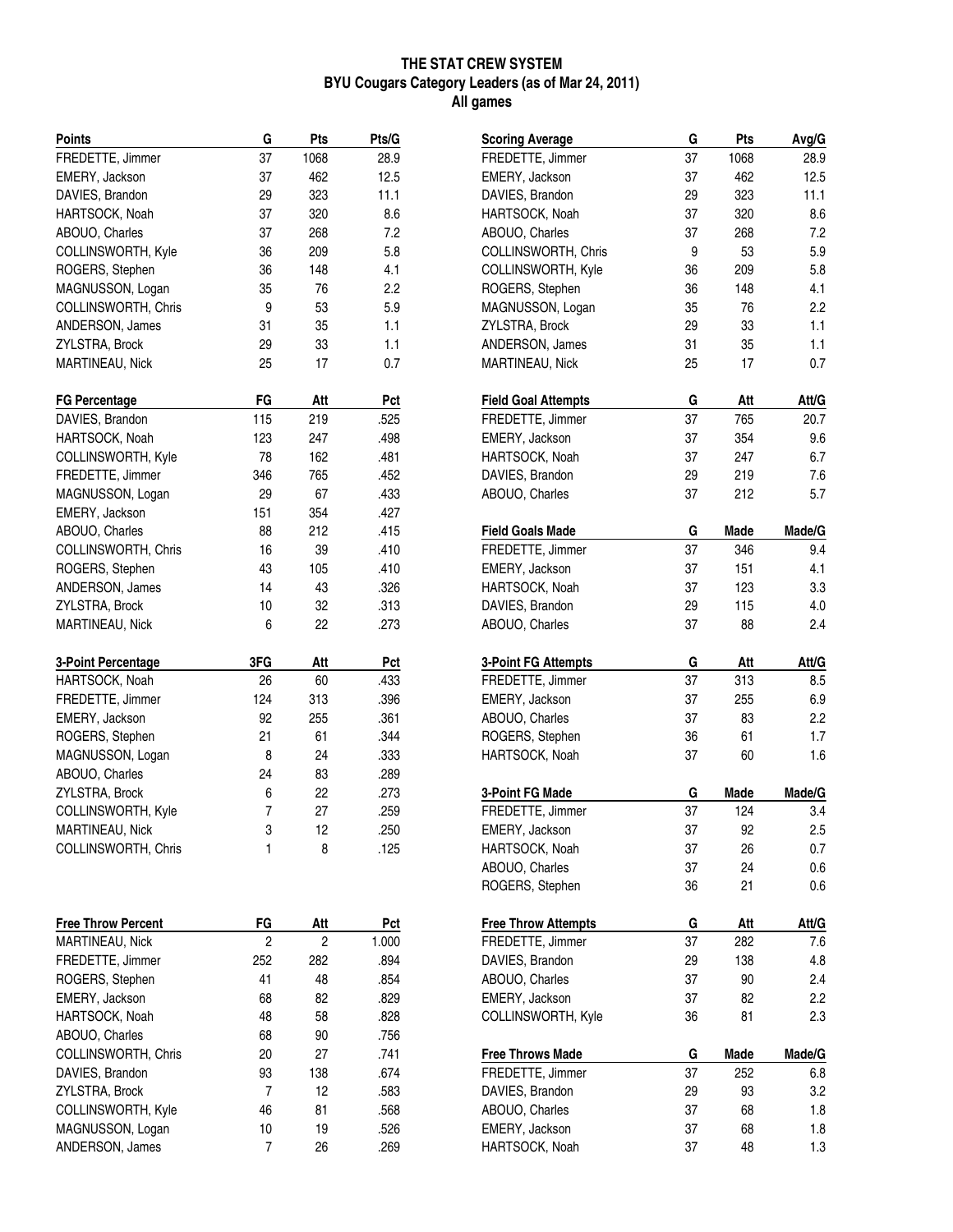## **THE STAT CREW SYSTEM BYU Cougars Category Leaders (as of Mar 24, 2011) All games**

| <b>Rebounds</b>           | G  | Reb        | Reb/G |
|---------------------------|----|------------|-------|
| HARTSOCK, Noah            | 37 | 220        | 5.9   |
| COLLINSWORTH, Kyle        | 36 | 183        | 5.1   |
| DAVIES, Brandon           | 29 | 180        | 6.2   |
| ABOUO, Charles            | 37 | 179        | 4.8   |
| EMERY, Jackson            | 37 | 131        | 3.5   |
| <b>Rebound Average</b>    | G  | Reb        | Avg/G |
| DAVIES, Brandon           | 29 | 180        | 6.2   |
| HARTSOCK, Noah            | 37 | 220        | 5.9   |
| COLLINSWORTH, Chris       | 9  | 50         | 5.6   |
| COLLINSWORTH, Kyle        | 36 | 183        | 5.1   |
| ABOUO, Charles            | 37 | 179        | 4.8   |
| <b>Offensive Rebounds</b> | G  | No.        | Avg/G |
| HARTSOCK, Noah            | 37 | 72         | 1.9   |
| DAVIES, Brandon           | 29 | 63         | 2.2   |
| COLLINSWORTH, Kyle        | 36 | 55         | 1.5   |
| ABOUO, Charles            | 37 | 52         | 1.4   |
| MAGNUSSON, Logan          | 35 | 28         | 0.8   |
| <b>Defensive Rebounds</b> | G  | No.        | Avg/G |
| HARTSOCK, Noah            | 37 | 148        | 4.0   |
| COLLINSWORTH, Kyle        | 36 | 128        | 3.6   |
| ABOUO, Charles            | 37 | 127        | 3.4   |
| DAVIES, Brandon           | 29 | 117        | 4.0   |
| EMERY, Jackson            | 37 | 116        | 3.1   |
| <b>Fouls</b>              | G  | No.        | Per/G |
| EMERY, Jackson            | 37 | 98         | 2.6   |
| DAVIES, Brandon           | 29 | 90         | 3.1   |
| HARTSOCK, Noah            | 37 | 84         | 2.3   |
| ABOUO, Charles            | 37 | 83         | 2.2   |
| COLLINSWORTH, Kyle        | 36 | 73         | 2.0   |
| <b>Foulouts</b>           | G  | <u>No.</u> |       |
| DAVIES, Brandon           | 29 | 4          |       |
| ANDERSON, James           | 31 | 2          |       |
| ABOUO, Charles            | 37 | 2          |       |
| COLLINSWORTH, Chris       | 9  | 1          |       |
| COLLINSWORTH, Kyle        | 36 | 1          |       |

| <b>Assists</b>            | G  | No.  | Ast/G   |
|---------------------------|----|------|---------|
| FREDETTE, Jimmer          | 37 | 160  | 4.3     |
| EMERY, Jackson            | 37 | 97   | 2.6     |
| COLLINSWORTH, Kyle        | 36 | 75   | 2.1     |
| HARTSOCK, Noah            | 37 | 59   | 1.6     |
| DAVIES, Brandon           | 29 | 43   | 1.5     |
| <b>Steals</b>             | G  | No.  | Stl/G   |
| EMERY, Jackson            | 37 | 101  | 2.7     |
| FREDETTE, Jimmer          | 37 | 49   | 1.3     |
| <b>COLLINSWORTH, Kyle</b> | 36 | 39   | 1.1     |
| ABOUO, Charles            | 37 | 29   | $0.8\,$ |
| HARTSOCK, Noah            | 37 | 21   | 0.6     |
| <b>Blocked Shots</b>      | G  | No.  | Blk/G   |
| HARTSOCK, Noah            | 37 | 61   | 1.6     |
| DAVIES, Brandon           | 29 | 27   | 0.9     |
| ANDERSON, James           | 31 | 18   | 0.6     |
| COLLINSWORTH, Kyle        | 36 | 16   | 0.4     |
| ABOUO, Charles            | 37 | 11   | 0.3     |
| <b>Minutes</b>            | G  | No.  | Min/G   |
| FREDETTE, Jimmer          | 37 | 1323 | 35.8    |
| EMERY, Jackson            | 37 | 1202 | 32.5    |
| HARTSOCK, Noah            | 37 | 1100 | 29.7    |
| COLLINSWORTH, Kyle        | 36 | 926  | 25.7    |
| ABOUO, Charles            | 37 | 772  | 20.9    |
| <b>Turnovers</b>          | G  | No.  | TO/G    |
| FREDETTE, Jimmer          | 37 | 131  | 3.5     |
| COLLINSWORTH, Kyle        | 36 | 56   | 1.6     |
| DAVIES, Brandon           | 29 | 44   | 1.5     |
| ABOUO, Charles            | 37 | 40   | 1.1     |
| HARTSOCK, Noah            | 37 | 35   | 0.9     |
| EMERY, Jackson            | 37 | 35   | 0.9     |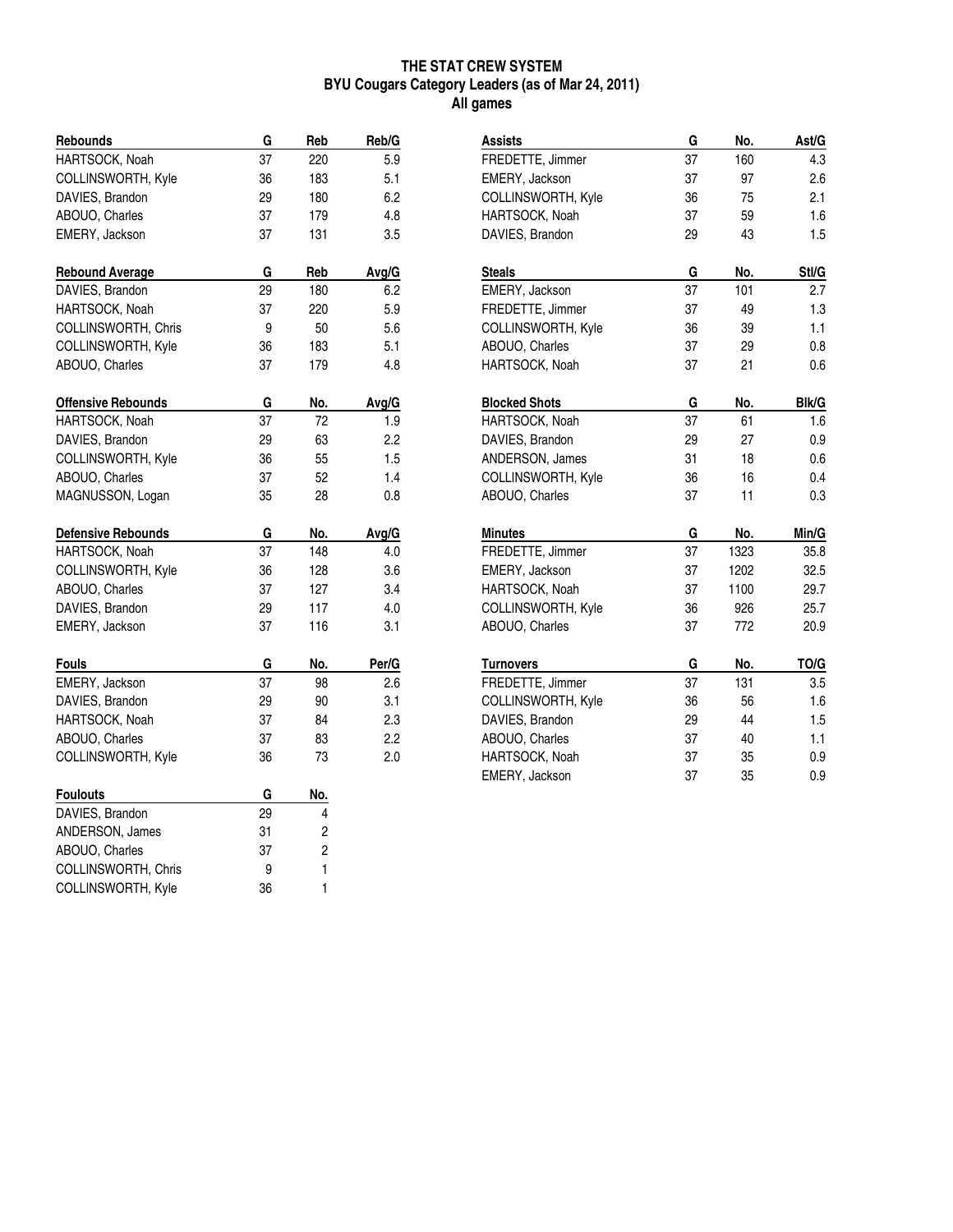#### **THE STAT CREW SYSTEM BYU Cougars Overall/Conference Statistics (as of Mar 24, 2011) All games**

|                            |          | <b>Overall Statistics</b> |      |         |       |      |      |     |              |       | <b>Conference Statistics</b> |       |      |         |       |      |      |                |     |       |
|----------------------------|----------|---------------------------|------|---------|-------|------|------|-----|--------------|-------|------------------------------|-------|------|---------|-------|------|------|----------------|-----|-------|
| <b>SUMMARY</b>             | gp-gs    | min/a                     | fq%  | $3fq\%$ | ft%   | r/g  | a/g  | stl | blk          | pts/q | gp-gs                        | min/q | fg%  | $3fq\%$ | ft%   | r/g  | a/g  | stl            | blk | pts/g |
| FREDETTE, Jimmer           | 37-37    | 35.8                      | .452 | .396    | .894  | 3.4  | 4.3  | 49  |              | 28.9  | 16-16                        | 36.8  | .439 | .429    | .901  | 3.8  | 4.3  | 24             |     | 31.4  |
| EMERY, Jackson             | $37-32$  | 32.5                      | .427 | .361    | .829  | 3.5  | 2.6  | 101 | 8            | 12.5  | 16-16                        | 33.4  | .453 | .395    | .926  | 3.0  | 2.6  | 43             | 5   | 13.6  |
| DAVIES, Brandon            | 29-26    | 24.9                      | .525 | .000    | .674  | 6.2  | .5   | 20  | 27           | 11.1  | 14-14                        | 28.2  | .486 | .000    | .689  | 7.3  | 2.1  | 13             | 16  | 11.4  |
| HARTSOCK, Noah             | 37-36    | 29.7                      | .498 | .433    | .828  | 5.9  | 1.6  | 21  | 61           | 8.6   | 16-16                        | 32.1  | .447 | .364    | .846  | 6.6  | 1.9  | 4              | 23  | 7.4   |
| ABOUO, Charles             | $37-22$  | 20.9                      | .415 | .289    | .756  | 4.8  | 0.8  | 29  | 11           | 7.2   | $16 - 7$                     | 20.8  | .479 | .389    | 725   | 4.3  | 0.5  | 15             | 5   | 8.4   |
| <b>COLLINSWORTH, Chris</b> | $9 - 4$  | 16.3                      | .410 | .125    | 741   | 5.6  | 1.3  | 4   | $\mathbf{0}$ | 5.9   |                              |       |      |         |       |      |      |                |     |       |
| <b>COLLINSWORTH, Kyle</b>  | 36-27    | 25.7                      | .481 | .259    | 568   | 5.1  | 2.1  | 39  | 16           | 5.8   | $15-10$                      | 24.3  | .456 | .375    | .742  | 5.3  | 2.1  | 10             | 8   | 5.2   |
| ROGERS, Stephen            | $36-0$   | 10.2                      | .410 | .344    | .854  | 2.2  | 0.3  | 10  | 8            | 4.1   | $16-0$                       | 10.8  | .434 | .333    | 1.000 | 2.1  | 0.3  | 5              | 2   | 4.1   |
| MAGNUSSON, Logan           | $35-0$   | 11.6                      | .433 | .333    | 526   | 2.5  | 0.6  |     | 0            | 2.2   | $14-0$                       | 11.9  | .529 | .250    | .167  | 2.4  | 0.7  | 4              |     | 1.5   |
| ZYLSTRA, Brock             | $29-0$   | 5.2                       | .313 | .273    | 583   | 0.8  | 0.3  | 8   | $\Omega$     | 1.1   | $11-0$                       | 3.6   | .286 | .000    | .429  | 0.6  | 0.2  | $\mathfrak{p}$ | 0   | 0.6   |
| ANDERSON, James            | $31 - 1$ | 7.6                       | .326 | .000    | .269  | 1.3  | 0.2  | 5   | 18           |       | $13-1$                       | 6.2   | .444 | .000    | .000  | 0.8  | 0.2  |                | 10  | 0.6   |
| <b>MARTINEAU, Nick</b>     | $25-0$   | 4.8                       | .273 | .250    | 1.000 | 0.4  | 0.6  | 5   |              | 0.7   | $8-0$                        | 1.4   | .000 | .000    | .000  | 0.0  | 0.1  | 0              | 0   | 0.0   |
| Totals                     | 37       |                           | .449 | .361    | .765  | 38.5 | 14.5 | 298 | 150          | 81.4  | 16                           |       | .452 | .391    | .803  | 37.3 | 14.3 | 121            | 69  | 82.0  |
| Opponent                   | 37       |                           | .415 | .327    | 689   | 35.7 | 12.5 | 215 | 124          | 67.9  | 16                           |       | .418 | .356    | .712  | 35.2 | 13.3 | 96             | 51  | 69.6  |

|                            |           |      |           | <b>Overall Statistics</b> |           |       |      |       |          |      |           |         | <b>Conference Statistics</b> |       |      |       |
|----------------------------|-----------|------|-----------|---------------------------|-----------|-------|------|-------|----------|------|-----------|---------|------------------------------|-------|------|-------|
| <b>SCORING</b>             | fg-fga    | fq%  | 3fq-fqa   | $3fq\%$                   | ft-fta    | ft%   | pts  | pts/g | fg-fga   | fq%  | 3fg-fga   | $3fq\%$ | ft-fta                       | ft%   | pts  | pts/g |
| FREDETTE, Jimmer           | 346-765   | .452 | 124-313   | .396                      | 252-282   | .894  | 1068 | 28.9  | 150-342  | .439 | 57-133    | .429    | 145-161                      | .901  | 502  | 31.4  |
| EMERY, Jackson             | 151-354   | .427 | 92-255    | .361                      | 68-82     | .829  | 462  | 12.5  | 73-161   | .453 | 47-119    | .395    | $25 - 27$                    | .926  | 218  | 13.6  |
| DAVIES, Brandon            | 115-219   | .525 | $0-0$     | .000                      | 93-138    | .674  | 323  | 11.1  | 54-111   | .486 | $0 - 0$   | .000    | 51-74                        | .689  | 159  | 11.4  |
| HARTSOCK, Noah             | 123-247   | .498 | 26-60     | .433                      | 48-58     | .828  | 320  | 8.6   | 42-94    | .447 | $12 - 33$ | .364    | $22 - 26$                    | .846  | 118  | 7.4   |
| ABOUO, Charles             | 88-212    | .415 | 24-83     | .289                      | 68-90     | .756  | 268  | 7.2   | 46-96    | .479 | 14-36     | .389    | 29-40                        | .725  | 135  | 8.4   |
| <b>COLLINSWORTH, Chris</b> | 16-39     | .410 | $1 - 8$   | .125                      | $20 - 27$ | .741  | 53   | 5.9   |          |      |           |         |                              |       |      |       |
| COLLINSWORTH, Kyle         | 78-162    | .481 | $7 - 27$  | .259                      | 46-81     | .568  | 209  | 5.8   | 26-57    | .456 | $3 - 8$   | .375    | 23-31                        | .742  | 78   | 5.2   |
| ROGERS, Stephen            | 43-105    | .410 | $21 - 61$ | .344                      | 41-48     | .854  | 148  | 4.1   | 23-53    | .434 | $10 - 30$ | .333    | $10 - 10$                    | 1.000 | 66   | 4.1   |
| MAGNUSSON, Logan           | 29-67     | .433 | $8 - 24$  | .333                      | $10-19$   | .526  | 76   | 2.2   | $9 - 17$ | .529 | $2 - 8$   | .250    | 1-6                          | .167  | 21   | 1.5   |
| ZYLSTRA, Brock             | $10-32$   | .313 | $6 - 22$  | .273                      | $7-12$    | .583  | 33   | 1.1   | $2 - 7$  | .286 | $0 - 3$   | .000    | $3 - 7$                      | .429  | 7    | 0.6   |
| ANDERSON, James            | 14-43     | .326 | $0 - 0$   | .000                      | $7 - 26$  | .269  | 35   | 1.1   | $4-9$    | .444 | $0-0$     | .000    | $0 - 3$                      | .000  | 8    | 0.6   |
| <b>MARTINEAU, Nick</b>     | $6 - 22$  | .273 | $3 - 12$  | .250                      | $2 - 2$   | 1.000 | 17   | 0.7   | $0 - 3$  | .000 | $0 - 1$   | .000    | $0 - 0$                      | .000  | 0    | 0.0   |
| <b>Totals</b>              | 1019-2267 | .449 | 312-865   | .361                      | 662-865   | .765  | 3012 | 81.4  | 429-950  | .452 | 145-371   | .391    | 309-385                      | .803  | 1312 | 82.0  |
| Opponent                   | 902-2174  | .415 | 218-666   | .327                      | 490-711   | .689  | 2512 | 67.9  | 395-944  | .418 | 101-284   | .356    | 223-313                      | .712  | 1114 | 69.6  |

|                            |       | <b>Overall Statistics</b> |       |     |                |     |                |      |        | <b>Conference Statistics</b> |       |              |                |                |                |                |      |        |
|----------------------------|-------|---------------------------|-------|-----|----------------|-----|----------------|------|--------|------------------------------|-------|--------------|----------------|----------------|----------------|----------------|------|--------|
| <b>TOTALS</b>              | o-reb | d-reb                     | total | рf  | fo             | a   | to             | a/to | hi pts | o-reb                        | d-reb | total        | рf             | fo             | a              | to             | a/to | hi pts |
| FREDETTE, Jimmer           | 24    | 103                       | 127   | 49  | $\mathbf{0}$   | 160 | 131            | 1.2  | 52     | 10                           | 50    | 60           | 23             | $\mathbf{0}$   | 68             | 64             | 1.1  | 47     |
| EMERY, Jackson             | 15    | 116                       | 131   | 98  | $\mathbf{0}$   | 97  | 35             | 2.8  | 23     | 5                            | 43    | 48           | 44             | 0              | 42             | 19             | 2.2  | 22     |
| DAVIES, Brandon            | 63    | 117                       | 180   | 90  | 4              | 43  | 44             | 1.0  | 24     | 30                           | 72    | 102          | 46             | $\overline{2}$ | 29             | 25             | 1.2  | 20     |
| HARTSOCK, Noah             | 72    | 148                       | 220   | 84  | $\mathbf{0}$   | 59  | 35             | 1.7  | 21     | 30                           | 75    | 105          | 43             | $\mathbf{0}$   | 30             | 15             | 2.0  | 15     |
| ABOUO, Charles             | 52    | 127                       | 179   | 83  | $\mathfrak{p}$ | 30  | 40             | 0.8  | 25     | 19                           | 49    | 68           | 40             | 0              | 8              | 13             | 0.6  | 25     |
| <b>COLLINSWORTH, Chris</b> | 16    | 34                        | 50    | 16  |                | 12  | 8              | 1.5  | 15     |                              |       |              |                |                |                |                |      |        |
| COLLINSWORTH, Kyle         | 55    | 128                       | 183   | 73  |                | 75  | 56             | 1.3  | 16     | 20                           | 59    | 79           | 31             |                | 32             | 26             | 1.2  | 16     |
| ROGERS, Stephen            | 17    | 61                        | 78    | 26  | $\mathbf{0}$   | 12  | 22             | 0.5  | 16     |                              | 26    | 33           | 14             | $\mathbf{0}$   | 5              | 11             | 0.5  | 15     |
| MAGNUSSON, Logan           | 28    | 59                        | 87    | 52  | $\Omega$       | 21  | 17             | 1.2  | 11     | 10 <sup>10</sup>             | 23    | 33           | 21             | 0              | 10             | 5              | 2.0  | 6      |
| ZYLSTRA, Brock             | 5     | 19                        | 24    | 13  | $\mathbf{0}$   | 9   | 4              | 2.3  | 11     | $\overline{2}$               | 5     |              | 4              | $\mathbf{0}$   | $\mathcal{P}$  | $\mathbf{0}$   | 0.0  | 4      |
| ANDERSON, James            | 16    | 25                        | 41    | 56  | 2              | 6   | $\overline{7}$ | 0.9  | 9      | 5                            | 6     | 11           | 20             | 0              | $\mathfrak{p}$ | $\overline{2}$ | 1.0  | 4      |
| MARTINEAU, Nick            | 0     | 11                        | 11    |     | 0              | 14  | 4              | 3.5  | 5      | 0                            | 0     | $\mathbf{0}$ | $\overline{c}$ | $\mathbf{0}$   |                | $\mathbf{0}$   | 0.0  | 0      |
| Totals                     | 420   | 1005                      | 1425  | 647 | 10             | 538 | 404            | 1.3  | 109    | 163                          | 434   | 597          | 288            | 3              | 229            | 180            | 1.3  | 104    |
| Opponent                   | 395   | 925                       | 1320  | 718 | $\blacksquare$ | 464 | 533            | 0.9  | 86     | 169                          | 395   | 564          | 313            | . .            | 212            | 218            | 1.0  | 86     |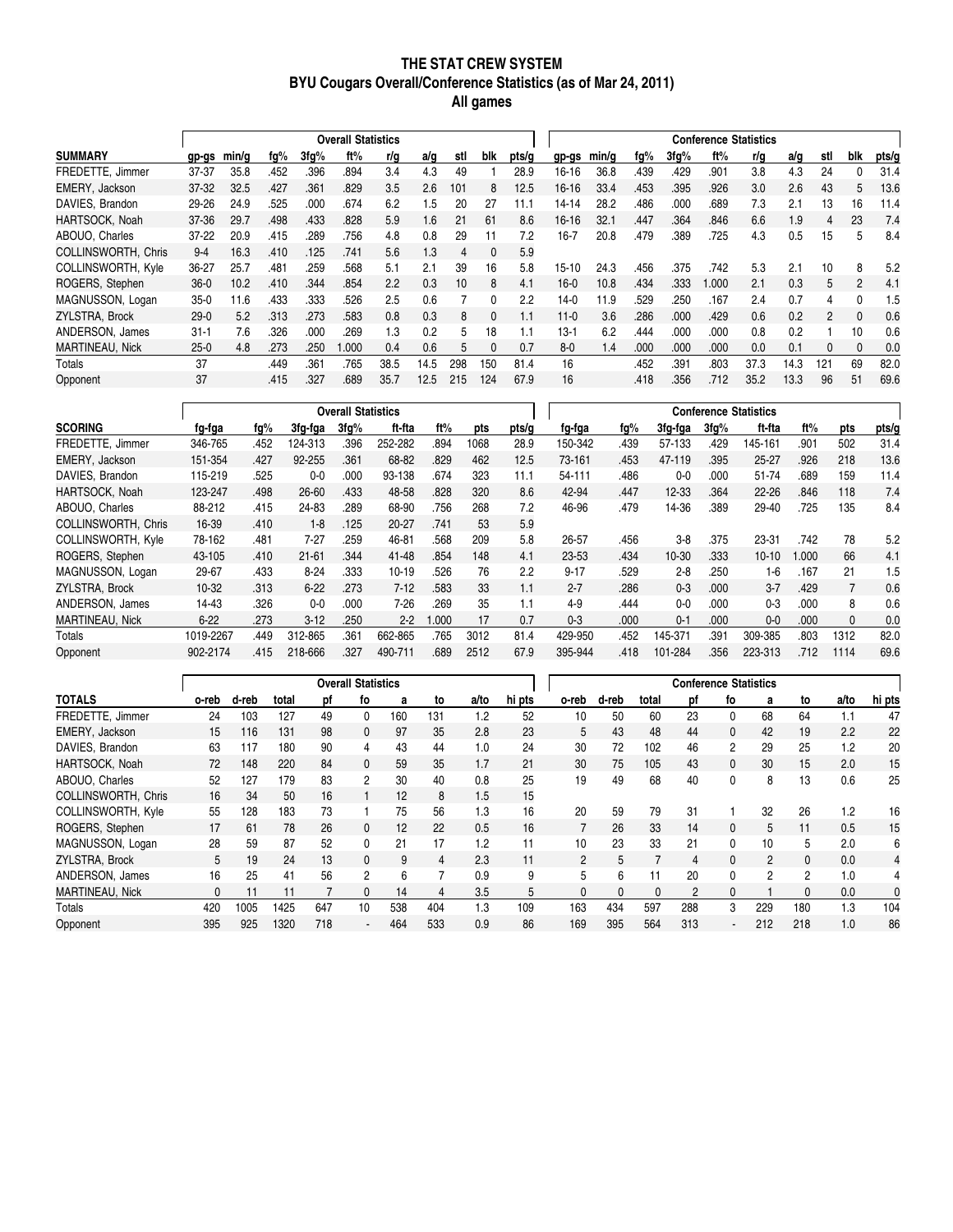#### **THE STAT CREW SYSTEM BYU Cougars Team Game-by-Game (as of Mar 24, 2011) All games**

#### **TEAM STATISTICS**

|                           |          |              |     | Total     |      | 3-Pointers |      | <b>Free throws</b> |      |                | <b>Rebounds</b> |      |      |     |                |                |                |                |                               |      |
|---------------------------|----------|--------------|-----|-----------|------|------------|------|--------------------|------|----------------|-----------------|------|------|-----|----------------|----------------|----------------|----------------|-------------------------------|------|
| Opponent                  | Date     | <b>Score</b> |     | fg-fga    | pct  | 3fg-fga    | pct  | ft-fta             | pct  | off            | def             | tot  | avq  | рf  | a              | t/o            | blk            | stl            | pts                           | avg  |
| <b>FRESNO STATE</b>       | 11/12/10 | 83-56        | W   | $30 - 61$ | .492 | $6 - 21$   | .286 | 17-24              | .708 | 9              | 34              | 43   | 43.0 | 20  | 18             | 13             | 1              | $\overline{7}$ | 83                            | 83.0 |
| UTAH STATE                | 11/17/10 | 78-72        | W   | 24-62     | .387 | $7 - 26$   | .269 | 23-30              | .767 | 14             | 26              | 40   | 41.5 | 22  | 12             | 9              | 6              | $\overline{7}$ | 78                            | 80.5 |
| CHICAGO STATE             | 11/20/10 | 109-60       | W   | 38-82     | .463 | $11 - 31$  | .355 | 22-38              | .579 | 18             | 39              | 57   | 46.7 | 16  | 23             | 7              | 2              | 16             | 109                           | 90.0 |
| <b>MISSISSIPPI VALLEY</b> | 11/23/10 | 86-36        | W   | 28-72     | .389 | $8 - 27$   | .296 | 22-28              | .786 | 19             | 38              | 57   | 49.2 | 11  | 17             | 13             | 5              | 13             | 86                            | 89.0 |
| vs South Florida          | 11/26/10 | 77-75        | Wot | 25-78     | .321 | 10-26      | .385 | 17-34              | .500 | 21             | 19              | 40   | 47.4 | 19  | 15             | 5              | 4              | 12             | 77                            | 86.6 |
| vs St. Mary's College     | 11/27/10 | 74-73        | W   | 28-52     | .538 | $5 - 14$   | .357 | $13 - 19$          | .684 | 5              | 21              | 26   | 43.8 | 19  | 10             | 14             | 4              | 11             | 74                            | 84.5 |
| at Creighton              | 12/01/10 | 77-65        | W   | 31-65     | .477 | $7 - 19$   | .368 | $8 - 14$           | .571 | 14             | 29              | 43   | 43.7 | 14  | 16             | 6              | 6              | $\overline{7}$ | 77                            | 83.4 |
| vs Hawaii                 | 12/04/10 | 78-57        | W   | 29-58     | .500 | $6 - 19$   | .316 | $14 - 17$          | .824 | 9              | 24              | 33   | 42.4 | 21  | 17             | 9              | 4              | $\overline{4}$ | 78                            | 82.8 |
| vs Vermont                | 12/08/10 | 86-58        | W   | 33-59     | .559 | $9 - 18$   | .500 | $11 - 13$          | .846 | 6              | 34              | 40   | 42.1 | 15  | 20             | 15             | 2              | 12             | 86                            | 83.1 |
| vs Arizona                | 12/11/10 | 87-65        | W   | 29-56     | .518 | $5 - 16$   | .313 | $24 - 31$          | .774 | 10             | 28              | 38   | 41.7 | 18  | 8              | 10             | $\overline{7}$ | $\overline{7}$ | 87                            | 83.5 |
| vs UCLA                   | 12/18/10 | 79-86        | L   | $27 - 51$ | .529 | $4 - 17$   | .235 | $21 - 31$          | .677 | 12             | 23              | 35   | 41.1 | 27  | 5              | 19             | 3              | $\overline{c}$ | 79                            | 83.1 |
| at Weber State            | 12/21/10 | 72-66        | W   | 25-67     | .373 | $7 - 26$   | .269 | $15 - 21$          | .714 | 13             | 28              | 41   | 41.1 | 17  | 11             | 9              | 8              | 9              | 72                            | 82.2 |
| <b>UTEP</b>               | 12/23/10 | 89-68        | W   | 29-64     | .453 | 12-25      | .480 | 19-22              | .864 | 13             | 29              | 42   | 41.2 | 18  | 22             | 14             | 1              | $\overline{7}$ | 89                            | 82.7 |
| at Buffalo                | 12/30/10 | 90-82        | W   | 30-62     | .484 | $8 - 20$   | .400 | 22-29              | .759 | 13             | 22              | 35   | 40.7 | 18  | 17             | 13             | 5              | 10             | 90                            | 83.2 |
| <b>FRESNO PACIFIC</b>     | 01/01/11 | 93-57        | W   | 30-60     | .500 | 12-30      | .400 | 21-24              | .875 | 16             | 32              | 48   | 41.2 | 6   | 23             | 11             | 4              | 5              | 93                            | 83.9 |
| at UNLV                   | 01/05/11 | 89-77        | W   | 28-63     | .444 | 14-28      | .500 | 19-26              | .731 | 12             | 30              | 42   | 41.2 | 21  | 9              | 13             | 2              | 3              | 89                            | 84.2 |
| <b>AIR FORCE</b>          | 01/08/11 | 76-66        | W   | 24-57     | .421 | $9 - 30$   | .300 | 19-22              | .864 | 13             | 25              | 38   | 41.1 | 22  | 15             | 13             | 1              | 4              | 76                            | 83.7 |
| at Utah                   | 01/11/11 | 104-79       | W   | 36-76     | .474 | 14-24      | .583 | 18-24              | .750 | 11             | 19              | 30   | 40.4 | 21  | 18             | 5              | 4              | 12             | 104                           | 84.8 |
| <b>TCU</b>                | 01/18/11 | 83-67        | W   | 27-55     | .491 | $8 - 18$   | .444 | 21-26              | .808 | 8              | 34              | 42   | 40.5 | 16  | -14            | 13             | 3              | 6              | 83                            | 84.7 |
| at Colorado State         | 01/22/11 | 94-85        | W   | $31 - 62$ | .500 | $11 - 26$  | .423 | $21 - 25$          | .840 | 11             | 22              | 33   | 40.2 | 23  | 17             | $\overline{7}$ | 5              | $\overline{4}$ | 94                            | 85.2 |
| <b>SAN DIEGO STATE</b>    | 01/26/11 | 71-58        | W   | 25-56     | .446 | $5 - 15$   | .333 | 16-19              | .842 | 9              | 26              | 35   | 39.9 | 14  | 10             | 7              | 9              | 8              | 71                            | 84.5 |
| at New Mexico             | 01/29/11 | 77-86        | L   | 28-67     | .418 | $8 - 20$   | .400 | 13-20              | .650 | 13             | 23              | 36   | 39.7 | 17  | 14             | 10             | 1              | 10             | 77                            | 84.2 |
| at Wyoming Cowboys        | 02/02/11 | 69-62        | W   | 24-59     | .407 | $5 - 24$   | .208 | 16-23              | .696 | 12             | 28              | 40   | 39.7 | 22  | 6              | 15             | 6              | 12             | 69                            | 83.5 |
| <b>UNLV</b>               | 02/05/11 | 78-64        | W   | 23-57     | .404 | $8 - 23$   | .348 | 24-25              | .960 | 8              | 26              | 34   | 39.5 | 17  | 16             | 12             | 6              | $\overline{7}$ | 78                            | 83.3 |
| at Air Force              | 02/09/11 | 90-52        | W   | 33-57     | .579 | 15-30      | .500 | $9 - 11$           | .818 | 6              | 35              | 41   | 39.6 | 13  | 24             | 14             | 6              | 9              | 90                            | 83.6 |
| <b>UTAH</b>               | 02/12/11 | 72-59        | W   | 24-55     | .436 | $4 - 12$   | .333 | 20-24              | .833 | 8              | 28              | 36   | 39.4 | 14  | 17             | 10             | 3              | 12             | 72                            | 83.1 |
| at TCU                    | 02/19/11 | 79-56        | W   | 22-48     | .458 | $11 - 25$  | .440 | 24-32              | .750 | 8              | 34              | 42   | 39.5 | 10  | 14             | 10             | 3              | $\overline{c}$ | 79                            | 83.0 |
| <b>COLORADO STATE</b>     | 02/23/11 | 84-76        | W   | $22 - 57$ | .386 | $5 - 23$   | .217 | 35-43              | .814 | 18             | 30              | 48   | 39.8 | 23  | 12             | 19             | 4              | 9              | 84                            | 83.0 |
| at SAN DIEGO STATE        | 02/26/11 | 80-67        | W   | 27-58     | .466 | 14-24      | .583 | $12 - 14$          | .857 | 8              | 25              | 33   | 39.6 | 15  | 18             | 12             | 7              | 8              | 80                            | 82.9 |
| <b>NEW MEXICO</b>         | 03/02/11 | 64-82        | L   | 20-59     | .339 | $5 - 26$   | .192 | 19-22              | .864 | $\overline{7}$ | 22              | 29   | 39.2 | 21  | 12             | 11             | $\overline{7}$ | 11             | 64                            | 82.3 |
| <b>WYOMING</b>            | 03/05/11 | 102-78       | W   | 35-64     | .547 | $9 - 23$   | .391 | 23-29              | .793 | 11             | 27              | 38   | 39.2 | 19  | 13             | 9              | 2              | 4              | 102                           | 82.9 |
| vs TCU                    | 03/10/11 | 64-58        | W   | $21 - 50$ | .420 | $6 - 23$   | .261 | 16-21              | .762 | 11             | 22              | 33   | 39.0 | 14  | 13             | 12             | 4              | $\overline{7}$ | 64                            | 82.3 |
| vs New Mexico             | 03/11/11 | 87-76        | W   | 34-68     | .500 | $8 - 25$   | .320 | $11 - 16$          | .688 | 12             | 21              | 33   | 38.8 | 14  | 11             | 6              | 3              | 9              | 87                            | 82.5 |
| vs #7/#6 San Diego State  | 03/12/11 | 54-72        | L   | 19-59     | .322 | $6 - 24$   | .250 | $10-13$            | .769 | 16             | 20              | 36   | 38.7 | 10  | $\overline{7}$ | 9              | 4              | $\overline{2}$ | 54                            | 81.6 |
| vs Wofford                | 03/17/11 | 74-66        | W   | 24-61     | .393 | $6 - 22$   | .273 | 20-24              | .833 | 10             | 29              | 39   | 38.7 | 22  | 14             | 10             | 1              | 9              | 74                            | 81.4 |
| vs Gonzaga                | 03/19/11 | 89-67        | W   | 31-59     | .525 | 14-28      | 500  | $13 - 15$          | .867 | 4              | 23              | 27   | 38.4 | 19  | -17            | 8              | 6              | 10             | 89                            | 81.6 |
| vs Florida                | 03/24/11 | 74-83        | Lot | 25-71     | .352 | 10-37      | .270 | 14-16              | .875 | 12             | 30              | 42   | 38.5 | 19  | 13             | 12             | 1              | 11             | 74                            | 81.4 |
| <b>BYU Cougars</b>        |          | 3012         |     | 1019-2267 | .449 | 312-865    | .361 | 662-865            | .765 | 420            | 1005            | 1425 | 38.5 | 647 | 538            | 404            | 150            | 298            | 3012                          | 81.4 |
| Opponents                 |          | 2512         |     | 902-2174  | .415 | 218-666    | 327  | 490-711            | .689 | 395            | 925             | 1320 |      |     |                |                |                |                | 35.7 718 464 533 124 215 2512 | 67.9 |

Games played: 37 Points/game: 81.4 FG Pct: 44.9 3FG Pct: 36.1 FT Pct: 76.5

Rebounds/game: 38.5 Assists/game: 14.5 Turnovers/game: 10.9 Assist/turnover ratio: 1.3 Steals/game: 8.1 Blocks/game: 4.1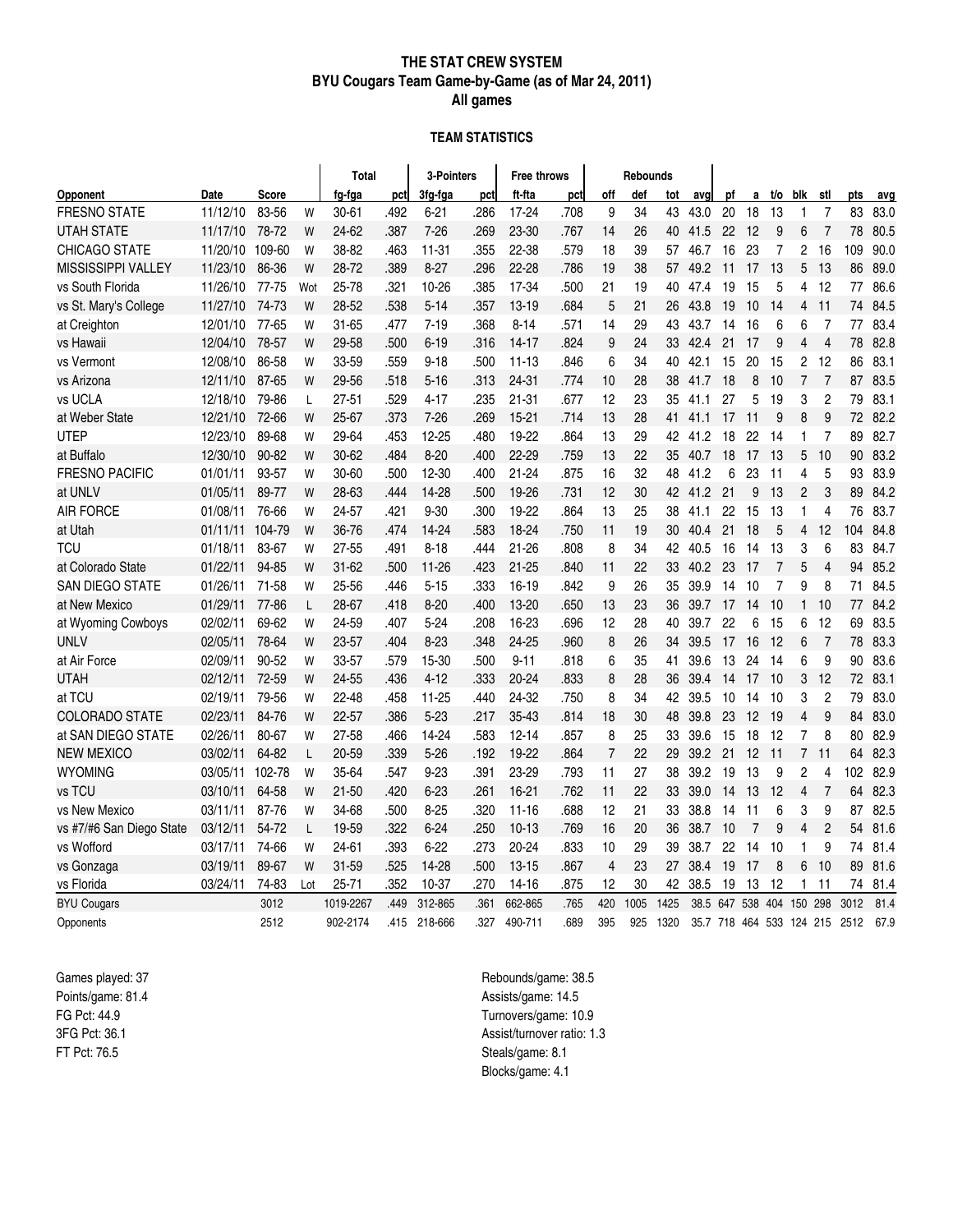#### **THE STAT CREW SYSTEM BYU Cougars Opponent Game-by-Game (as of Mar 24, 2011) All games**

#### **OPPONENT STATISTICS**

|                          |          |              |     | Total     |      | 3-Pointers |      | <b>Free throws</b> |       |                | <b>Rebounds</b> |      |      |     |                          |     |                |                |      |      |
|--------------------------|----------|--------------|-----|-----------|------|------------|------|--------------------|-------|----------------|-----------------|------|------|-----|--------------------------|-----|----------------|----------------|------|------|
| Opponent                 | Date     | <b>Score</b> |     | fg-fga    | pct  | 3fg-fga    | pct  | ft-fta             | pct   | off            | def             | tot  | avq  | рf  | a                        | t/o | blk            | stl            | pts  | avq  |
| <b>FRESNO STATE</b>      | 11/12/10 | 83-56        | W   | $20 - 57$ | .351 | $2 - 21$   | .095 | 14-27              | .519  | 9              | 27              | 36   | 36.0 | 15  | 9                        | 16  | 3              | 10             | 56   | 56.0 |
| <b>UTAH STATE</b>        | 11/17/10 | 78-72        | W   | $25 - 52$ | .481 | $7 - 11$   | .636 | 15-26              | .577  | 10             | 27              | 37   | 36.5 | 23  | 12                       | -14 | 6              | $\overline{2}$ | 72   | 64.0 |
| CHICAGO STATE            | 11/20/10 | 109-60       | W   | 22-63     | .349 | $5 - 18$   | .278 | $11 - 16$          | .688  | 6              | 34              | 40   | 37.7 | 26  | 10                       | 21  | 2              | 6              | 60   | 62.7 |
| MISSISSIPPI VALLEY       | 11/23/10 | 86-36        | W   | 15-60     | .250 | $3 - 15$   | .200 | $3 - 11$           | .273  | 12             | 28              | 40   | 38.2 | 22  | 5                        | 25  | 6              | $\overline{7}$ | 36   | 56.0 |
| vs South Florida         | 11/26/10 | 77-75        | Wot | 24-54     | .444 | $7 - 19$   | .368 | 20-26              | .769  | 11             | 39              | 50   | 40.6 | 26  | 10                       | 21  | 9              | 3              | 75   | 59.8 |
| vs St. Mary's College    | 11/27/10 | 74-73        | W   | $25 - 51$ | .490 | $4 - 12$   | .333 | 19-25              | .760  | 9              | 20              | 29   | 38.7 | 18  | 8                        | 17  | 1              | 6              | 73   | 62.0 |
| at Creighton             | 12/01/10 | 77-65        | W   | 24-61     | .393 | $7 - 25$   | .280 | $10 - 12$          | .833  | 10             | 23              | 33   | 37.9 | 15  | 13                       | 7   | 3              | 4              | 65   | 62.4 |
| vs Hawaii                | 12/04/10 | 78-57        | W   | 18-59     | .305 | $1 - 13$   | .077 | 20-23              | .870  | 20             | 23              | 43   | 38.5 | 18  | 6                        | 16  | 1              | $\overline{2}$ | 57   | 61.8 |
| vs Vermont               | 12/08/10 | 86-58        | W   | $21 - 60$ | .350 | $6 - 18$   | .333 | $10 - 18$          | .556  | 11             | 21              | 32   | 37.8 | 18  | 9                        | 16  | 4              | 12             | 58   | 61.3 |
| vs Arizona               | 12/11/10 | 87-65        | W   | $21 - 60$ | .350 | $6 - 22$   | .273 | 17-20              | .850  | 13             | 21              | 34   | 37.4 | 26  | 12                       | 15  | 1              | 5              | 65   | 61.7 |
| vs UCLA                  | 12/18/10 | 79-86        | L   | 29-61     | .475 | $6 - 16$   | .375 | 22-36              | .611  | 16             | 17              | 33   | 37.0 | 21  | 17                       | 10  | 1              | 4              | 86   | 63.9 |
| at Weber State           | 12/21/10 | 72-66        | W   | 22-58     | .379 | 10-24      | .417 | $12 - 16$          | .750  | 10             | 31              | 41   | 37.3 | 17  | 11                       | 16  | $\overline{7}$ | $\overline{7}$ | 66   | 64.1 |
| <b>UTEP</b>              | 12/23/10 | 89-68        | W   | 28-63     | .444 | $2 - 10$   | .200 | $10 - 18$          | .556  | 10             | 23              | 33   | 37.0 | 20  | 9                        | 15  | 4              | 8              | 68   | 64.4 |
| at Buffalo               | 12/30/10 | 90-82        | W   | 33-59     | .559 | $7 - 14$   | .500 | $9 - 14$           | .643  | 9              | 23              | 32   | 36.6 | 21  | 17                       | 20  | 4              | 6              | 82   | 65.6 |
| <b>FRESNO PACIFIC</b>    | 01/01/11 | 93-57        | W   | 25-65     | .385 | 4-23       | .174 | $3 - 3$            | 1.000 | 8              | 16              | 24   | 35.8 | 16  | 9                        | 9   | 3              | 6              | 57   | 65.1 |
| at UNLV                  | 01/05/11 | 89-77        | W   | 27-66     | .409 | $7 - 19$   | .368 | 16-25              | .640  | 15             | 25              | 40   | 36.1 | 17  | 15                       | 12  | 4              | 8              | 77   | 65.8 |
| <b>AIR FORCE</b>         | 01/08/11 | 76-66        | W   | 22-48     | .458 | $6 - 17$   | .353 | 16-23              | .696  | 5              | 20              | 25   | 35.4 | 19  | 10                       | 12  | 1              | 8              | 66   | 65.8 |
| at Utah                  | 01/11/11 | 104-79       | W   | 26-58     | .448 | $3 - 12$   | .250 | 24-27              | .889  | 13             | 32              | 45   | 35.9 | 18  | 11                       | 22  | 6              | 3              | 79   | 66.6 |
| TCU                      | 01/18/11 | 83-67        | W   | 25-65     | .385 | $8 - 18$   | .444 | $9 - 14$           | .643  | 10             | 24              | 34   | 35.8 | 20  | 16                       | 11  | 2              | 5              | 67   | 66.6 |
| at Colorado State        | 01/22/11 | 94-85        | W   | $27 - 56$ | .482 | $7 - 14$   | .500 | 24-33              | .727  | 12             | 22              | 34   | 35.8 | 21  | 17                       | 12  | 4              | 4              | 85   | 67.5 |
| SAN DIEGO STATE          | 01/26/11 | 71-58        | W   | $22 - 62$ | .355 | $5 - 20$   | .250 | $9 - 15$           | .600  | 18             | 24              | 42   | 36.0 | 14  | 10                       | 12  | 4              | 5              | 58   | 67.0 |
| at New Mexico            | 01/29/11 | 77-86        | L   | $31 - 61$ | .508 | $8 - 20$   | .400 | $16 - 19$          | .842  | 8              | 29              | 37   | 36.1 | 19  | 17                       | 11  | 3              | 6              | 86   | 67.9 |
| at Wyoming Cowboys       | 02/02/11 | 69-62        | W   | $21 - 51$ | .412 | $4 - 14$   | .286 | 16-22              | .727  | $\overline{7}$ | 27              | 34   | 36.0 | 21  | 6                        | 18  | 5              | 8              | 62   | 67.7 |
| <b>UNLV</b>              | 02/05/11 | 78-64        | W   | 18-60     | .300 | $6 - 23$   | .261 | 22-26              | .846  | 17             | 26              | 43   | 36.3 | 19  | 11                       | 13  | 2              | 6              | 64   | 67.5 |
| at Air Force             | 02/09/11 | 90-52        | W   | 20-58     | .345 | $8 - 21$   | .381 | $4 - 8$            | .500  | 6              | 20              | 26   | 35.9 | 17  | 16                       | 16  | 2              | 5              | 52   | 66.9 |
| <b>UTAH</b>              | 02/12/11 | 72-59        | W   | 25-57     | .439 | $5 - 19$   | .263 | $4 - 8$            | .500  | 8              | 24              | 32   | 35.7 | 20  | 7                        | 17  | $\overline{c}$ | 5              | 59   | 66.6 |
| at TCU                   | 02/19/11 | 79-56        | W   | 24-65     | .369 | $5 - 19$   | .263 | $3-6$              | .500  | 9              | 23              | 32   | 35.6 | 21  | 17                       | 8   | 3              | 5              | 56   | 66.2 |
| <b>COLORADO STATE</b>    | 02/23/11 | 84-76        | W   | 27-58     | .466 | $5 - 17$   | .294 | 17-26              | .654  | 8              | 21              | 29   | 35.4 | 30  | 16                       | 16  | 4              | 8              | 76   | 66.5 |
| at SAN DIEGO STATE       | 02/26/11 | 80-67        | W   | 25-63     | .397 | $6 - 17$   | .353 | $11 - 16$          | .688  | 15             | 24              | 39   | 35.5 | 13  | 14                       | 11  | 3              | 8              | 67   | 66.6 |
| <b>NEW MEXICO</b>        | 03/02/11 | 64-82        | L   | 27-58     | .466 | $9 - 20$   | .450 | 19-23              | .826  | 12             | 33              | 45   | 35.8 | 20  | 16                       | 18  | 3              | 6              | 82   | 67.1 |
| <b>WYOMING</b>           | 03/05/11 | 102-78       | W   | 28-58     | .483 | $9 - 14$   | .643 | 13-22              | .591  | 6              | 21              | 27   | 35.5 | 24  | 13                       | 9   | 3              | 6              | 78   | 67.4 |
| vs TCU                   | 03/10/11 | 64-58        | W   | $20 - 45$ | .444 | $9 - 19$   | .474 | $9 - 15$           | .600  | 5              | 20              | 25   | 35.2 | 20  | 15                       | 13  | 1              | 5              | 58   | 67.1 |
| vs New Mexico            | 03/11/11 | 87-76        | W   | 30-62     | .484 | $9 - 25$   | .360 | $7 - 11$           | .636  | 12             | 24              | 36   | 35.2 | 20  | 15                       | 15  | 1              | $\overline{c}$ | 76   | 67.4 |
| vs #7/#6 San Diego State | 03/12/11 | 54-72        | L   | 28-62     | .452 | $5 - 15$   | .333 | $11 - 14$          | .786  | 16             | 25              | 41   | 35.4 | 12  | 12                       | 6   | 2              | 8              | 72   | 67.5 |
| vs Wofford               | 03/17/11 | 74-66        | W   | 22-56     | .393 | $4 - 19$   | .211 | 18-24              | .750  | $\overline{7}$ | 29              | 36   | 35.4 | 20  | 12                       | 13  | 4              | 4              | 66   | 67.5 |
| vs Gonzaga               | 03/19/11 | 89-67        | W   | 24-57     | .421 | $2 - 9$    | .222 | $17-21$            | .810  | 12             | 24              | 36   | 35.4 | 19  | 18                       | 15  | 5              | 4              | 67   | 67.5 |
| vs Florida               | 03/24/11 | 74-83        | Lot | $31 - 65$ | .477 | 11-34      | 324  | 10-22              | .455  | 10             | 35              | 45   | 35.7 | 12  | 23                       | 15  | 5              | 8              | 83   | 67.9 |
| Opponents                |          | 2512         |     | 902-2174  | .415 | 218-666    | .327 | 490-711            | .689  | 395            | 925             | 1320 | 35.7 | 718 | 464                      | 533 | 124            | 215            | 2512 | 67.9 |
| <b>BYU Cougars</b>       |          | 3012         |     | 1019-2267 | .449 | 312-865    | .361 | 662-865            | .765  | 420            | 1005            | 1425 |      |     | 38.5 647 538 404 150 298 |     |                |                | 3012 | 81.4 |

Games played: 37 Points/game: 67.9 FG Pct: 41.5 3FG Pct: 32.7 FT Pct: 68.9

Rebounds/game: 35.7 Assists/game: 12.5 Turnovers/game: 14.4 Assist/turnover ratio: 0.9 Steals/game: 5.8 Blocks/game: 3.4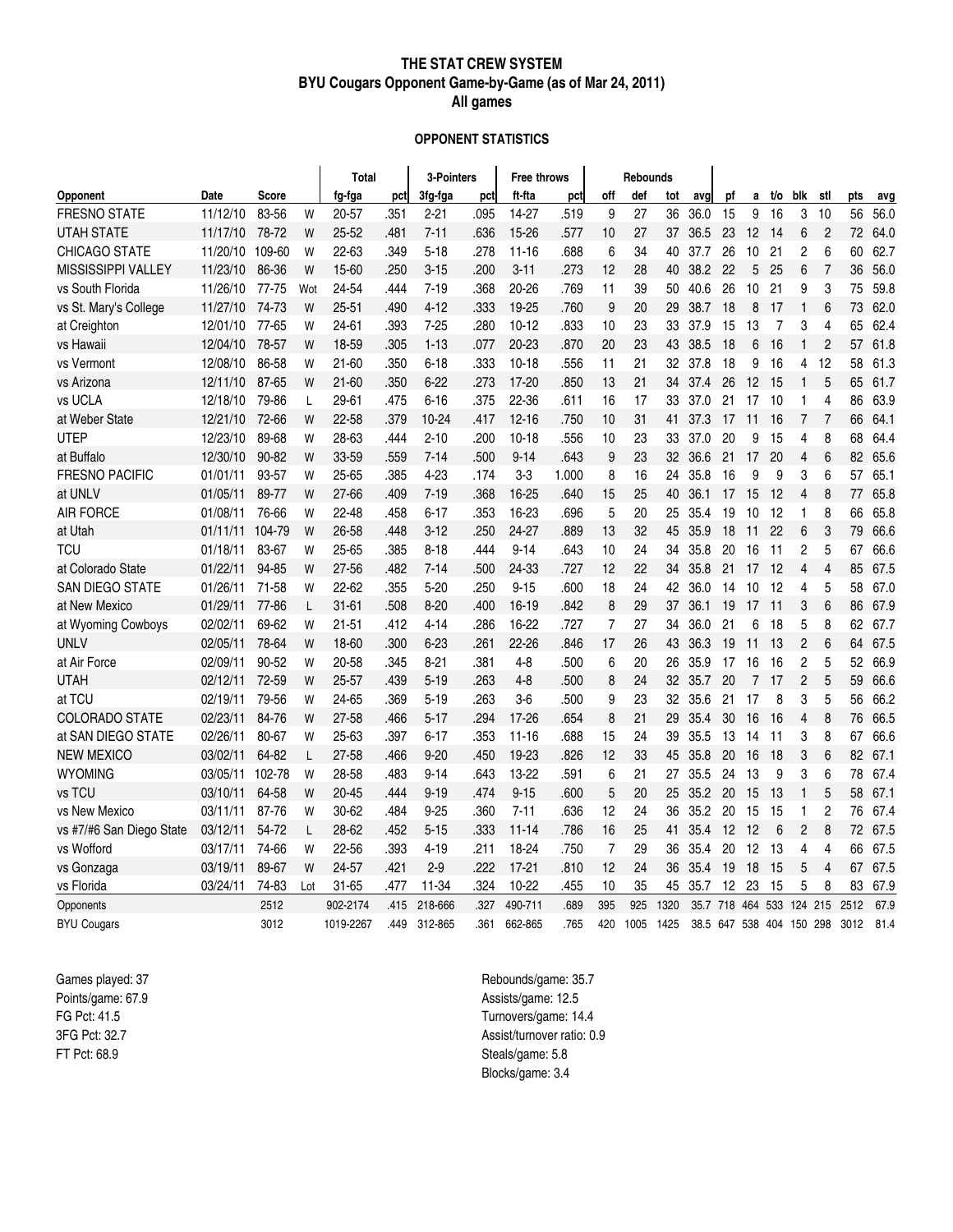#### **THE STAT CREW SYSTEM BYU Cougars Points-Rebounds-Assists (as of Mar 24, 2011) All games**

|                                          |                      |                 | 00                                              | 01                          | 04                           | 12                          | 13                         | 14                         | 15                         |
|------------------------------------------|----------------------|-----------------|-------------------------------------------------|-----------------------------|------------------------------|-----------------------------|----------------------------|----------------------------|----------------------------|
| Opponent                                 | Date                 | <b>Score</b>    | <b>DAVIES, BRA</b>                              | ABOUO, CHAR                 | <b>EMERY, JACK</b>           | <b>MAGNUSSON,</b>           | ZYLSTRA, BR                | <b>MARTINEAU,</b>          | ANDERSON,J                 |
| <b>FRESNO STATE</b>                      | 11/12/10             | 83-56           | $2 - 5 - 0$<br>W                                | $13-6-1$                    | $7 - 4 - 3$                  | $0 - 2 - 0$                 | $3 - 3 - 0$                | $0 - 1 - 1$                | $2 - 2 - 1$                |
| <b>UTAH STATE</b>                        | 11/17/10             | 78-72           | $0 - 1 - 0$<br>W                                | $13 - 4 - 0$                | $10-3-0$                     | $1 - 3 - 1$                 | $0 - 1 - 0$                | $0 - 0 - 0$                | $2 - 1 - 1$                |
| <b>CHICAGO STATE</b>                     | 11/20/10             | 109-60          | $15 - 6 - 1$<br>W                               | $2 - 8 - 1$                 | $10-2-1$                     | $4 - 3 - 0$                 | $11-3-2$                   | $0 - 2 - 3$                | $2 - 6 - 0$                |
| <b>MISSISSIPPI VALLEY</b>                | 11/23/10             | 86-36           | 13-10-0<br>W                                    | $5 - 10 - 0$                | $15 - 6 - 2$                 | $2 - 5 - 1$                 | $5 - 3 - 2$                | $5 - 2 - 3$                | $9 - 5 - 0$                |
| vs South Florida                         | 11/26/10             | 77-75           | $4 - 6 - 1$<br>W<br>$9 - 6 - 0$                 | $8 - 8 - 0$<br>$4 - 4 - 1$  | $20 - 3 - 2$                 | $1 - 1 - 0$                 | $1 - 1 - 1$                | $0 - 1 - 1$<br>$3 - 0 - 0$ | $0 - 0 - 0$<br>$0 - 0 - 0$ |
| vs St. Mary's College                    | 11/27/10<br>12/01/10 | 74-73<br>77-65  | W<br>$24 - 6 - 0$<br>W                          | $5 - 7 - 4$                 | $15 - 3 - 1$<br>$13 - 6 - 3$ | $2 - 4 - 0$<br>$3 - 2 - 2$  | $0 - 0 - 0$<br><b>DNP</b>  | $0 - 0 - 0$                | $0 - 1 - 0$                |
| at Creighton<br>vs Hawaii                | 12/04/10             | 78-57           | $9 - 4 - 3$<br>W                                | $2 - 1 - 1$                 | $6 - 3 - 4$                  | $11-3-0$                    | $3 - 0 - 0$                | $2 - 2 - 2$                | $0 - 0 - 0$                |
| vs Vermont                               | 12/08/10             | 86-58           | $12 - 1 - 2$<br>W                               | $11-6-2$                    | $11 - 5 - 4$                 | $3 - 3 - 2$                 | $0 - 2 - 0$                | $0 - 0 - 0$                | $1 - 2 - 0$                |
| vs Arizona                               | 12/11/10             | 87-65           | $11 - 1 - 0$<br>W                               | $9 - 5 - 0$                 | $7 - 3 - 4$                  | $3 - 4 - 1$                 | $0 - 0 - 0$                | $4 - 1 - 0$                | $3 - 6 - 0$                |
| vs UCLA                                  | 12/18/10             | 79-86           | $18 - 6 - 0$<br>$\mathsf{L}$                    | $0 - 1 - 0$                 | $15 - 4 - 1$                 | $2 - 1 - 0$                 | $3 - 0 - 0$                | $0 - 0 - 0$                | $0 - 1 - 0$                |
| at Weber State                           | 12/21/10             | 72-66           | $10-8-1$<br>W                                   | $4 - 9 - 2$                 | $8 - 2 - 1$                  | $0 - 1 - 0$                 | $0 - 0 - 0$                | $0 - 1 - 0$                | <b>DNP</b>                 |
| <b>UTEP</b>                              | 12/23/10             | 89-68           | $15 - 7 - 2$<br>W                               | $2 - 1 - 0$                 | 23-6-4                       | $2 - 2 - 0$                 | $0 - 0 - 1$                | $0 - 0 - 0$                | $2 - 1 - 1$                |
| at Buffalo                               | 12/30/10             | 90-82           | $18-6-1$<br>W                                   | $4 - 5 - 2$                 | $5 - 4 - 5$                  | $0 - 0 - 0$                 | $0 - 1 - 0$                | $0 - 0 - 0$                | <b>DNP</b>                 |
| <b>FRESNO PACIFIC</b><br>at UNLV         | 01/01/11<br>01/05/11 | 93-57<br>89-77  | $4 - 5 - 3$<br>W<br>$15 - 10 - 1$<br>W          | $6 - 5 - 3$<br>$2 - 5 - 0$  | $12 - 5 - 4$<br>$22 - 4 - 0$ | $2 - 3 - 1$<br>$2 - 3 - 0$  | $0 - 3 - 0$<br><b>DNP</b>  | $3 - 1 - 3$<br><b>DNP</b>  | $2 - 1 - 0$<br><b>DNP</b>  |
| <b>AIR FORCE</b>                         | 01/08/11             | 76-66           | $10 - 6 - 1$<br>W                               | $8 - 4 - 1$                 | $8 - 3 - 5$                  | $3 - 2 - 0$                 | $0 - 0 - 0$                | <b>DNP</b>                 | <b>DNP</b>                 |
| at Utah                                  | 01/11/11             | 104-79          | $12 - 1 - 0$<br>W                               | $0 - 3 - 1$                 | $20 - 3 - 3$                 | $0 - 1 - 2$                 | $0 - 0 - 1$                | $0 - 0 - 0$                | $0 - 2 - 0$                |
| TCU                                      | 01/18/11             | 83-67           | 13-9-2<br>W                                     | $2 - 3 - 0$                 | $17 - 2 - 1$                 | $0 - 0 - 0$                 | $0 - 1 - 0$                | $0 - 0 - 0$                | $0 - 0 - 0$                |
| at Colorado State                        | 01/22/11             | 94-85           | $12 - 9 - 2$<br>W                               | $5 - 0 - 0$                 | $16 - 1 - 3$                 | $0 - 1 - 0$                 | <b>DNP</b>                 | <b>DNP</b>                 | $0 - 2 - 1$                |
| <b>SAN DIEGO STATE</b>                   | 01/26/11             | 71-58           | $14 - 5 - 2$<br>W                               | $2 - 4 - 0$                 | $4 - 6 - 2$                  | <b>DNP</b>                  | <b>DNP</b>                 | <b>DNP</b>                 | $2 - 3 - 1$                |
| at New Mexico                            | 01/29/11             | 77-86           | $15 - 8 - 2$<br>$\mathsf{L}$                    | $9 - 2 - 0$                 | $6 - 4 - 3$                  | $0 - 0 - 0$                 | $0 - 0 - 0$                | <b>DNP</b>                 | $0 - 0 - 0$                |
| at Wyoming Cowboys                       | 02/02/11             | 69-62           | $20 - 9 - 0$<br>W                               | $3 - 4 - 1$                 | $12 - 2 - 1$                 | $0 - 2 - 0$                 | $0 - 0 - 0$                | <b>DNP</b>                 | $0 - 0 - 0$                |
| <b>UNLV</b><br>at Air Force              | 02/05/11<br>02/09/11 | 78-64<br>90-52  | $4 - 3 - 1$<br>W<br>$13 - 8 - 6$                | $10 - 1 - 0$<br>$7 - 4 - 2$ | $15 - 5 - 4$<br>$17 - 1 - 5$ | $0 - 2 - 1$<br>$6 - 7 - 2$  | $0 - 0 - 0$<br>$4 - 2 - 1$ | $0 - 0 - 0$<br>$0 - 0 - 0$ | $0 - 0 - 0$<br><b>DNP</b>  |
| <b>UTAH</b>                              | 02/12/11             | 72-59           | W<br>$2 - 7 - 4$<br>W                           | 22-10-0                     | $17 - 4 - 5$                 | $2 - 2 - 1$                 | $0 - 0 - 0$                | $0 - 0 - 0$                | $0 - 0 - 0$                |
| at TCU                                   | 02/19/11             | 79-56           | $11 - 6 - 4$<br>W                               | $5 - 7 - 0$                 | $11-3-2$                     | $3 - 4 - 0$                 | $0 - 1 - 0$                | $0 - 0 - 0$                | $0 - 0 - 0$                |
| <b>COLORADO STATE</b>                    | 02/23/11             | 84-76           | $14 - 15 - 1$<br>W                              | $9 - 2 - 1$                 | $11-3-2$                     | $2 - 1 - 0$                 | <b>DNP</b>                 | <b>DNP</b>                 | $0 - 1 - 0$                |
| at SAN DIEGO STATE                       | 02/26/11             | 80-67           | $4 - 6 - 3$<br>W                                | $18-9-1$                    | $13 - 3 - 2$                 | <b>DNP</b>                  | <b>DNP</b>                 | <b>DNP</b>                 | $0 - 2 - 0$                |
| <b>NEW MEXICO</b>                        | 03/02/11             | 64-82           | <b>DNP</b><br>L                                 | $8 - 3 - 1$                 | $11-3-2$                     | $2 - 2 - 0$                 | $3 - 1 - 0$                | $0 - 0 - 0$                | $4 - 1 - 0$                |
| <b>WYOMING</b>                           | 03/05/11             | 102-78          | <b>DNP</b><br>W                                 | $25 - 7 - 0$                | $18 - 1 - 2$                 | $1 - 6 - 4$                 | $0 - 2 - 0$                | $0 - 0 - 1$                | $2 - 0 - 0$                |
| vs TCU                                   | 03/10/11             | 64-58           | <b>DNP</b><br>W                                 | $14 - 8 - 2$                | $9 - 3 - 3$                  | $2 - 4 - 0$                 | $0 - 0 - 0$                | <b>DNP</b>                 | $0 - 0 - 0$                |
| vs New Mexico<br>vs #7/#6 San Diego Stat | 03/11/11             | 87-76<br>54-72  | <b>DNP</b><br>W<br><b>DNP</b>                   | $2 - 7 - 0$<br>$5 - 5 - 0$  | $14 - 5 - 5$<br>$11 - 5 - 0$ | $1 - 2 - 0$<br>$0 - 0 - 0$  | <b>DNP</b><br>$0 - 0 - 0$  | $0 - 0 - 0$<br><b>DNP</b>  | <b>DNP</b><br>$0 - 2 - 0$  |
| vs Wofford                               | 03/12/11<br>03/17/11 | 74-66           | $\mathsf{L}$<br><b>DNP</b><br>W                 | $10-5-1$                    | $8 - 5 - 3$                  | $10 - 7 - 0$                | <b>DNP</b>                 | <b>DNP</b>                 | $2 - 0 - 0$                |
| vs Gonzaga                               | 03/19/11             | 89-67           | <b>DNP</b><br>W                                 | $8 - 4 - 1$                 | $16 - 3 - 4$                 | $0 - 1 - 1$                 | $0 - 0 - 0$                | $0 - 0 - 0$                | $2 - 0 - 1$                |
| vs Florida                               | 03/24/11             | 74-83           | <b>DNP</b><br>L                                 | $6 - 2 - 1$                 | $9 - 3 - 1$                  | $6 - 3 - 2$                 | $0 - 0 - 1$                | <b>DNP</b>                 | $0 - 2 - 0$                |
|                                          |                      |                 |                                                 |                             |                              |                             |                            |                            |                            |
|                                          |                      |                 | 21                                              | 31                          | 32                           | 34                          | 41                         |                            |                            |
| <b>Opponent</b>                          | Date                 | Score           | <b>ROGERS, STE</b>                              | <b>COLLINSWOR</b>           | FREDETTE,J                   | <b>HARTSOCK,N</b>           | <b>COLLINSWOR</b>          |                            |                            |
| <b>FRESNO STATE</b>                      | 11/12/10             | 83-56           | $4 - 3 - 0$<br>W                                | $4 - 1 - 3$                 | $24 - 3 - 8$                 | $21 - 5 - 0$                | $3 - 7 - 1$                |                            |                            |
| <b>UTAH STATE</b>                        | 11/17/10             | 78-72           | $0 - 6 - 1$<br>W                                | $4 - 2 - 2$                 | $26 - 1 - 5$                 | $15 - 5 - 1$                | $7 - 8 - 1$                |                            |                            |
| <b>CHICAGO STATE</b>                     | 11/20/10             | 109-60          | $6 - 7 - 2$<br>W                                | $12 - 7 - 5$                | $27 - 1 - 2$                 | $5 - 3 - 3$                 | $15 - 6 - 3$               |                            |                            |
| MISSISSIPPI VALLEY<br>vs South Florida   | 11/23/10<br>11/26/10 | 86-36<br>77-75  | $0 - 0 - 0$<br>W<br>$0 - 0 - 0$                 | $4 - 3 - 3$<br>$5 - 2 - 2$  | 16-3-6<br>$32 - 3 - 4$       | $12 - 6 - 0$<br>$6 - 7 - 4$ | $0 - 0 - 0$<br><b>DNP</b>  |                            |                            |
| vs St. Mary's College                    | 11/27/10             | 74-73           | W<br>$0 - 0 - 0$<br>W                           | $10 - 0 - 2$                | $24 - 3 - 4$                 | $7 - 5 - 2$                 | <b>DNP</b>                 |                            |                            |
| at Creighton                             | 12/01/10             | 77-65           | <b>DNP</b><br>W                                 | 12-10-2                     | $13 - 5 - 3$                 | $7 - 4 - 2$                 | <b>DNP</b>                 |                            |                            |
| vs Hawaii                                | 12/04/10             | 78-57           | $13 - 5 - 2$<br>W                               | $8 - 2 - 3$                 | $16 - 4 - 1$                 | $8 - 7 - 1$                 | <b>DNP</b>                 |                            |                            |
| vs Vermont                               | 12/08/10             | 86-58           | $6 - 1 - 1$<br>W                                | $2 - 3 - 3$                 | $26 - 0 - 5$                 | $14 - 13 - 1$               | <b>DNP</b>                 |                            |                            |
| vs Arizona                               | 12/11/10             | 87-65           | $2 - 0 - 0$<br>W                                | $12 - 4 - 0$                | $33 - 9 - 3$                 | $3 - 1 - 0$                 | <b>DNP</b>                 |                            |                            |
| vs UCLA                                  | 12/18/10             | 79-86           | $4 - 4 - 0$<br>L                                | $6 - 2 - 2$                 | $25 - 2 - 1$                 | $2 - 2 - 0$                 | $4 - 7 - 1$                |                            |                            |
| at Weber State<br><b>UTEP</b>            | 12/21/10<br>12/23/10 | 72-66<br>89-68  | $0 - 1 - 0$<br>W                                | $5 - 5 - 2$<br>$3 - 0 - 3$  | $28 - 3 - 4$<br>25-8-9       | $6 - 6 - 0$<br>$10 - 5 - 1$ | $11-3-1$<br>$2 - 7 - 1$    |                            |                            |
| at Buffalo                               | 12/30/10             | 90-82           | $5 - 2 - 0$<br>W<br>$7 - 2 - 0$<br>W            | $3 - 3 - 0$                 | $34 - 2 - 6$                 | $19 - 6 - 0$                | $0 - 4 - 3$                |                            |                            |
| <b>FRESNO PACIFIC</b>                    | 01/01/11             | 93-57           | $16 - 5 - 1$<br>W                               | $10 - 3 - 0$                | $13 - 1 - 5$                 | $14 - 5 - 2$                | $11-8-1$                   |                            |                            |
| at UNLV                                  | 01/05/11             | 89-77           | $0 - 1 - 0$<br>W                                | $3 - 3 - 3$                 | $39 - 6 - 5$                 | $6 - 7 - 0$                 | <b>DNP</b>                 |                            |                            |
| <b>AIR FORCE</b>                         | 01/08/11             | 76-66           | $6 - 1 - 1$<br>W                                | $7 - 6 - 3$                 | 22-3-2                       | $12 - 11 - 2$               | <b>DNP</b>                 |                            |                            |
| at Utah                                  | 01/11/11             | 104-79          | $2 - 0 - 0$<br>W                                | $11 - 8 - 2$                | 47-4-6                       | $12 - 6 - 3$                | <b>DNP</b>                 |                            |                            |
| TCU                                      | 01/18/11             | 83-67           | $6 - 4 - 1$<br>W                                | 10-9-4                      | $21 - 3 - 5$                 | $14 - 9 - 1$                | <b>DNP</b>                 |                            |                            |
| at Colorado State                        | 01/22/11             | 94-85           | $0 - 1 - 0$<br>W                                | $16 - 6 - 6$                | $42 - 4 - 4$                 | $3 - 3 - 1$                 | <b>DNP</b>                 |                            |                            |
| <b>SAN DIEGO STATE</b><br>at New Mexico  | 01/26/11<br>01/29/11 | 71-58<br>77-86  | $0 - 0 - 0$<br>W<br>$0 - 0 - 0$<br>$\mathsf{L}$ | $0 - 2 - 2$<br>$5 - 6 - 1$  | 43-4-0<br>$32 - 5 - 7$       | $6 - 7 - 3$<br>$10-8-1$     | <b>DNP</b><br><b>DNP</b>   |                            |                            |
| at Wyoming Cowboys                       | 02/02/11             | 69-62           | $4 - 1 - 0$<br>W                                | $2 - 5 - 0$                 | $26 - 3 - 1$                 | $2 - 8 - 3$                 | <b>DNP</b>                 |                            |                            |
| <b>UNLV</b>                              | 02/05/11             | 78-64           | $12 - 8 - 2$<br>W                               | $6 - 2 - 1$                 | $29 - 3 - 7$                 | $2 - 7 - 0$                 | <b>DNP</b>                 |                            |                            |
| at Air Force                             | 02/09/11             | 90-52           | $11 - 5 - 0$<br>W                               | <b>DNP</b>                  | $25 - 4 - 5$                 | $7 - 7 - 3$                 | <b>DNP</b>                 |                            |                            |
| UTAH                                     | 02/12/11             | 72-59           | $0 - 1 - 0$<br>W                                | $2 - 5 - 1$                 | $23 - 2 - 5$                 | $4 - 3 - 1$                 | <b>DNP</b>                 |                            |                            |
| at TCU                                   | 02/19/11             | 79-56           | $15 - 1 - 0$<br>W                               | $1 - 8 - 3$                 | 23-2-2                       | $10 - 8 - 3$                | <b>DNP</b>                 |                            |                            |
| <b>COLORADO STATE</b>                    | 02/23/11             | 84-76           | $0 - 2 - 1$<br>W                                | $4 - 8 - 3$                 | $34 - 5 - 2$                 | $10-6-2$                    | <b>DNP</b>                 |                            |                            |
| at SAN DIEGO STATE                       | 02/26/11             | 80-67           | $5 - 2 - 0$<br>W                                | $0 - 2 - 0$                 | 25-3-9                       | $15 - 5 - 3$                | <b>DNP</b>                 |                            |                            |
| <b>NEW MEXICO</b>                        | 03/02/11             | 64-82<br>102-78 | $3 - 3 - 0$<br>$\mathsf{L}$<br>$2 - 3 - 0$      | $0 - 1 - 2$<br>$11 - 8 - 1$ | $33 - 5 - 6$                 | $0 - 6 - 1$<br>$5 - 4 - 3$  | <b>DNP</b><br><b>DNP</b>   |                            |                            |
| <b>WYOMING</b><br>vs TCU                 | 03/05/11<br>03/10/11 | 64-58           | W<br>$0 - 0 - 0$<br>W                           | $5 - 8 - 2$                 | 38-4-2<br>$24 - 3 - 2$       | $10-7-4$                    | <b>DNP</b>                 |                            |                            |
| vs New Mexico                            | 03/11/11             | 87-76           | $0 - 0 - 0$<br>W                                | $11-9-0$                    | $52 - 2 - 4$                 | $7 - 6 - 2$                 | <b>DNP</b>                 |                            |                            |
| vs #7/#6 San Diego Stat                  | 03/12/11             | 54-72           | $2 - 1 - 0$<br>$\mathsf{L}$                     | $2 - 7 - 3$                 | $30 - 6 - 2$                 | $4 - 6 - 2$                 | <b>DNP</b>                 |                            |                            |
| vs Wofford                               | 03/17/11             | 74-66           | $0 - 1 - 0$<br>W                                | $2 - 11 - 3$                | 32-4-7                       | $10 - 5 - 0$                | <b>DNP</b>                 |                            |                            |

حوالي المقام المقام المستقبل المقام المقام المقام المقام المقام المقام المقام المقام المقام المقام المقام المق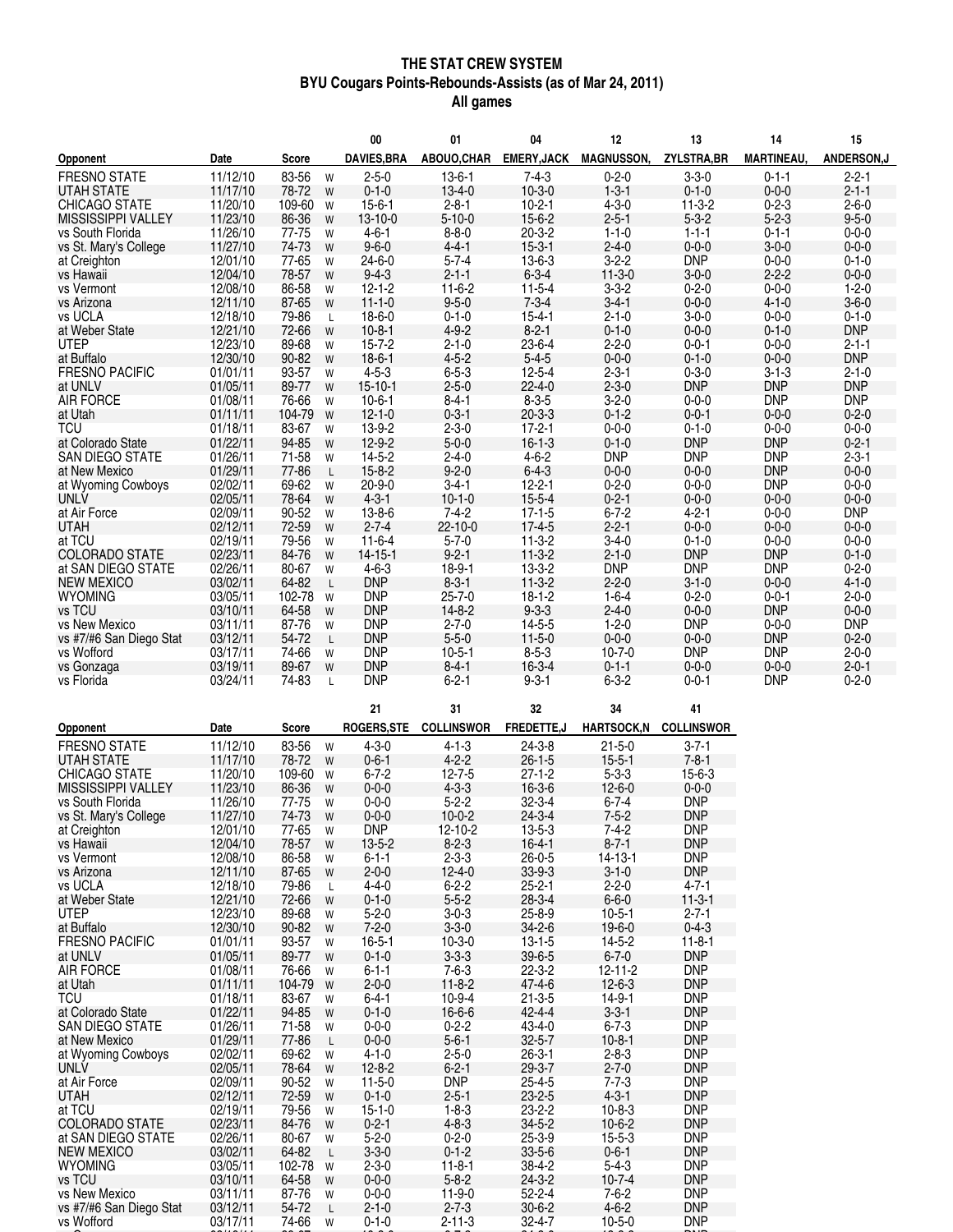## **THE STAT CREW SYSTEM BYU Cougars Game-by-Game Highs (as of Mar 24, 2011) All games**

| <b>Opponent</b>       | Date                 |       | <b>Score Points</b>                                                           | Rebounds                            | <b>Assists</b>                                                           | <b>Steals</b>                                                            | <b>Blocked shots</b>                                                   |
|-----------------------|----------------------|-------|-------------------------------------------------------------------------------|-------------------------------------|--------------------------------------------------------------------------|--------------------------------------------------------------------------|------------------------------------------------------------------------|
| FRESNO STATE          | 11/12/10             |       | 83-56 24-FREDETTE, Jimm 7-COLLINSWORTH,                                       |                                     |                                                                          | 8-FREDETTE, Jimme 2-FREDETTE, Jimme 1-HARTSOCK, Noah<br>COLLINSWORTH,    |                                                                        |
| <b>UTAH STATE</b>     | 11/17/10             |       | 78-72 26-FREDETTE, Jimm 8-COLLINSWORTH,                                       |                                     |                                                                          | 5-FREDETTE, Jimme 3-FREDETTE, Jimme                                      | 4-HARTSOCK, Noah                                                       |
| CHICAGO STATE         | 11/20/10             |       | 109-60 27-FREDETTE, Jimm                                                      | 8-ABOUO, Charles                    | 5-COLLINSWORTH,                                                          | 4-EMERY, Jackson                                                         | 1-DAVIES, Brandon<br>ROGERS, Stephen                                   |
| MISSISSIPPI VALLEY    | 11/23/10             | 86-36 | 16-FREDETTE, Jimm 10-ABOUO, Charles                                           | DAVIES, Brandon                     | 6-FREDETTE, Jimme 5-EMERY, Jackson                                       |                                                                          | 3-DAVIES, Brandon                                                      |
| vs South Florida      | 11/26/10             | 77-75 | 32-FREDETTE, Jimm 8-ABOUO, Charles                                            |                                     | HARTSOCK, Noah                                                           | 4-FREDETTE, Jimme 5-FREDETTE, Jimme 2-HARTSOCK, Noah                     |                                                                        |
| vs St. Mary's College | 11/27/10             |       | 74-73 24-FREDETTE, Jimm 6-DAVIES, Brandon                                     |                                     | 4-FREDETTE, Jimme 5-EMERY, Jackson                                       |                                                                          | 1-COLLINSWORTH,<br>HARTSOCK, Noah<br>EMERY, Jackson<br>DAVIES, Brandon |
| at Creighton          | 12/01/10             |       | 77-65 24-DAVIES, Brandon 10-COLLINSWORTH, 4-ABOUO, Charles                    |                                     |                                                                          | 2-HARTSOCK, Noah<br>FREDETTE, Jimmer                                     | 5-HARTSOCK, Noah                                                       |
| vs Hawaii             | 12/04/10             |       | 78-57 16-FREDETTE, Jimm 7-HARTSOCK, Noah 4-EMERY, Jackson                     |                                     |                                                                          | 1-DAVIES, Brandon<br>ROGERS, Stephen<br>ZYLSTRA, Brock<br>COLLINSWORTH,  | 2-HARTSOCK, Noah                                                       |
| vs Vermont            | 12/08/10             |       | 86-58 26-FREDETTE, Jimm 13-HARTSOCK, Noah 5-FREDETTE, Jimme 5-EMERY, Jackson  |                                     |                                                                          |                                                                          | 1-HARTSOCK, Noah<br>ABOUO, Charles                                     |
| vs Arizona            | 12/11/10             |       | 87-65 33-FREDETTE, Jimm 9-FREDETTE, Jimme 4-EMERY, Jackson                    |                                     |                                                                          | 4-EMERY, Jackson                                                         | 2-ROGERS, Stephen<br>HARTSOCK, Noah<br>ANDERSON, James                 |
| vs UCLA               | 12/18/10             |       | 79-86 25-FREDETTE, Jimm 7-COLLINSWORTH,                                       |                                     | 2-COLLINSWORTH,                                                          | 1-EMERY, Jackson<br>COLLINSWORTH,                                        | 1-HARTSOCK, Noah<br>DAVIES, Brandon<br>ROGERS, Stephen                 |
| at Weber State        | 12/21/10             |       | 72-66 28-FREDETTE, Jimm 9-ABOUO, Charles                                      |                                     | 4-FREDETTE, Jimme 3-EMERY, Jackson                                       |                                                                          | 3-HARTSOCK, Noah<br>COLLINSWORTH,                                      |
| <b>UTEP</b>           | 12/23/10             |       | 89-68 25-FREDETTE, Jimm 8-FREDETTE, Jimme 9-FREDETTE, Jimme 6-EMERY, Jackson  |                                     |                                                                          |                                                                          | 1-EMERY, Jackson                                                       |
| at Buffalo            | 12/30/10             |       | 90-82 34-FREDETTE, Jimm 6-DAVIES, Brandon                                     | HARTSOCK, Noah                      | 6-FREDETTE, Jimme 4-EMERY, Jackson                                       |                                                                          | 3-HARTSOCK, Noah                                                       |
| <b>FRESNO PACIFIC</b> | 01/01/11             | 93-57 | 16-ROGERS, Stephen 8-COLLINSWORTH,                                            |                                     | 5-FREDETTE, Jimme 3-COLLINSWORTH,                                        |                                                                          | 1-COLLINSWORTH,<br>ABOUO, Charles<br>ANDERSON, James<br>HARTSOCK, Noah |
| at UNLV               | 01/05/11             |       | 89-77 39-FREDETTE, Jimm 10-DAVIES, Brandon 5-FREDETTE, Jimme 2-EMERY, Jackson |                                     |                                                                          |                                                                          | 1-HARTSOCK, Noah<br>DAVIES, Brandon                                    |
| <b>AIR FORCE</b>      | 01/08/11             |       | 76-66 22-FREDETTE, Jimm 11-HARTSOCK, Noah 5-EMERY, Jackson                    |                                     |                                                                          | 1-ROGERS, Stephen<br>EMERY, Jackson<br>DAVIES, Brandon<br>ABOUO, Charles | 1-COLLINSWORTH,                                                        |
| at Utah<br><b>TCU</b> | 01/11/11<br>01/18/11 |       | 104-79 47-FREDETTE, Jimm<br>83-67 21-FREDETTE, Jimm                           | 8-COLLINSWORTH,<br>9-COLLINSWORTH,  | 6-FREDETTE, Jimme 3-ABOUO, Charles<br>5-FREDETTE, Jimme 2-EMERY, Jackson |                                                                          | 2-DAVIES, Brandon<br>1-DAVIES, Brandon                                 |
|                       |                      |       |                                                                               | HARTSOCK, Noah<br>DAVIES, Brandon   |                                                                          | COLLINSWORTH,                                                            | EMERY, Jackson<br>HARTSOCK, Noah                                       |
| at Colorado State     | 01/22/11             |       | 94-85 42-FREDETTE, Jimm                                                       | 9-DAVIES, Brandon                   | 6-COLLINSWORTH,                                                          | 2-FREDETTE, Jimme 2-HARTSOCK, Noah                                       |                                                                        |
| SAN DIEGO STATE       | 01/26/11             |       | 71-58 43-FREDETTE, Jimm                                                       | 7-HARTSOCK, Noah                    | 3-HARTSOCK, Noah                                                         | 4-EMERY, Jackson                                                         | 5-ANDERSON, Jame                                                       |
| at New Mexico         | 01/29/11             |       | 77-86 32-FREDETTE, Jimm                                                       | 8-HARTSOCK, Noah<br>DAVIES, Brandon |                                                                          | 7-FREDETTE, Jimme 3-FREDETTE, Jimme<br>EMERY, Jackson                    | 1-COLLINSWORTH,                                                        |
| at Wyoming Cowboys    | 02/02/11             |       | 69-62 26-FREDETTE, Jimm 9-DAVIES, Brandon                                     |                                     | 3-HARTSOCK, Noah                                                         | 3-MAGNUSSON, Log<br>EMERY, Jackson                                       | 3-HARTSOCK, Noah                                                       |
| <b>UNLV</b>           | 02/05/11             |       | 78-64 29-FREDETTE, Jimm 8-ROGERS, Stephen 7-FREDETTE, Jimme 4-EMERY, Jackson  |                                     |                                                                          |                                                                          | 3-HARTSOCK, Noah                                                       |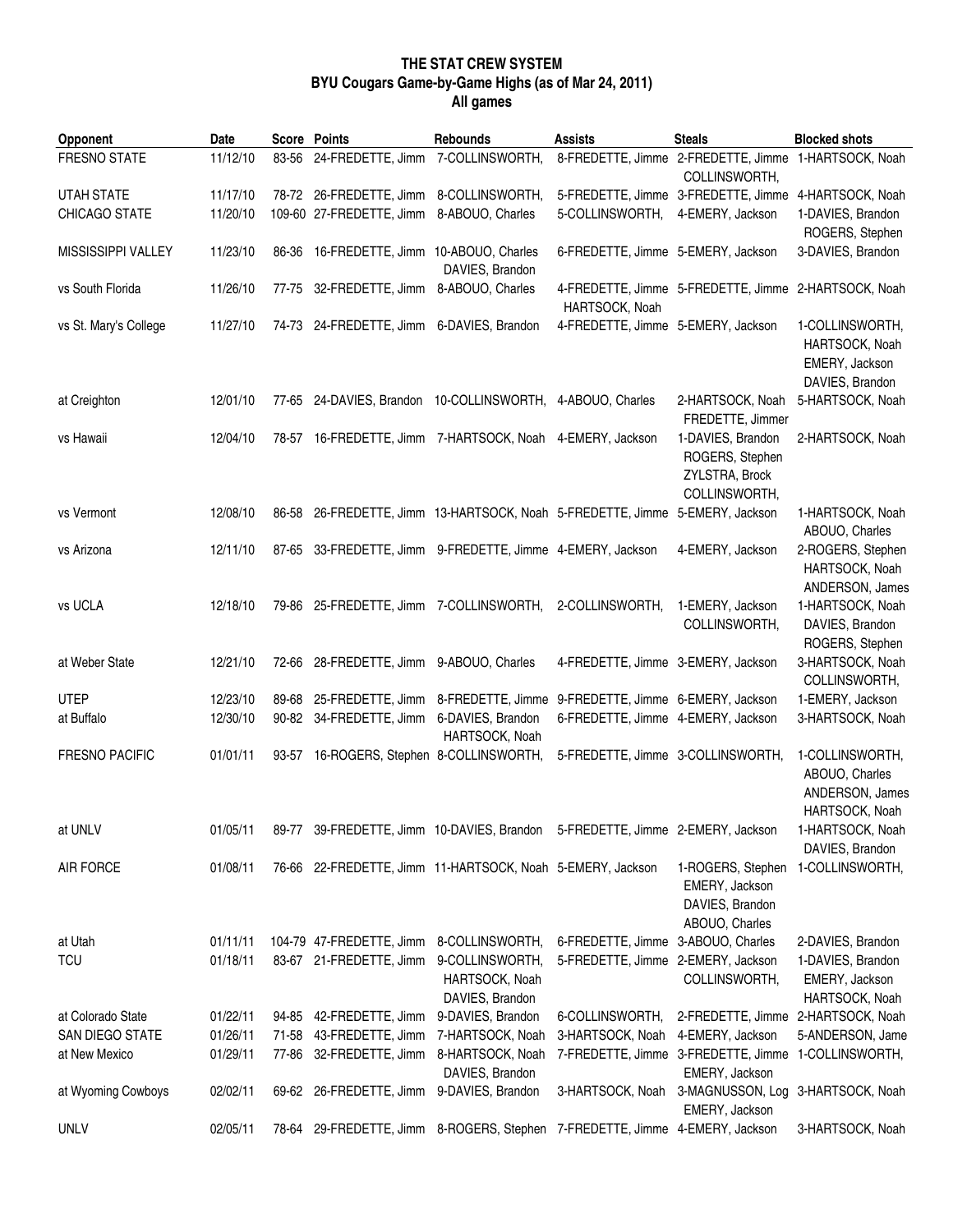### **THE STAT CREW SYSTEM BYU Cougars Game-by-Game Highs (as of Mar 24, 2011) All games**

| Opponent                 | Date     |           | Score Points                         | <b>Rebounds</b>                                                       | <b>Assists</b>                    | <b>Steals</b>     | <b>Blocked shots</b> |
|--------------------------|----------|-----------|--------------------------------------|-----------------------------------------------------------------------|-----------------------------------|-------------------|----------------------|
|                          |          |           |                                      |                                                                       |                                   |                   | DAVIES, Brandon      |
| at Air Force             | 02/09/11 | $90 - 52$ | 25-FREDETTE, Jimm 8-DAVIES, Brandon  |                                                                       | 6-DAVIES, Brandon                 | 3-FREDETTE, Jimme | 3-HARTSOCK, Noah     |
| <b>UTAH</b>              | 02/12/11 | 72-59     | 23-FREDETTE, Jimm 10-ABOUO, Charles  |                                                                       | 5-EMERY, Jackson                  | 6-EMERY, Jackson  | 1-DAVIES, Brandon    |
|                          |          |           |                                      |                                                                       | FREDETTE, Jimmer                  |                   | COLLINSWORTH,        |
|                          |          |           |                                      |                                                                       |                                   |                   | HARTSOCK, Noah       |
| at TCU                   | 02/19/11 | 79-56     | 23-FREDETTE, Jimm                    | 8-HARTSOCK, Noah                                                      | 4-DAVIES, Brandon                 | 1-COLLINSWORTH,   | 1-DAVIES, Brandon    |
|                          |          |           |                                      | COLLINSWORTH,                                                         |                                   | EMERY, Jackson    | COLLINSWORTH,        |
|                          |          |           |                                      |                                                                       |                                   |                   | HARTSOCK, Noah       |
| <b>COLORADO STATE</b>    | 02/23/11 | 84-76     | 34-FREDETTE, Jimm 15-DAVIES, Brandon |                                                                       | 3-COLLINSWORTH,                   | 4-EMERY, Jackson  | 2-ABOUO, Charles     |
| at SAN DIEGO STATE       | 02/26/11 | 80-67     | 25-FREDETTE, Jimm                    | 9-ABOUO, Charles                                                      | 9-FREDETTE, Jimme                 | 3-EMERY, Jackson  | 4-HARTSOCK, Noah     |
| <b>NEW MEXICO</b>        | 03/02/11 | 64-82     | 33-FREDETTE, Jimm                    | 6-HARTSOCK, Noah                                                      | 6-FREDETTE, Jimme                 | 4-EMERY, Jackson  | 3-ANDERSON, Jame     |
|                          |          |           |                                      |                                                                       |                                   | FREDETTE, Jimmer  | HARTSOCK, Noah       |
| <b>WYOMING</b>           | 03/05/11 |           | 102-78 38-FREDETTE, Jimm             | 8-COLLINSWORTH,                                                       | 4-MAGNUSSON, Log 2-ABOUO, Charles |                   | 1-HARTSOCK, Noah     |
|                          |          |           |                                      |                                                                       |                                   |                   | COLLINSWORTH,        |
| vs TCU                   | 03/10/11 | 64-58     | 24-FREDETTE, Jimm                    | 8-COLLINSWORTH,                                                       | 4-HARTSOCK, Noah                  | 3-COLLINSWORTH.   | 3-HARTSOCK, Noah     |
|                          |          |           |                                      | ABOUO, Charles                                                        |                                   |                   |                      |
| vs New Mexico            | 03/11/11 | 87-76     | 52-FREDETTE, Jimm                    | 9-COLLINSWORTH.                                                       | 5-EMERY, Jackson                  | 5-EMERY, Jackson  | 3-HARTSOCK, Noah     |
| vs #7/#6 San Diego State | 03/12/11 | 54-72     | 30-FREDETTE, Jimm                    | 7-COLLINSWORTH,                                                       | 3-COLLINSWORTH,                   | 1-COLLINSWORTH,   | 2-HARTSOCK, Noah     |
|                          |          |           |                                      |                                                                       |                                   | EMERY, Jackson    | ANDERSON, James      |
| vs Wofford               | 03/17/11 | 74-66     | 32-FREDETTE, Jimm 11-COLLINSWORTH,   |                                                                       | 7-FREDETTE, Jimme                 | 4-COLLINSWORTH,   | 1-HARTSOCK, Noah     |
| vs Gonzaga               | 03/19/11 | 89-67     | 34-FREDETTE, Jimm 7-COLLINSWORTH,    |                                                                       | 6-FREDETTE, Jimme                 | 3-COLLINSWORTH,   | 2-ANDERSON, Jame     |
|                          |          |           |                                      |                                                                       |                                   | EMERY, Jackson    |                      |
| vs Florida               | 03/24/11 | 74-83     |                                      | 32-FREDETTE, Jimm 15-COLLINSWORTH, 5-FREDETTE, Jimme 3-HARTSOCK, Noah |                                   |                   | 1-HARTSOCK, Noah     |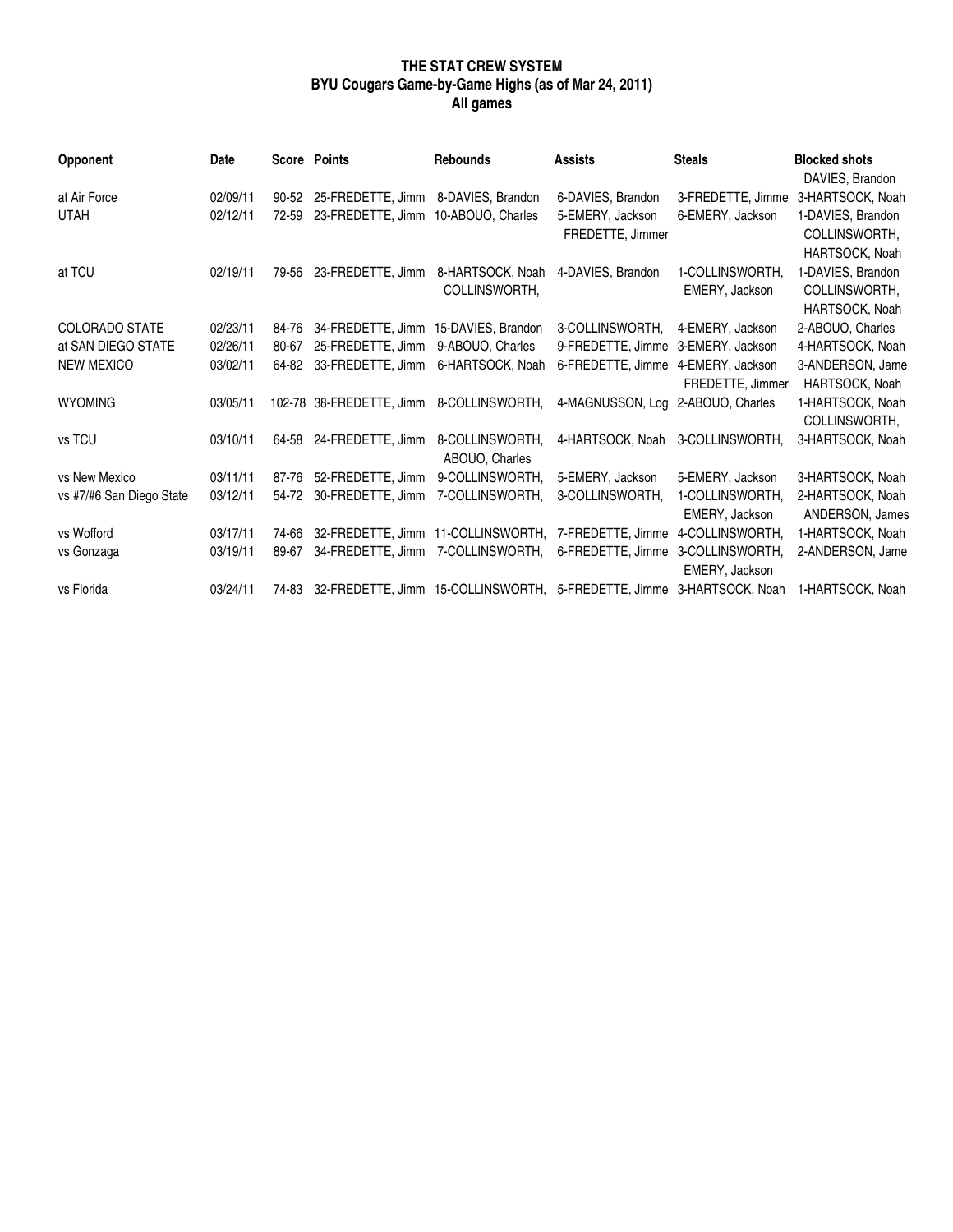### **THE STAT CREW SYSTEM BYU Cougars Team High/Low Analysis (as of Mar 24, 2011) All games**

## **BYU Cougars - TEAM GAME HIGHS**

| <b>POINTS</b>              | 109     |           | CHICAGO STATE (11/20/10)      |
|----------------------------|---------|-----------|-------------------------------|
|                            | 104     |           | at Utah (01/11/11)            |
|                            | 102     |           | WYOMING (03/05/11)            |
|                            | 94      |           | at Colorado State (01/22/11)  |
|                            | 93      |           | FRESNO PACIFIC (01/01/11)     |
| <b>FIELD GOALS MADE</b>    | 38      |           | CHICAGO STATE (11/20/10)      |
|                            | 36      |           | at Utah (01/11/11)            |
| FIELD GOAL ATTEMPTS        | 82      |           | CHICAGO STATE (11/20/10)      |
|                            | 78      |           | vs South Florida (11/26/10)   |
| FIELD GOAL PERCENTAGE      | .579    | $(33-57)$ | at Air Force (02/09/11)       |
|                            | .559    | $(33-59)$ | vs Vermont (12/08/10)         |
| 3 PT FIELD GOALS MADE      | 15      |           | at Air Force (02/09/11)       |
|                            | 14      |           | vs Gonzaga (03/19/11)         |
|                            | 14      |           | at SAN DIEGO STATE (02/26/11) |
|                            | 14      |           | at Utah (01/11/11)            |
|                            | 14      |           | at UNLV (01/05/11)            |
| <b>3 PT FG ATTEMPTS</b>    | 37      |           | vs Florida (03/24/11)         |
|                            | 31      |           | CHICAGO STATE (11/20/10)      |
| 3 PT FG PERCENTAGE         | .583    | $(14-24)$ | at SAN DIEGO STATE (02/26/11) |
|                            | .583    | $(14-24)$ | at Utah (01/11/11)            |
| <b>FREE THROWS MADE</b>    | 35      |           | COLORADO STATE (02/23/11)     |
|                            | 24      |           | at TCU (02/19/11)             |
|                            | 24      |           | UNLV (02/05/11)               |
|                            | 24      |           | vs Arizona (12/11/10)         |
| <b>FREE THROW ATTEMPTS</b> | 43      |           | COLORADO STATE (02/23/11)     |
|                            | 38      |           | CHICAGO STATE (11/20/10)      |
| FREE THROW PERCENTAGE      | .960    | $(24-25)$ | UNLV (02/05/11)               |
|                            | .875    | $(21-24)$ | FRESNO PACIFIC (01/01/11)     |
|                            | .875    | $(14-16)$ | vs Florida (03/24/11)         |
| <b>REBOUNDS</b>            | 57      |           | MISSISSIPPI VALLEY (11/23/10) |
|                            | 57      |           | CHICAGO STATE (11/20/10)      |
| <b>ASSISTS</b>             | 24      |           | at Air Force (02/09/11)       |
|                            | 23      |           | FRESNO PACIFIC (01/01/11)     |
|                            | 23      |           | CHICAGO STATE (11/20/10)      |
| <b>STEALS</b>              | 16      |           | CHICAGO STATE (11/20/10)      |
|                            | 13      |           | MISSISSIPPI VALLEY (11/23/10) |
| <b>BLOCKED SHOTS</b>       | 9       |           | SAN DIEGO STATE (01/26/11)    |
|                            | $\,8\,$ |           | at Weber State (12/21/10)     |
| <b>TURNOVERS</b>           | 19      |           | COLORADO STATE (02/23/11)     |
|                            | 19      |           | vs UCLA (12/18/10)            |
| <b>FOULS</b>               | 27      |           | vs UCLA (12/18/10)            |
|                            | 23      |           | COLORADO STATE (02/23/11)     |
|                            | 23      |           | at Colorado State (01/22/11)  |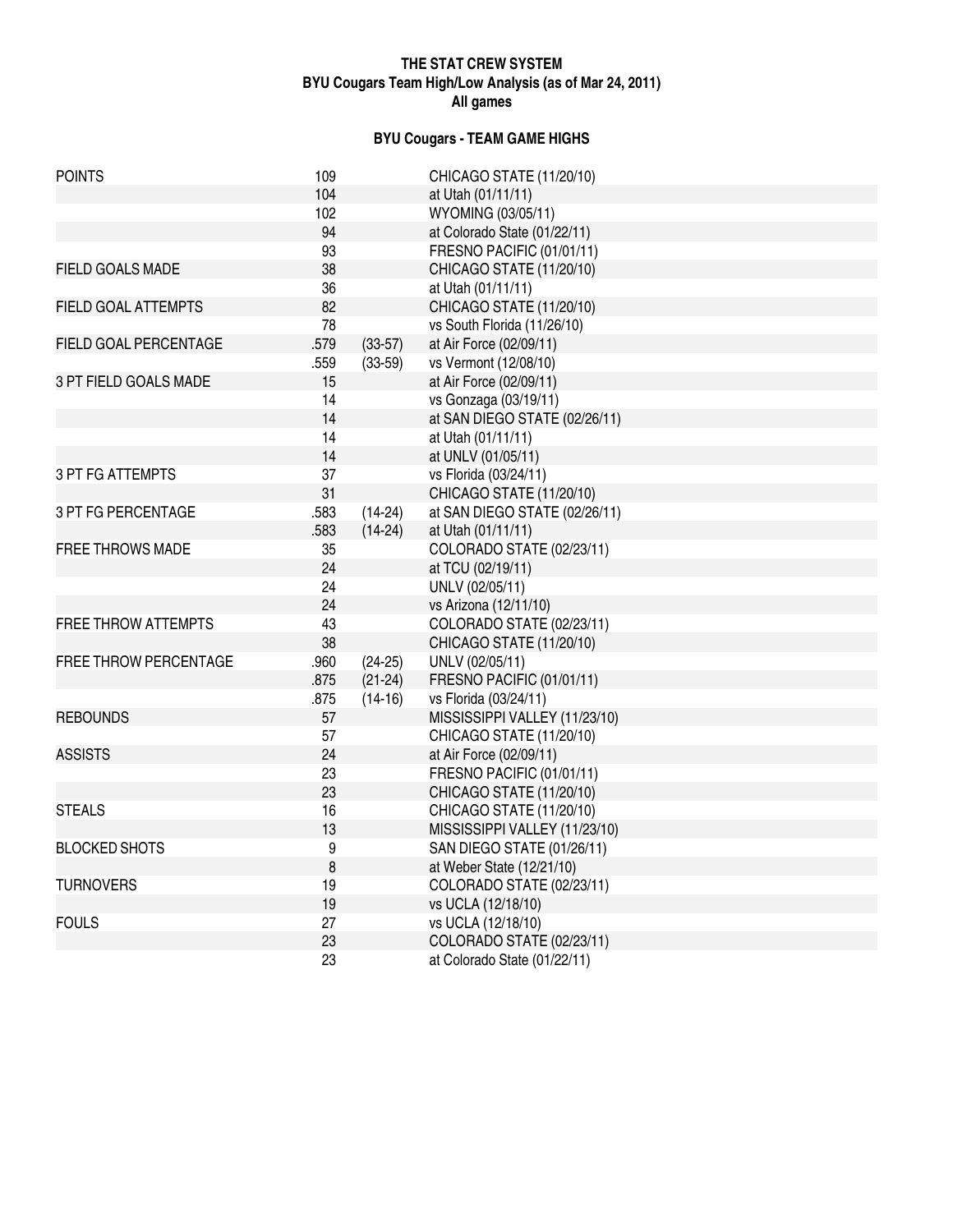## **THE STAT CREW SYSTEM BYU Cougars High/Low Analysis (as of Mar 24, 2011) All games**

## **Opponent - GAME HIGHS**

| <b>POINTS</b>              | 86    |           | at New Mexico (01/29/11)       |
|----------------------------|-------|-----------|--------------------------------|
|                            | 86    |           | vs UCLA (12/18/10)             |
|                            | 85    |           | at Colorado State (01/22/11)   |
|                            | 83    |           | vs Florida (03/24/11)          |
|                            | 82    |           | NEW MEXICO (03/02/11)          |
|                            | 82    |           | at Buffalo (12/30/10)          |
| FIELD GOALS MADE           | 33    |           | at Buffalo (12/30/10)          |
|                            | 31    |           | vs Florida (03/24/11)          |
|                            | 31    |           | at New Mexico (01/29/11)       |
| <b>FIELD GOAL ATTEMPTS</b> | 66    |           | at UNLV (01/05/11)             |
|                            | 65    |           | vs Florida (03/24/11)          |
|                            | 65    |           | at TCU (02/19/11)              |
|                            | 65    |           | TCU (01/18/11)                 |
|                            | 65    |           | FRESNO PACIFIC (01/01/11)      |
| FIELD GOAL PERCENTAGE      | .559  | $(33-59)$ | at Buffalo (12/30/10)          |
|                            | .508  | $(31-61)$ | at New Mexico (01/29/11)       |
| 3 PT FIELD GOALS MADE      | 11    |           | vs Florida (03/24/11)          |
|                            | 10    |           | at Weber State (12/21/10)      |
| <b>3 PT FG ATTEMPTS</b>    | 34    |           | vs Florida (03/24/11)          |
|                            | 25    |           | vs New Mexico (03/11/11)       |
|                            | 25    |           | at Creighton (12/01/10)        |
| <b>3 PT FG PERCENTAGE</b>  | .643  | $(9-14)$  | WYOMING (03/05/11)             |
|                            | .636  | $(7-11)$  | <b>UTAH STATE (11/17/10)</b>   |
| <b>FREE THROWS MADE</b>    | 24    |           | at Colorado State (01/22/11)   |
|                            | 24    |           | at Utah (01/11/11)             |
| <b>FREE THROW ATTEMPTS</b> | 36    |           | vs UCLA (12/18/10)             |
|                            | 33    |           | at Colorado State (01/22/11)   |
| FREE THROW PERCENTAGE      | 1.000 | $(3-3)$   | FRESNO PACIFIC (01/01/11)      |
|                            | .889  | $(24-27)$ | at Utah (01/11/11)             |
| <b>REBOUNDS</b>            | 50    |           | vs South Florida (11/26/10)    |
|                            | 45    |           | vs Florida (03/24/11)          |
|                            | 45    |           | NEW MEXICO (03/02/11)          |
|                            | 45    |           | at Utah (01/11/11)             |
| <b>ASSISTS</b>             | 23    |           | vs Florida (03/24/11)          |
|                            | 18    |           | vs Gonzaga (03/19/11)          |
| <b>STEALS</b>              | 12    |           | vs Vermont (12/08/10)          |
|                            | 10    |           | <b>FRESNO STATE (11/12/10)</b> |
| <b>BLOCKED SHOTS</b>       | 9     |           | vs South Florida (11/26/10)    |
|                            | 7     |           | at Weber State (12/21/10)      |
| <b>TURNOVERS</b>           | 25    |           | MISSISSIPPI VALLEY (11/23/10)  |
|                            | 22    |           | at Utah (01/11/11)             |
| <b>FOULS</b>               | 30    |           | COLORADO STATE (02/23/11)      |
|                            | 26    |           | vs Arizona (12/11/10)          |
|                            | 26    |           | vs South Florida (11/26/10)    |
|                            | 26    |           | CHICAGO STATE (11/20/10)       |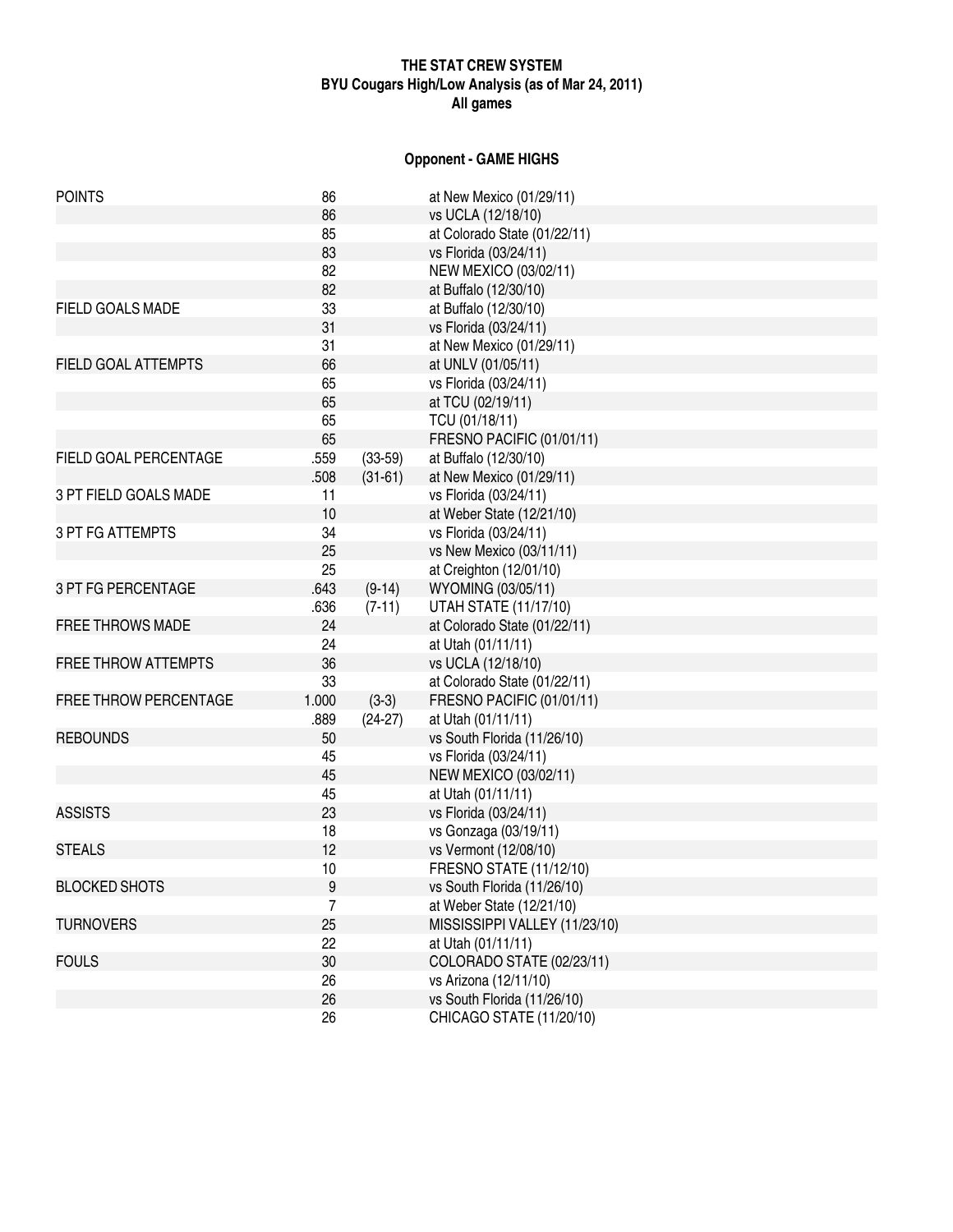## **THE STAT CREW SYSTEM BYU Cougars High/Low Analysis (as of Mar 24, 2011) All games**

# **BYU Cougars - GAME LOWS**

| <b>POINTS</b>              | 54             |           | vs #7/#6 San Diego State (03/12/11) |
|----------------------------|----------------|-----------|-------------------------------------|
|                            | 64             |           | NEW MEXICO (03/02/11)               |
|                            | 64             |           | vs TCU (03/10/11)                   |
|                            | 69             |           | at Wyoming Cowboys (02/02/11)       |
|                            | 71             |           | SAN DIEGO STATE (01/26/11)          |
| <b>FIELD GOALS MADE</b>    | 19             |           | vs #7/#6 San Diego State (03/12/11) |
|                            | 20             |           | NEW MEXICO (03/02/11)               |
| <b>FIELD GOAL ATTEMPTS</b> | 48             |           | at TCU (02/19/11)                   |
|                            | 50             |           | vs TCU (03/10/11)                   |
| FIELD GOAL PERCENTAGE      | .321           | $(25-78)$ | vs South Florida (11/26/10)         |
|                            | .322           | $(19-59)$ | vs #7/#6 San Diego State (03/12/11) |
| 3 PT FIELD GOALS MADE      | $\overline{4}$ |           | vs UCLA (12/18/10)                  |
|                            | 4              |           | UTAH (02/12/11)                     |
| <b>3 PT FG ATTEMPTS</b>    | 12             |           | UTAH (02/12/11)                     |
|                            | 14             |           | vs St. Mary's College (11/27/10)    |
| 3 PT FG PERCENTAGE         | .192           | $(5-26)$  | <b>NEW MEXICO (03/02/11)</b>        |
|                            | .208           | $(5-24)$  | at Wyoming Cowboys (02/02/11)       |
| <b>FREE THROWS MADE</b>    | 8              |           | at Creighton (12/01/10)             |
|                            | 9              |           | at Air Force (02/09/11)             |
| <b>FREE THROW ATTEMPTS</b> | 11             |           | at Air Force (02/09/11)             |
|                            | 13             |           | vs Vermont (12/08/10)               |
|                            | 13             |           | vs #7/#6 San Diego State (03/12/11) |
| FREE THROW PERCENTAGE      | .500           | $(17-34)$ | vs South Florida (11/26/10)         |
|                            | .571           | $(8-14)$  | at Creighton (12/01/10)             |
| <b>REBOUNDS</b>            | 26             |           | vs St. Mary's College (11/27/10)    |
|                            | 27             |           | vs Gonzaga (03/19/11)               |
| <b>ASSISTS</b>             | 5              |           | vs UCLA (12/18/10)                  |
|                            | 6              |           | at Wyoming Cowboys (02/02/11)       |
| <b>STEALS</b>              | $\overline{c}$ |           | vs UCLA (12/18/10)                  |
|                            | $\overline{c}$ |           | at TCU (02/19/11)                   |
|                            | $\overline{2}$ |           | vs #7/#6 San Diego State (03/12/11) |
| <b>BLOCKED SHOTS</b>       | $\mathbf{1}$   |           | <b>FRESNO STATE (11/12/10)</b>      |
|                            | 1              |           | UTEP (12/23/10)                     |
|                            | $\mathbf{1}$   |           | AIR FORCE (01/08/11)                |
|                            | 1              |           | at New Mexico (01/29/11)            |
|                            | 1              |           | vs Wofford (03/17/11)               |
|                            | 1              |           | vs Florida (03/24/11)               |
| <b>TURNOVERS</b>           | 5              |           | vs South Florida (11/26/10)         |
|                            | 5              |           | at Utah (01/11/11)                  |
| <b>FOULS</b>               | $6\phantom{1}$ |           | FRESNO PACIFIC (01/01/11)           |
|                            | 10             |           | at TCU (02/19/11)                   |
|                            | 10             |           | vs #7/#6 San Diego State (03/12/11) |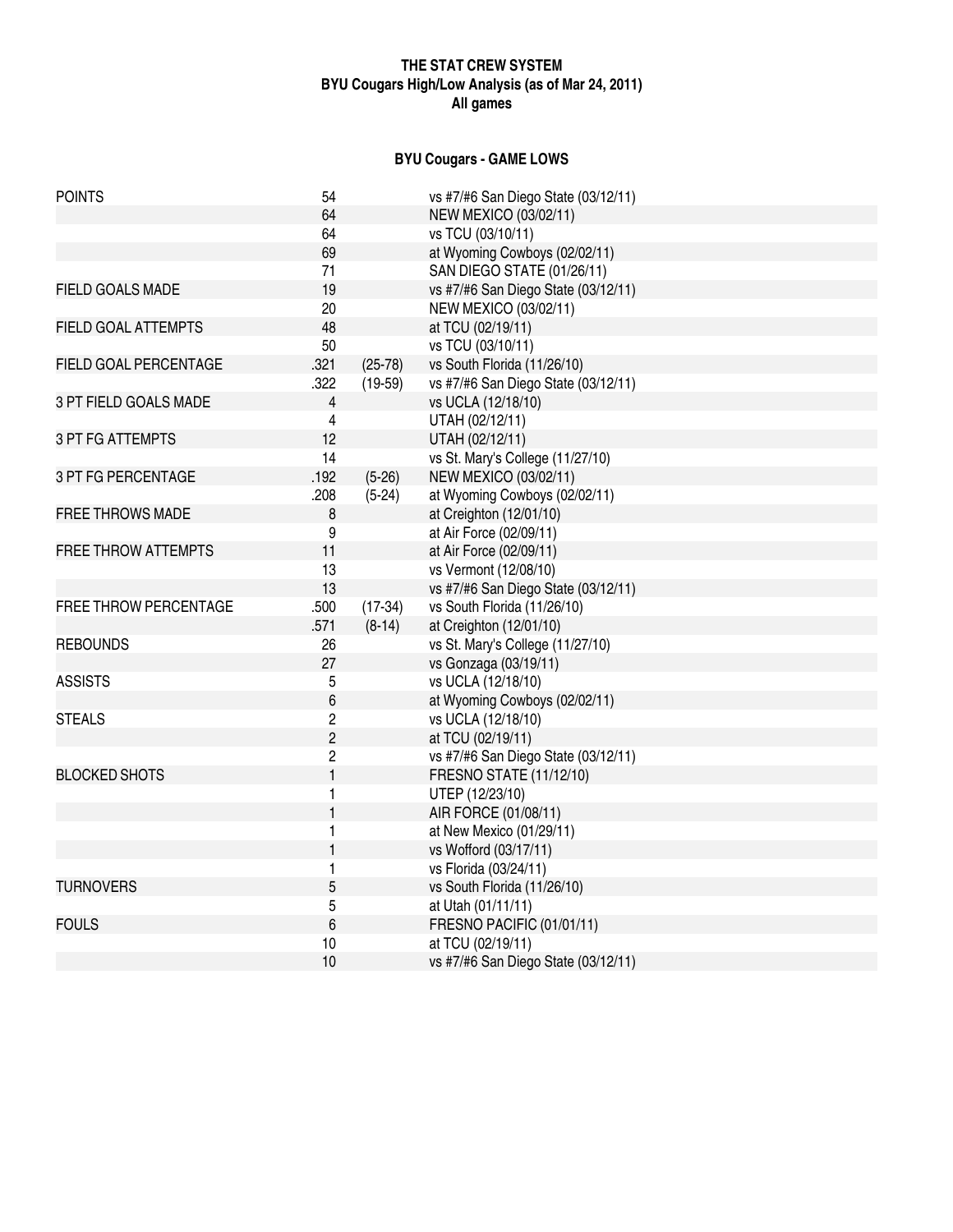## **THE STAT CREW SYSTEM BYU Cougars High/Low Analysis (as of Mar 24, 2011) All games**

## **Opponent - GAME LOWS**

| <b>POINTS</b>              | 36               |           | MISSISSIPPI VALLEY (11/23/10)       |
|----------------------------|------------------|-----------|-------------------------------------|
|                            | 52               |           | at Air Force (02/09/11)             |
|                            | 56               |           | <b>FRESNO STATE (11/12/10)</b>      |
|                            | 56               |           | at TCU (02/19/11)                   |
|                            | 57               |           | vs Hawaii (12/04/10)                |
|                            | 57               |           | FRESNO PACIFIC (01/01/11)           |
| FIELD GOALS MADE           | 15               |           | MISSISSIPPI VALLEY (11/23/10)       |
|                            | 18               |           | vs Hawaii (12/04/10)                |
|                            | 18               |           | UNLV (02/05/11)                     |
| <b>FIELD GOAL ATTEMPTS</b> | 45               |           | vs TCU (03/10/11)                   |
|                            | 48               |           | AIR FORCE (01/08/11)                |
| FIELD GOAL PERCENTAGE      | .250             | $(15-60)$ | MISSISSIPPI VALLEY (11/23/10)       |
|                            | .300             | $(18-60)$ | UNLV (02/05/11)                     |
| 3 PT FIELD GOALS MADE      | $\mathbf{1}$     |           | vs Hawaii (12/04/10)                |
|                            | $\overline{c}$   |           | FRESNO STATE (11/12/10)             |
|                            | $\overline{c}$   |           | UTEP (12/23/10)                     |
|                            | $\overline{c}$   |           | vs Gonzaga (03/19/11)               |
| <b>3 PT FG ATTEMPTS</b>    | 9                |           |                                     |
|                            |                  |           | vs Gonzaga (03/19/11)               |
|                            | 10               |           | UTEP (12/23/10)                     |
| 3 PT FG PERCENTAGE         | .077             | $(1-13)$  | vs Hawaii (12/04/10)                |
|                            | .095             | $(2-21)$  | FRESNO STATE (11/12/10)             |
| <b>FREE THROWS MADE</b>    | 3                |           | MISSISSIPPI VALLEY (11/23/10)       |
|                            | 3                |           | FRESNO PACIFIC (01/01/11)           |
|                            | 3                |           | at TCU (02/19/11)                   |
| <b>FREE THROW ATTEMPTS</b> | 3                |           | FRESNO PACIFIC (01/01/11)           |
|                            | $\boldsymbol{6}$ |           | at TCU (02/19/11)                   |
| FREE THROW PERCENTAGE      | .273             | $(3-11)$  | MISSISSIPPI VALLEY (11/23/10)       |
|                            | .455             | $(10-22)$ | vs Florida (03/24/11)               |
| <b>REBOUNDS</b>            | 24               |           | FRESNO PACIFIC (01/01/11)           |
|                            | 25               |           | AIR FORCE (01/08/11)                |
|                            | 25               |           | vs TCU (03/10/11)                   |
| <b>ASSISTS</b>             | 5                |           | MISSISSIPPI VALLEY (11/23/10)       |
|                            | 6                |           | vs Hawaii (12/04/10)                |
|                            | 6                |           | at Wyoming Cowboys (02/02/11)       |
| <b>STEALS</b>              | $\overline{c}$   |           | <b>UTAH STATE (11/17/10)</b>        |
|                            | $\overline{2}$   |           | vs Hawaii (12/04/10)                |
|                            | $\overline{c}$   |           | vs New Mexico (03/11/11)            |
| <b>BLOCKED SHOTS</b>       |                  |           | vs St. Mary's College (11/27/10)    |
|                            |                  |           | vs Hawaii (12/04/10)                |
|                            |                  |           | vs Arizona (12/11/10)               |
|                            |                  |           | vs UCLA (12/18/10)                  |
|                            |                  |           | AIR FORCE (01/08/11)                |
|                            |                  |           | vs TCU (03/10/11)                   |
|                            |                  |           | vs New Mexico (03/11/11)            |
| <b>TURNOVERS</b>           | 6                |           | vs #7/#6 San Diego State (03/12/11) |
|                            | $\overline{7}$   |           | at Creighton (12/01/10)             |
| <b>FOULS</b>               | 12               |           | vs #7/#6 San Diego State (03/12/11) |
|                            | 12               |           | vs Florida (03/24/11)               |
|                            |                  |           |                                     |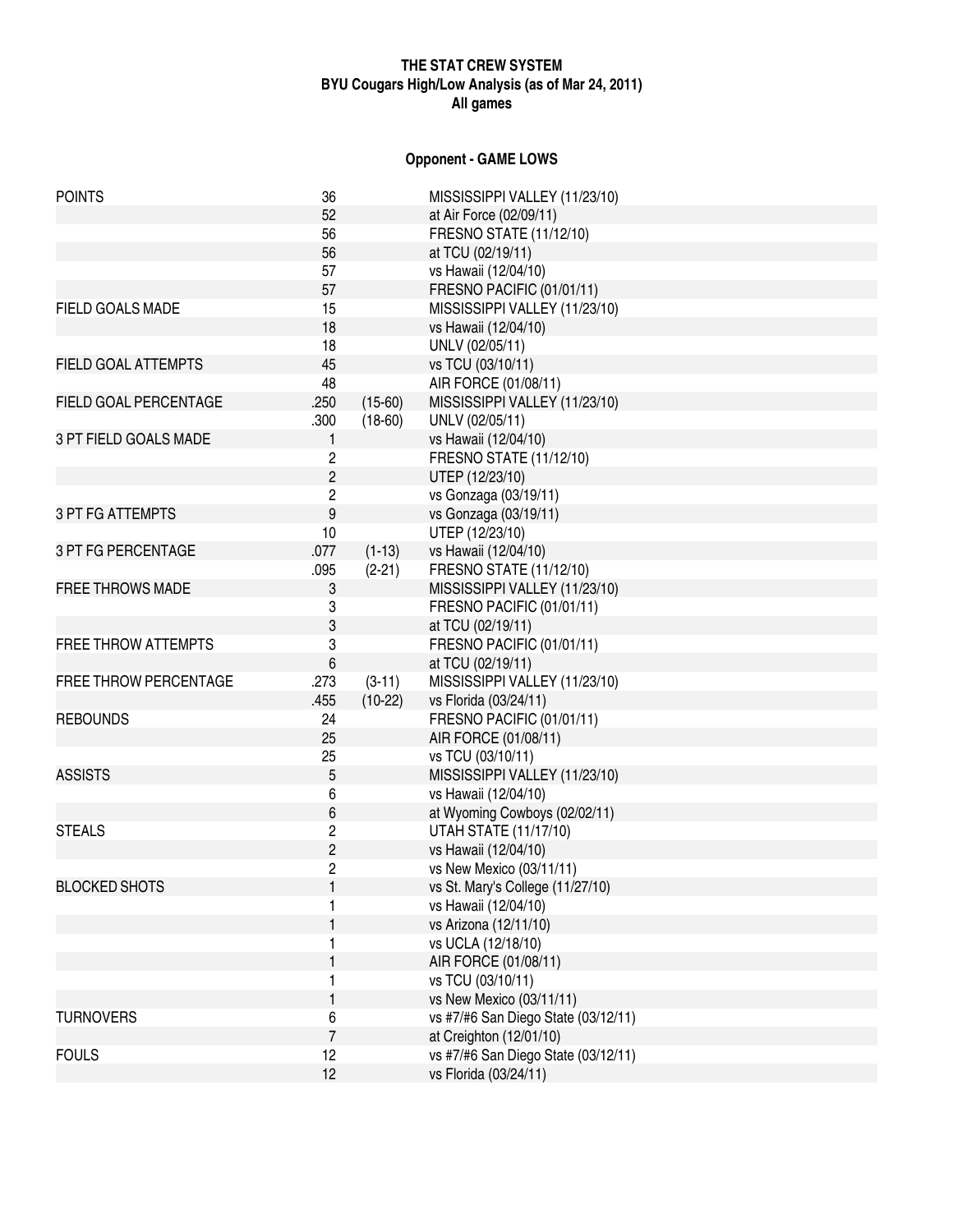## **THE STAT CREW SYSTEM BYU Cougars Player High/Low Analysis (as of Mar 24, 2011) All games**

## **BYU Cougars - INDIVIDUAL GAME HIGHS**

| Points                   | 52             |           | FREDETTE, Jimmer vs New Mexico (03/11/11)        |
|--------------------------|----------------|-----------|--------------------------------------------------|
|                          | 47             |           | FREDETTE, Jimmer at Utah (01/11/11)              |
|                          | 43             |           | FREDETTE, Jimmer vs San Diego State (01/26/11)   |
|                          | 42             |           | FREDETTE, Jimmer at Colorado State (01/22/11)    |
|                          | 39             |           | FREDETTE, Jimmer at UNLV (01/05/11)              |
| <b>Field Goals Made</b>  | 22             |           | FREDETTE, Jimmer vs New Mexico (03/11/11)        |
|                          | 16             |           | FREDETTE, Jimmer at Utah (01/11/11)              |
| Field Goal Att.          | 37             |           | FREDETTE, Jimmer vs New Mexico (03/11/11)        |
|                          | 29             |           | FREDETTE, Jimmer vs Florida (03/24/11)           |
| FG Pct (min 5 made)      | 1.000          | $(6-6)$   | DAVIES, Brandon vs Chicago State (11/20/10)      |
|                          | 1.000          | $(5-5)$   | HARTSOCK, Noah vs Gonzaga (03/19/11)             |
|                          | 1.000          | $(5-5)$   | DAVIES, Brandon at Air Force (02/09/11)          |
|                          | 1.000          | $(5-5)$   | DAVIES, Brandon vs Arizona (12/11/10)            |
| 3-Point FG Made          | 7              |           | FREDETTE, Jimmer vs Gonzaga (03/19/11)           |
|                          | 7              |           | FREDETTE, Jimmer vs New Mexico (03/11/11)        |
|                          | $\overline{7}$ |           | FREDETTE, Jimmer at UNLV (01/05/11)              |
| 3-Point FG Att.          | 15             |           | FREDETTE, Jimmer vs Florida (03/24/11)           |
|                          | 14             |           | FREDETTE, Jimmer vs New Mexico (03/11/11)        |
|                          | 14             |           | FREDETTE, Jimmer vs Utah State (11/17/10)        |
| 3-Pt FG Pct (min 2 made) | 1.000          | $(3-3)$   | HARTSOCK, Noah vs Gonzaga (03/19/11)             |
|                          | 1.000          | $(3-3)$   | HARTSOCK, Noah at Buffalo (12/30/10)             |
|                          | 1.000          | $(2-2)$   | HARTSOCK, Noah vs Air Force (01/08/11)           |
| Free Throws Made         | 16             |           | FREDETTE, Jimmer vs UNLV (02/05/11)              |
|                          | 16             |           | FREDETTE, Jimmer at Colorado State (01/22/11)    |
| Free Throw Att.          | 17             |           | FREDETTE, Jimmer at Colorado State (01/22/11)    |
|                          | 16             |           | FREDETTE, Jimmer vs Colorado State (02/23/11)    |
|                          | 16             |           | DAVIES, Brandon vs Colorado State (02/23/11)     |
|                          | 16             |           | FREDETTE, Jimmer vs UNLV (02/05/11)              |
| FT Pct (min 3 made)      | 1.000          | $(16-16)$ | FREDETTE, Jimmer vs UNLV (02/05/11)              |
|                          | 1.000          | $(12-12)$ | FREDETTE, Jimmer vs New Mexico (03/02/11)        |
|                          | 1.000          | $(11-11)$ | ROGERS, Stephen vs Fresno Pacific (01/01/11)     |
|                          | 1.000          | $(9-9)$   | FREDETTE, Jimmer at Utah (01/11/11)              |
|                          | 1.000          | $(8-8)$   | FREDETTE, Jimmer vs South Florida (11/26/10)     |
|                          | 1.000          | $(7-7)$   | FREDETTE, Jimmer vs Florida (03/24/11)           |
|                          | 1.000          | $(7-7)$   | FREDETTE, Jimmer vs Air Force (01/08/11)         |
|                          | 1.000          | $(6-6)$   | FREDETTE, Jimmer vs TCU (03/10/11)               |
|                          | 1.000          | $(6-6)$   | ABOUO, Charles vs Wyoming (03/05/11)             |
|                          | 1.000          | $(6-6)$   | FREDETTE, Jimmer vs Vermont (12/08/10)           |
|                          | 1.000          | $(6-6)$   | ABOUO, Charles vs Utah State (11/17/10)          |
|                          | 1.000          | $(5-5)$   | FREDETTE, Jimmer vs Gonzaga (03/19/11)           |
|                          | 1.000          | $(5-5)$   | EMERY, Jackson vs Utah (02/12/11)                |
|                          | 1.000          | $(5-5)$   | HARTSOCK, Noah vs TCU (01/18/11)                 |
|                          | 1.000          | $(5-5)$   | ROGERS, Stephen vs UTEP (12/23/10)               |
|                          | 1.000          | $(5-5)$   | FREDETTE, Jimmer vs UTEP (12/23/10)              |
|                          | 1.000          | $(5-5)$   | DAVIES, Brandon vs Mississippi Valley (11/23/10) |
|                          | 1.000          | $(5-5)$   | HARTSOCK, Noah vs Utah State (11/17/10)          |
|                          | 1.000          | $(5-5)$   | FREDETTE, Jimmer vs Fresno State (11/12/10)      |
|                          | 1.000          | $(4-4)$   | ABOUO, Charles vs Wofford (03/17/11)             |
|                          | 1.000          | $(4-4)$   | EMERY, Jackson vs Wofford (03/17/11)             |
|                          | 1.000          | $(4-4)$   | ROGERS, Stephen at TCU (02/19/11)                |
|                          | 1.000          | $(4-4)$   | FREDETTE, Jimmer at Air Force (02/09/11)         |
|                          | 1.000          | $(4-4)$   | EMERY, Jackson at Wyoming Cowboys (02/02/11)     |
|                          | 1.000          | $(4-4)$   | ABOUO, Charles at Buffalo (12/30/10)             |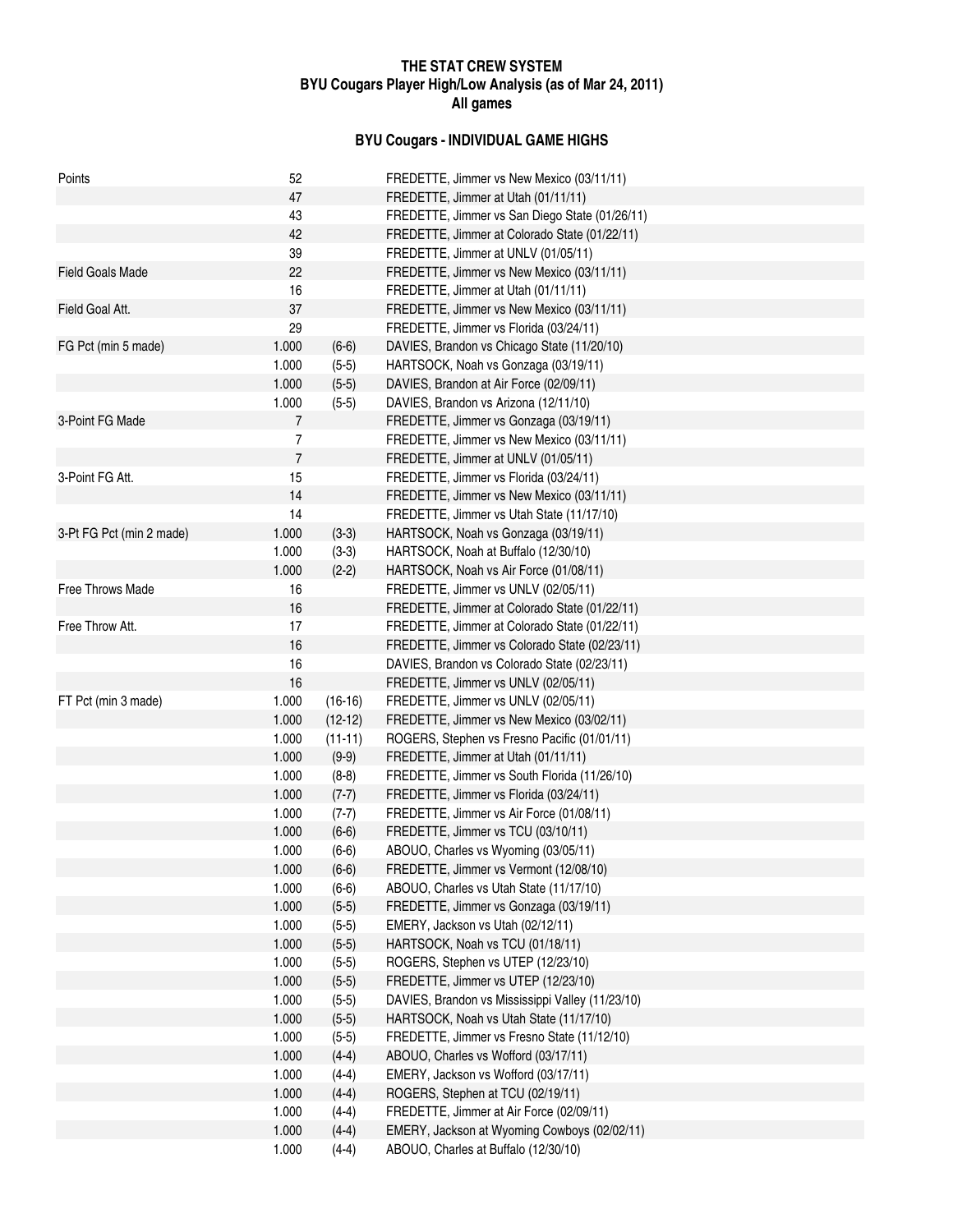|                      | 1.000          | $(4-4)$ | FREDETTE, Jimmer vs Hawaii (12/04/10)            |
|----------------------|----------------|---------|--------------------------------------------------|
|                      | 1.000          | $(4-4)$ | ABOUO, Charles vs St. Mary's College (11/27/10)  |
|                      | 1.000          | $(4-4)$ | ABOUO, Charles vs Fresno State (11/12/10)        |
|                      | 1.000          | $(3-3)$ | ROGERS, Stephen vs Gonzaga (03/19/11)            |
|                      | 1.000          | $(3-3)$ | EMERY, Jackson at SAN DIEGO STATE (02/26/11)     |
|                      | 1.000          | $(3-3)$ | DAVIES, Brandon at Air Force (02/09/11)          |
|                      | 1.000          | $(3-3)$ | DAVIES, Brandon at New Mexico (01/29/11)         |
|                      | 1.000          | $(3-3)$ | EMERY, Jackson at Utah (01/11/11)                |
|                      | 1.000          | $(3-3)$ | FREDETTE, Jimmer at Weber State (12/21/10)       |
| Rebounds             | 15             |         | COLLINSWORTH, Kyle vs Florida (03/24/11)         |
|                      | 15             |         | DAVIES, Brandon vs Colorado State (02/23/11)     |
| <b>Assists</b>       | 9              |         | FREDETTE, Jimmer at SAN DIEGO STATE (02/26/11)   |
|                      | 9              |         | FREDETTE, Jimmer vs UTEP (12/23/10)              |
| <b>Steals</b>        | 6              |         | EMERY, Jackson vs Utah (02/12/11)                |
|                      | 6              |         | EMERY, Jackson vs UTEP (12/23/10)                |
| <b>Blocked Shots</b> | 5              |         | ANDERSON, James vs San Diego State (01/26/11)    |
|                      | $\mathbf 5$    |         | HARTSOCK, Noah at Creighton (12/01/10)           |
| <b>Turnovers</b>     | $\overline{7}$ |         | FREDETTE, Jimmer vs Colorado State (02/23/11)    |
|                      | $\overline{7}$ |         | FREDETTE, Jimmer vs UCLA (12/18/10)              |
| Fouls                | 5              |         | ABOUO, Charles vs Wofford (03/17/11)             |
|                      | 5              |         | ABOUO, Charles vs New Mexico (03/11/11)          |
|                      | 5              |         | DAVIES, Brandon at Colorado State (01/22/11)     |
|                      | 5              |         | DAVIES, Brandon vs Air Force (01/08/11)          |
|                      | 5              |         | COLLINSWORTH, Kyle at UNLV (01/05/11)            |
|                      | 5              |         | DAVIES, Brandon vs UCLA (12/18/10)               |
|                      | 5              |         | ANDERSON, James vs Arizona (12/11/10)            |
|                      | 5              |         | DAVIES, Brandon vs St. Mary's College (11/27/10) |
|                      | 5              |         | COLLINSWORTH, Chris vs Utah State (11/17/10)     |
|                      | 5              |         | ANDERSON, James vs Fresno State (11/12/10)       |
|                      |                |         |                                                  |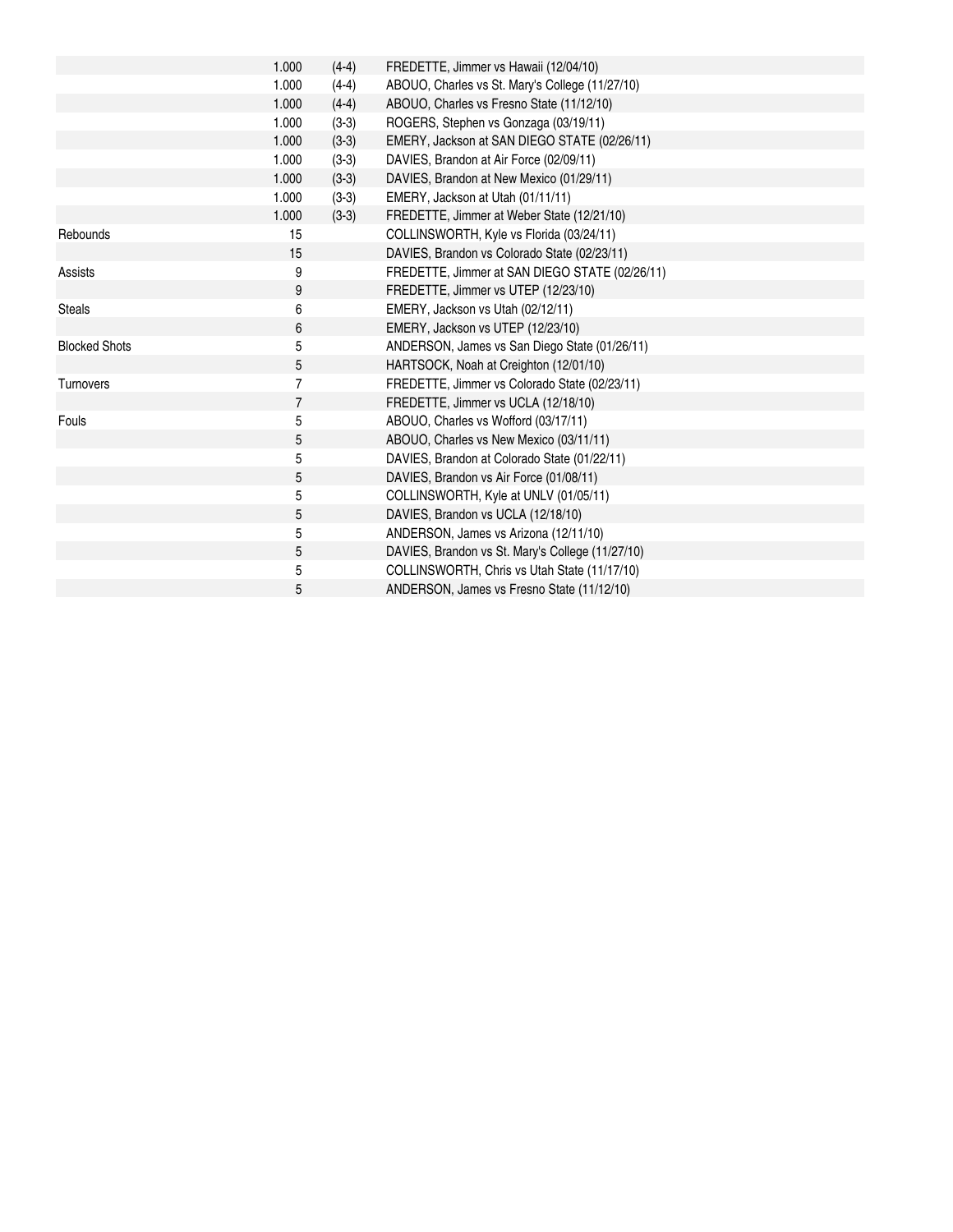## **THE STAT CREW SYSTEM BYU Cougars Opponent High/Low Analysis (as of Mar 24, 2011) All games**

## **OPPONENT INDIVIDUAL GAME HIGHS**

| Points                   | 27    |                    | MOSS, Ronnie vs TCU (01/18/11)                        |
|--------------------------|-------|--------------------|-------------------------------------------------------|
|                          | 26    |                    | McDONALD, Phillip vs New Mexico (03/02/11)            |
|                          | 26    |                    | MARSHALL, Anthony at UNLV (01/05/11)                  |
|                          | 25    |                    | OGIDE, Andy vs Colorado State (02/23/11)              |
|                          | 25    |                    | EIKMEIER, Wes at Colorado State (01/22/11)            |
|                          | 25    |                    | MORGAN, Jerante vs Fresno Pacific (01/01/11)          |
| <b>Field Goals Made</b>  | 12    |                    | MORGAN, Jerante vs Fresno Pacific (01/01/11)          |
|                          | 10    |                    | MOSS, Ronnie vs TCU (01/18/11)                        |
| Field Goal Att.          | 21    |                    | JACKSON, Desmar at Wyoming Cowboys (02/02/11)         |
|                          | 20    |                    | LEONARD, Kawhi vs San Diego State (01/26/11)          |
| FG Pct (min 5 made)      | .889  | $(8-9)$            | TYUS, Alex vs Florida (03/24/11)                      |
|                          | .857  | $(6-7)$            | Green, Brian vs Utah State (11/17/10)                 |
| 3-Point FG Made          | 5     |                    | McDONALD, Phillip vs New Mexico (03/02/11)            |
|                          | 5     |                    | EIKMEIER, Wes at Colorado State (01/22/11)            |
|                          | 5     |                    | BAMFORTH, Scott at Weber State (12/21/10)             |
|                          | 5     |                    | Green, Brian vs Utah State (11/17/10)                 |
| 3-Point FG Att.          | 13    |                    | BOYNTON, Kenny vs Florida (03/24/11)                  |
|                          | 10    |                    | PARSONS, Chandler vs Florida (03/24/11)               |
| 3-Pt FG Pct (min 2 made) | 1.000 | $(3-3)$            | FITZGERALD, Mike vs Air Force (01/08/11)              |
|                          | 1.000 | $(2-2)$            | HUDSON, Joe vs Wyoming (03/05/11)                     |
| Free Throws Made         | 11    |                    | GARY, Dairese vs New Mexico (03/02/11)                |
|                          | 11    |                    | WATKINS, Josh at Utah (01/11/11)                      |
| Free Throw Att.          | 15    |                    | DAHLMAN, Noah vs Wofford (03/17/11)                   |
|                          | 14    |                    | GARY, Dairese vs New Mexico (03/02/11)                |
|                          | 14    |                    | FRANKLIN, Travis at Colorado State (01/22/11)         |
| FT Pct (min 3 made)      | 1.000 | $(7-7)$            | WHITE, Billy vs #7/#6 San Diego State (03/12/11)      |
|                          | 1.000 | $(6-6)$            | Perry, Jesse vs Arizona (12/11/10)                    |
|                          | 1.000 | $(5-5)$            | GARY, Dairese at New Mexico (01/29/11)                |
|                          | 1.000 | $(5-5)$            | Thompson, Hiram vs Hawaii (12/04/10)                  |
|                          | 1.000 | $(4-4)$            | GRAY, Steven vs Gonzaga (03/19/11)                    |
|                          | 1.000 | $(4-4)$            | JACKSON, Desmar vs Wyoming (03/05/11)                 |
|                          | 1.000 | $(4-4)$            | M'BAYE, Amath vs Wyoming (03/05/11)                   |
|                          | 1.000 | $(4-4)$            | HAWKINS, Justin vs UNLV (02/05/11)                    |
|                          | 1.000 | $(4-4)$            | LYONS, Michael vs Air Force (01/08/11)                |
|                          | 1.000 | $(4-4)$            | FITZGERALD, Mike vs Air Force (01/08/11)              |
|                          | 1.000 | $(4-4)$            | WILLIS, Tre'Von at UNLV (01/05/11)                    |
|                          | 1.000 | $(4-4)$            | Joaquim, Vander vs Hawaii (12/04/10)                  |
|                          | 1.000 | $(4-4)$            | Johnson, Zane vs Hawaii (12/04/10)                    |
|                          | 1.000 | $(4-4)$            | Ashford, Darryl at Creighton (12/01/10)               |
|                          | 1.000 | $(4-4)$            | Dellavedova, Matthew vs St. Mary's College (11/27/10) |
|                          | 1.000 | $(4-4)$            | Williams, Tim vs St. Mary's College (11/27/10)        |
|                          | 1.000 | $(4-4)$            | Famous, Jarrid vs South Florida (11/26/10)            |
|                          | 1.000 | $(4-4)$            | Williams, Pooh vs Utah State (11/17/10)               |
|                          | 1.000 | $(3-3)$            | DIGGS, Jamar vs Wofford (03/17/11)                    |
|                          |       |                    | McDONALD, Phillip vs New Mexico (03/02/11)            |
|                          | 1.000 | $(3-3)$            | Jones, Rob vs St. Mary's College (11/27/10)           |
|                          | 1.000 | $(3-3)$<br>$(3-3)$ | SCOTT, Victor vs Chicago State (11/20/10)             |
|                          | 1.000 |                    |                                                       |
| Rebounds                 | 17    |                    | TYUS, Alex vs Florida (03/24/11)                      |
|                          | 16    |                    | GORDON, Drew vs New Mexico (03/02/11)                 |
| Assists                  | 12    |                    | THORNS, Hank at TCU (02/19/11)                        |
|                          | 10    |                    | GARY, Dairese at New Mexico (01/29/11)                |
|                          | 10    |                    | THORNS, Hank vs TCU (01/18/11)                        |
| <b>Steals</b>            | 5     |                    | WHITE, Billy vs #7/#6 San Diego State (03/12/11)      |